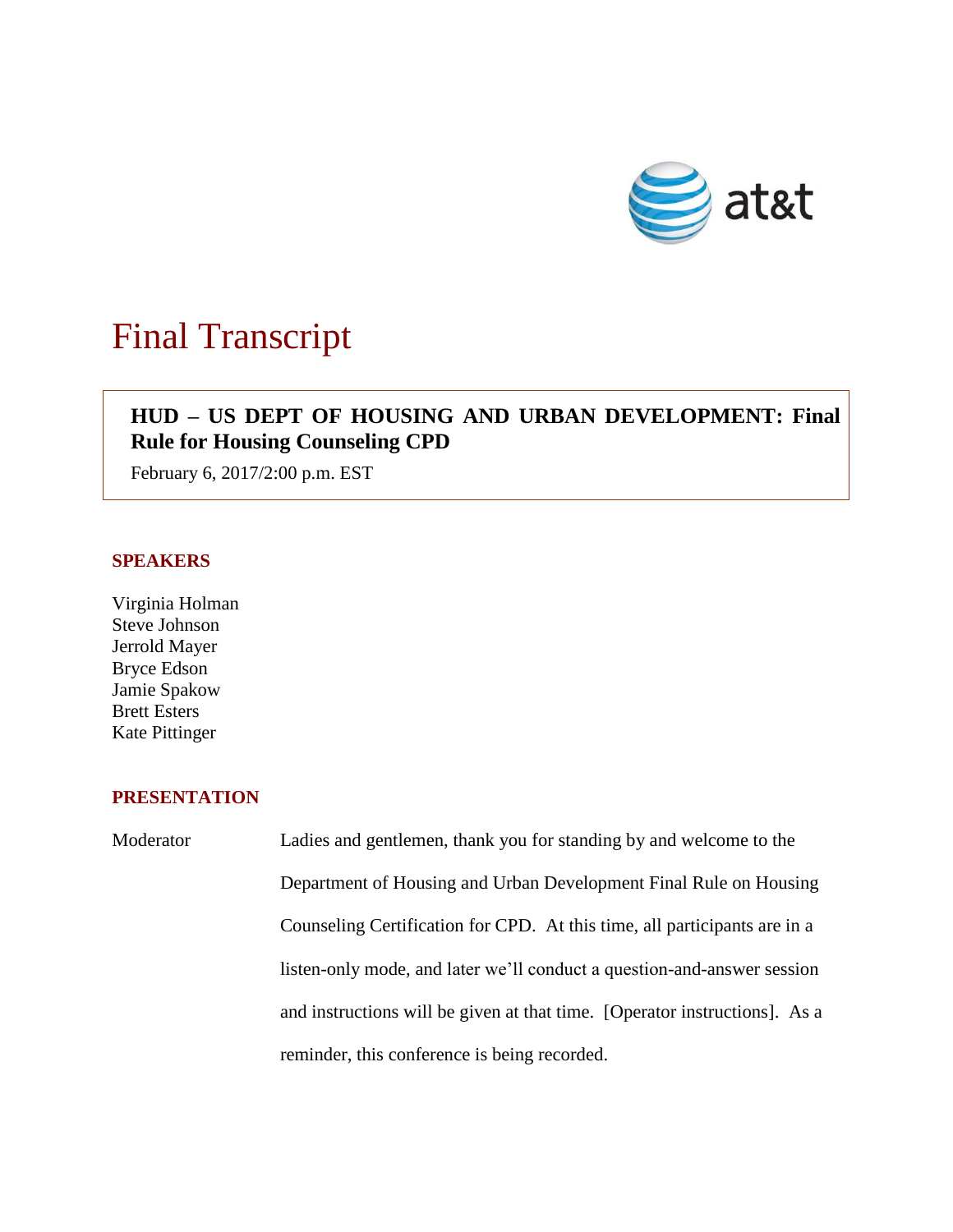I would now like to turn the conference over to our host, Mrs. Virginia Holman. Please go ahead.

Virginia Thank you, Daniel, and welcome, everybody, to today's webinar on the final rules as it relates to CPD stakeholders, your formula grant program stakeholders.

Next slide.

M Virginia, can you see the next slide?

Virginia No. Excuse us for our technical problems. So the next slide will tell you, as the operator said, the webinar is being recorded. We will be posting the transcript, the presentation, and an audio replay number on our webpage on HUD Exchange. That'll happen in about five to seven days. You were sent a copy of the PowerPoint as a PDF file earlier today. It's also available as a handout on the panel on the right hand side of your screen. You can just download it there.

> There will be the opportunity for questions at the end of the session, but also, your questions are really important to us, so you can write them in in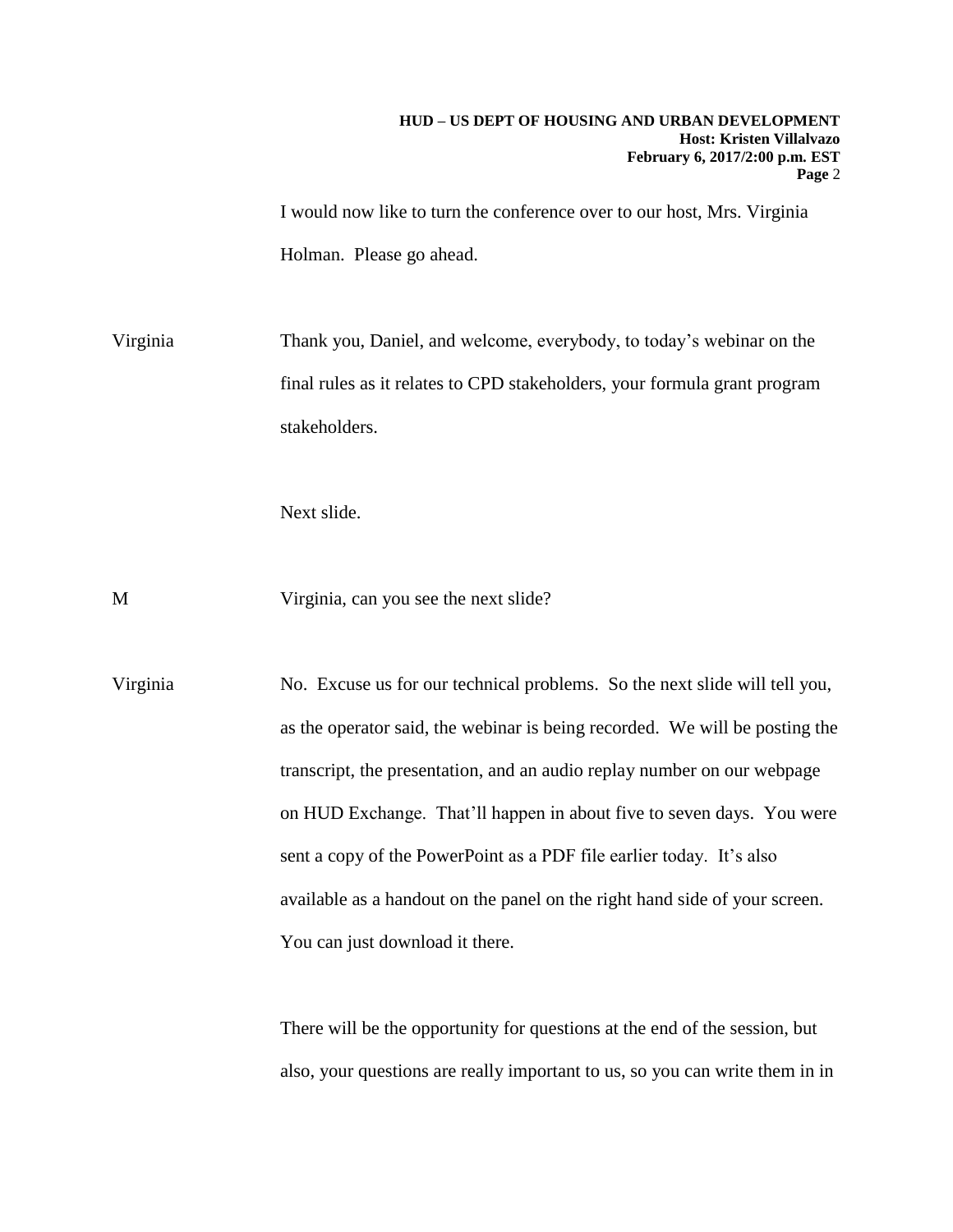the question box, the panel again on the right hand side of your screen. We have people who are monitoring those questions and every effort will be made to get you an answer either today or in the future as we find the answer. Afterwards, you can also send your questions to housing.counseling@hud.gov. Put the subject of today's webinar in the subject line so we get it to the right people, and we'll respond to your questions there.

If for some reason during your asking your questions orally, if you would make sure your phones are muted while you're waiting so we don't hear your background noise. You will also be sent within 24 to 48 hours a thank you email from GoToWebinar, which will say, "Thank you for attending today's webinar. This is your certificate of training." There will be no attachment. That email, in fact, is your certificate. Also, at the end of the webinar there will be a brief survey, please take that as your input is really important to us as we plan future webinars.

At this point, let me turn the webinar over to Steve Johnson from CPD. Steve?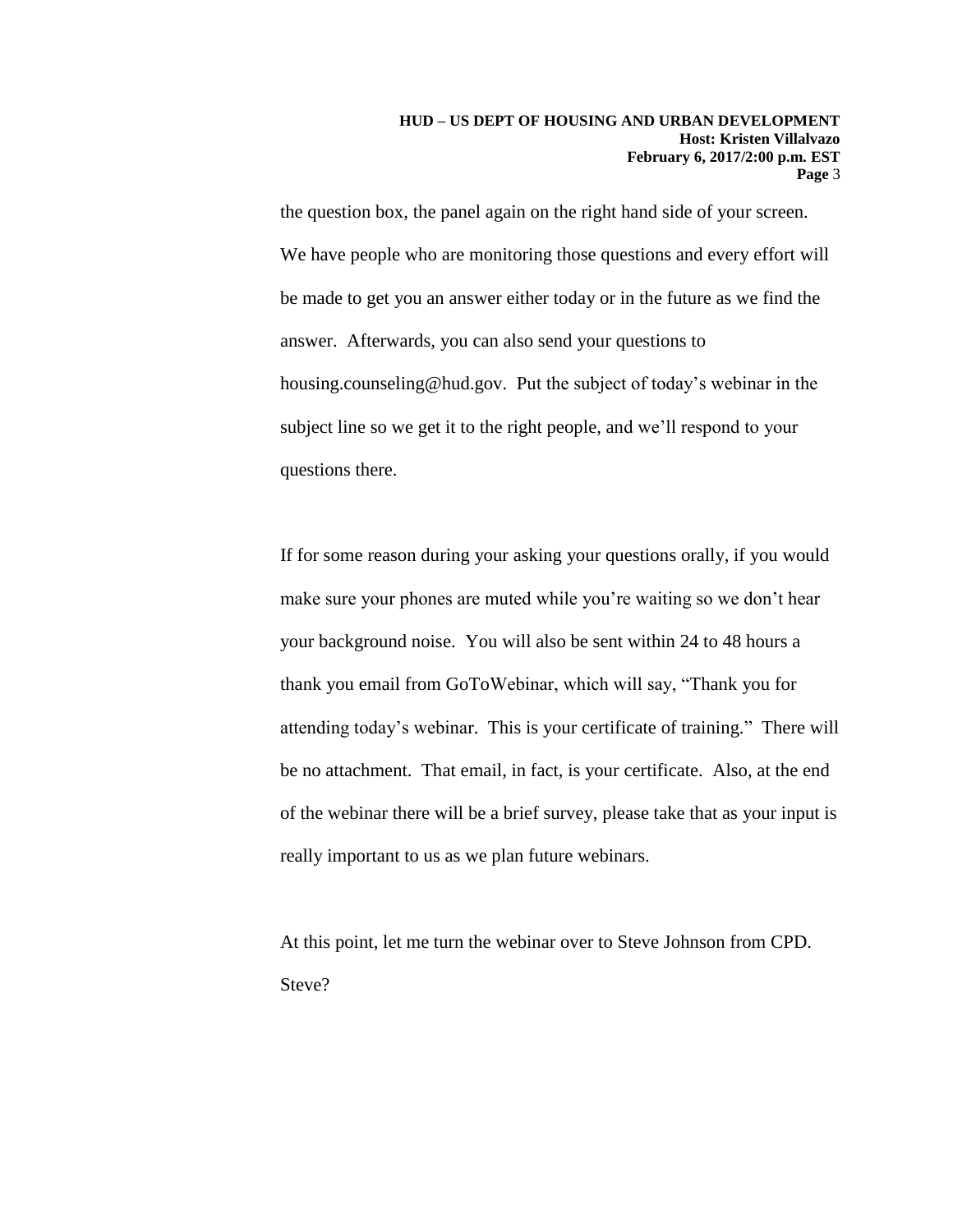Steve Thank you, Virginia, and thank you, everyone, for joining. It's kind of nice to see we already have over 450 people. I particularly want to thank the Office of Housing Counseling, who agreed to do an additional webinar in addition to the roll-out schedule they'd planned, specifically to get this information out to the grantees of CPD's formula programs, the CDBG program, the Home program, the Emergency Solutions program, and the HOPWA program. Given the number of people we have, I think that shows the demand and the interest. We're very glad you have joined us.

> This webinar is specifically for our grantees. We also included some of the interest groups that represent you as groups of grantees, and we also have staff from various HUD field offices listening because it is important that they hear the same things that you all do. So, we're very glad that you are here.

> I want to thank the Office of Counseling staff. We've been involved with a lot of people here through the years. I particularly want to thank Deputy Assistant Secretary Sarah Gerecke, Lorraine Griscavage-Frisbee, Virginia Holman, who we worked with very closely up until now, and then all the other people who've been involved here, particularly getting this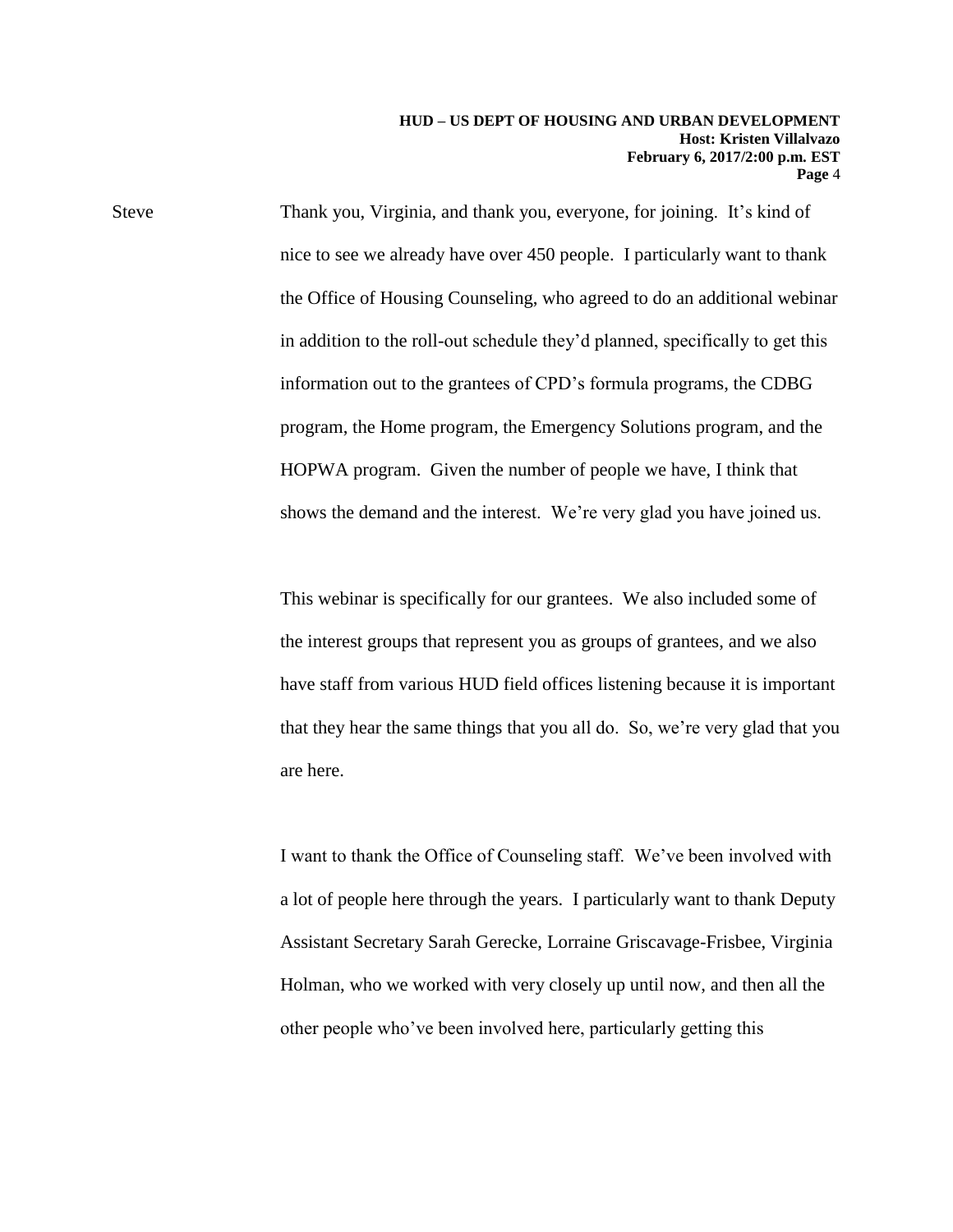organized today, Jerrold Mayer, Brianna Benner, Phyllis Ford, Robin Penick, Sharon MacLean. We thank you.

Here with CPD formula programs we have Steve Johnson, myself. I'm with the Entitlement CPDG program in the Office of Block Grant Assistance in Headquarters CPD. We are also joined by Bryce Edson [ph], who is an affordable housing specialist in the Office of Affordable Housing programs. That office runs the Home program and the Housing Trust program. We're joined by Kate Pittinger [ph], who is a financial operations analyst with the Office of HIV and AIDS Housing, which runs the competitive and formula HOPWA programs, and Mrs. Brett Esters [ph], who is a senior program specialist with the Office of Special Needs programs. Her office, of course, runs the Emergency Solutions Grant program plus all of the competitive Homeless programs and the Continuum of Care.

Our role here is to help answer questions. As I was joking earlier, we will be collectively the Troy Aikman providing the color commentary here and helping answer questions that are unique or specific to the CPD programs. So, thank you again. We're delighted to see the number of people joining.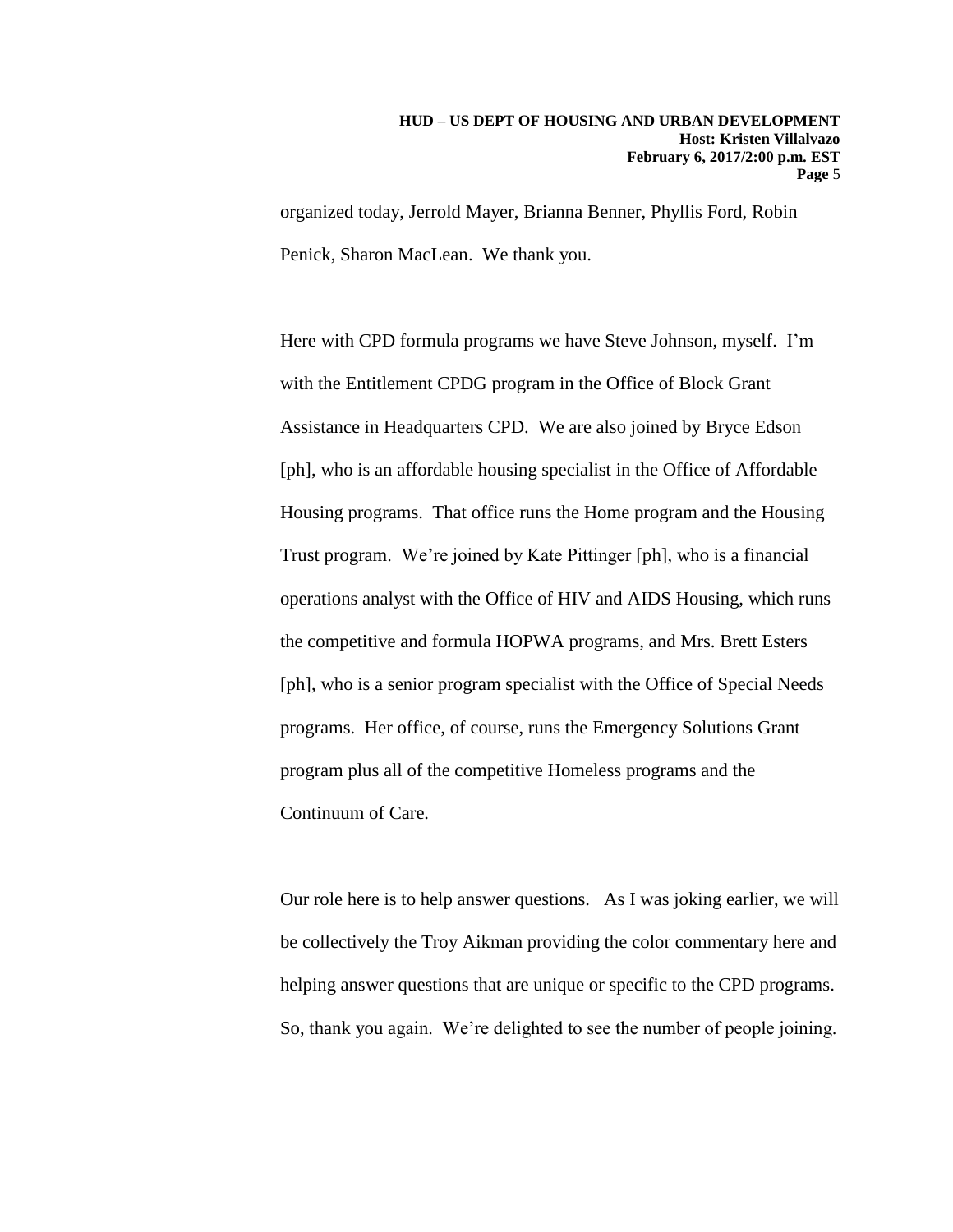Virginia, back to you and Jerry and your staff.

Jerry Alright. Good afternoon and welcome to today's presentation. I'm Jerry Mayer and I'm with HUD's Office of Housing Counseling. Deputy Assistant Secretary Sarah Gerecke could not be with us today and I'll be presenting in her place.

> Before we get started, I'd like to thank Steve and Jenny and HUD's Office of Community Planning and Development for their help with today's presentation, and, of course, all of you for joining us here today.

> Logistically, I'll run through today's presentation and then afterwards, I and the team from HUD would be happy to field all of your questions. So, without further delay, let's start the show.

> Our agenda today, we're going to talk about HUD's housing counseling program, give you some updates and statistics and we'll also talk, of course, about housing counselor certification and what you can expect. Then, we'll return to our CPD friends and they'll give you their comments. We'll show you some resources and then we'll do the question and answer period.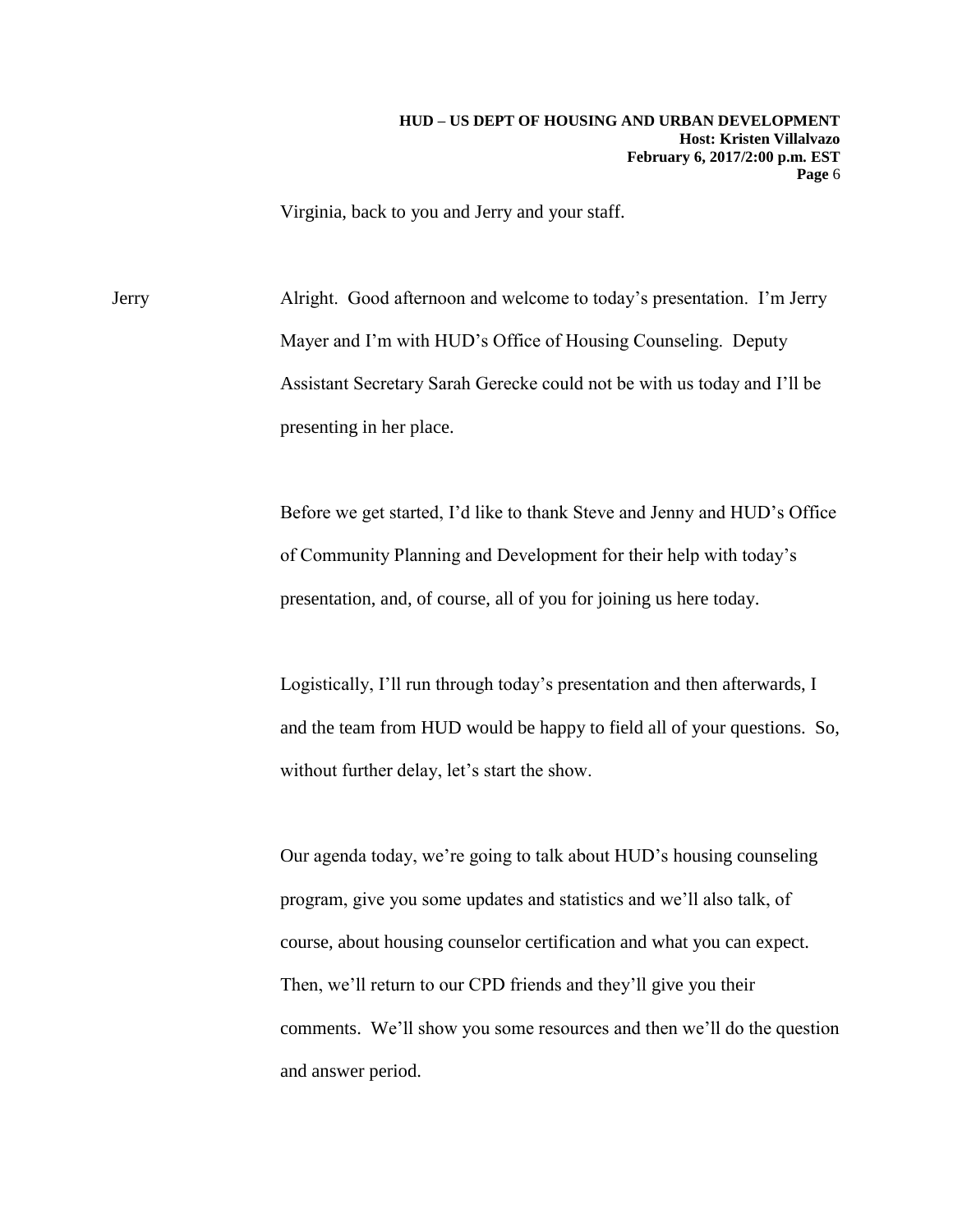The Office of Housing Counseling—this will introduce us to you—our mission is to help families obtain, sustain and retain their homes and we accomplish this mission through a strong network of HUD-approved housing counseling agencies and their counselors, who after this process is finished, will be certified. We have a network of approximately 2,000 housing counseling agencies. We monitor their compliance with HUD regulations and we oversee the independence and the conflict of interest issues and the content of their programs and standards. We also help connect clients with appropriate housing counseling agencies, primarily through HUD's website where there's a search tool, and we also administer grant awards for qualified applicants.

So, what is housing counseling? There are certain standards. Counseling is performed in person, it could be done over the phone and also over the internet. All of those modes are acceptable as long as the client and the counselor can have an individualized dialogue. We want to see the guidance and the advice provided to clients tailored to their needs, and that usually, a full cycle of counseling, a whole unit of counseling, includes creating a budget, a financial analysis, an action plan, and especially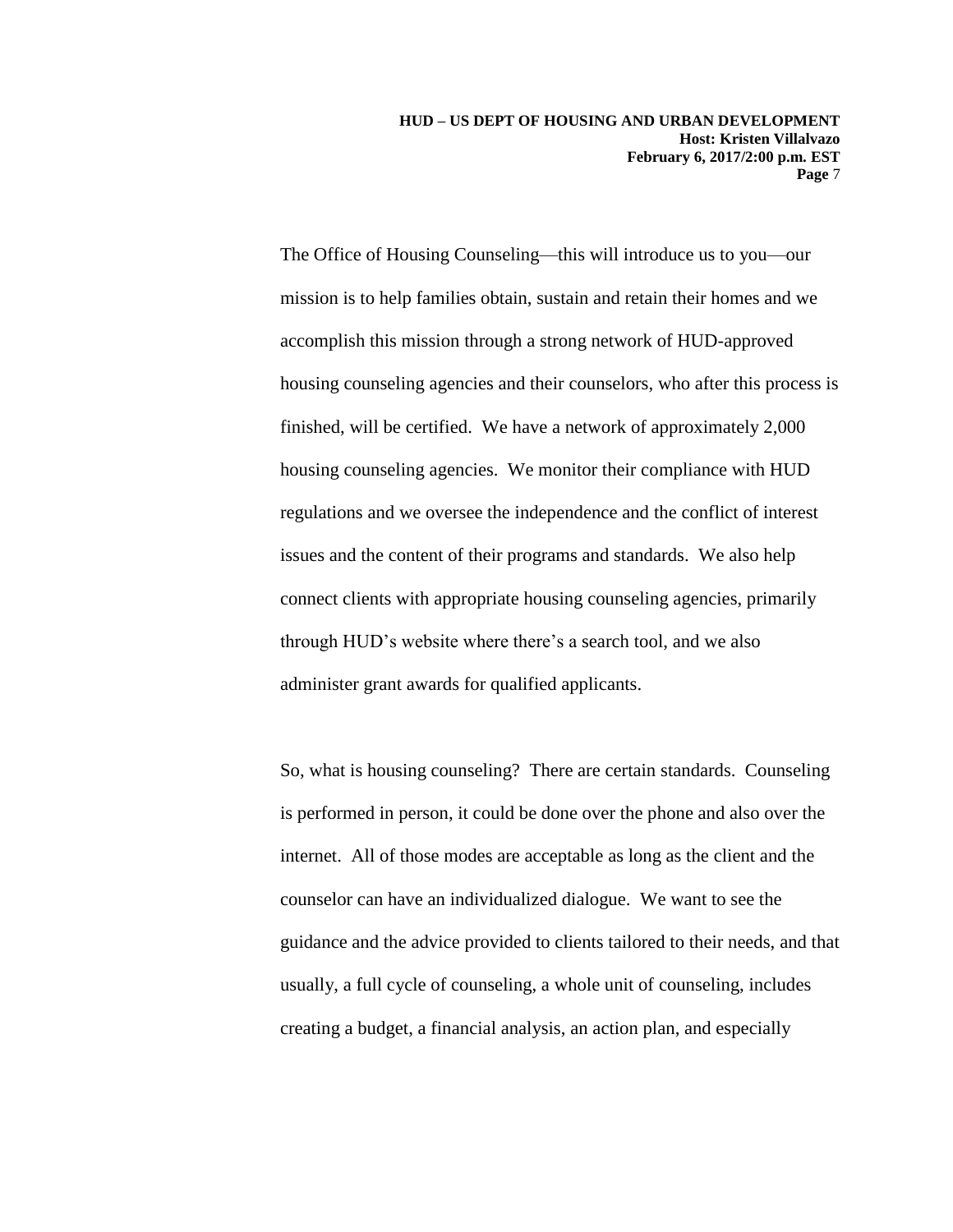important, referrals to the relevant resources such as down payment assistance programs or legal services.

For group education, we like to see that it's provided in a classroom setting, usually for one or more people. It can be done online as well or through a conference call or any other delivery method that conveys all of the information.

The major differences between group education and one-on-one counseling is that group education is not really customized for individual needs. It's a classroom environment, and it also does not offer that individual financial analysis or client action plan that we expect to see in a unit of housing counseling that's done one-on-one. But it can be the foundation for an individual counseling session and all HUD agencies offering group education must offer that one-on-one counseling for each group education participant.

I want to give you some statistics now about the activities of HUD's housing counseling program. This is for fiscal year '16. First, I'd like to call your attention to the right side of the pie chart. The 31% is represented by group education, so you can see that there's a lot of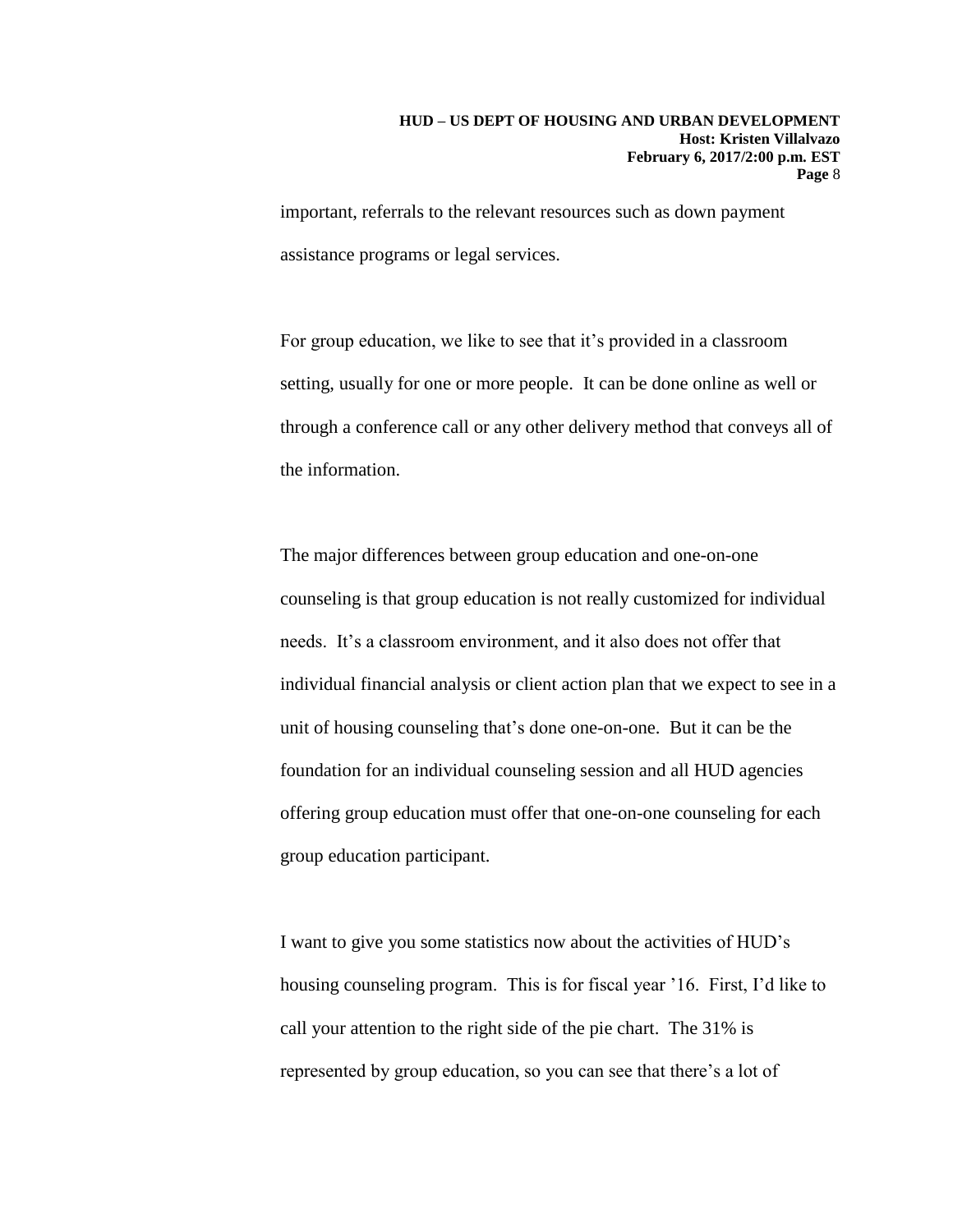classroom work going on. That is mostly in the home buying process. If you look towards the bottom of the chart, that 20%, that purple slice, that's your pre-purchase education. So, a lot of the clients that are taking that group education then go on to some one-on-one counseling on prepurchase. Then, right next to pre-purchase there's that aqua-blue slice that's 4%, which is post-purchase. Taken together, we have about 55% of our activities are relating to the home buying process.

Up on the upper left is that 26% dark blue part of the chart, which is mortgage delinquency. Now, if we were looking at a chart like this from a few years ago, that would be a much bigger slice of the pie. We're very happy to see that housing counseling activities have really primarily moved over into the home buying process once again, which is really where it should be. The smaller that mortgage delinquency slice is the better it is for everybody.

About 7% of our activities relate to HECM, or reverse mortgage activity, that's the bright orange slice, and then about 10% relate to rental counseling and that would be nice if that was a larger slice of the pie. Rental counseling is a very important aspect of our program. It is not just homeownership.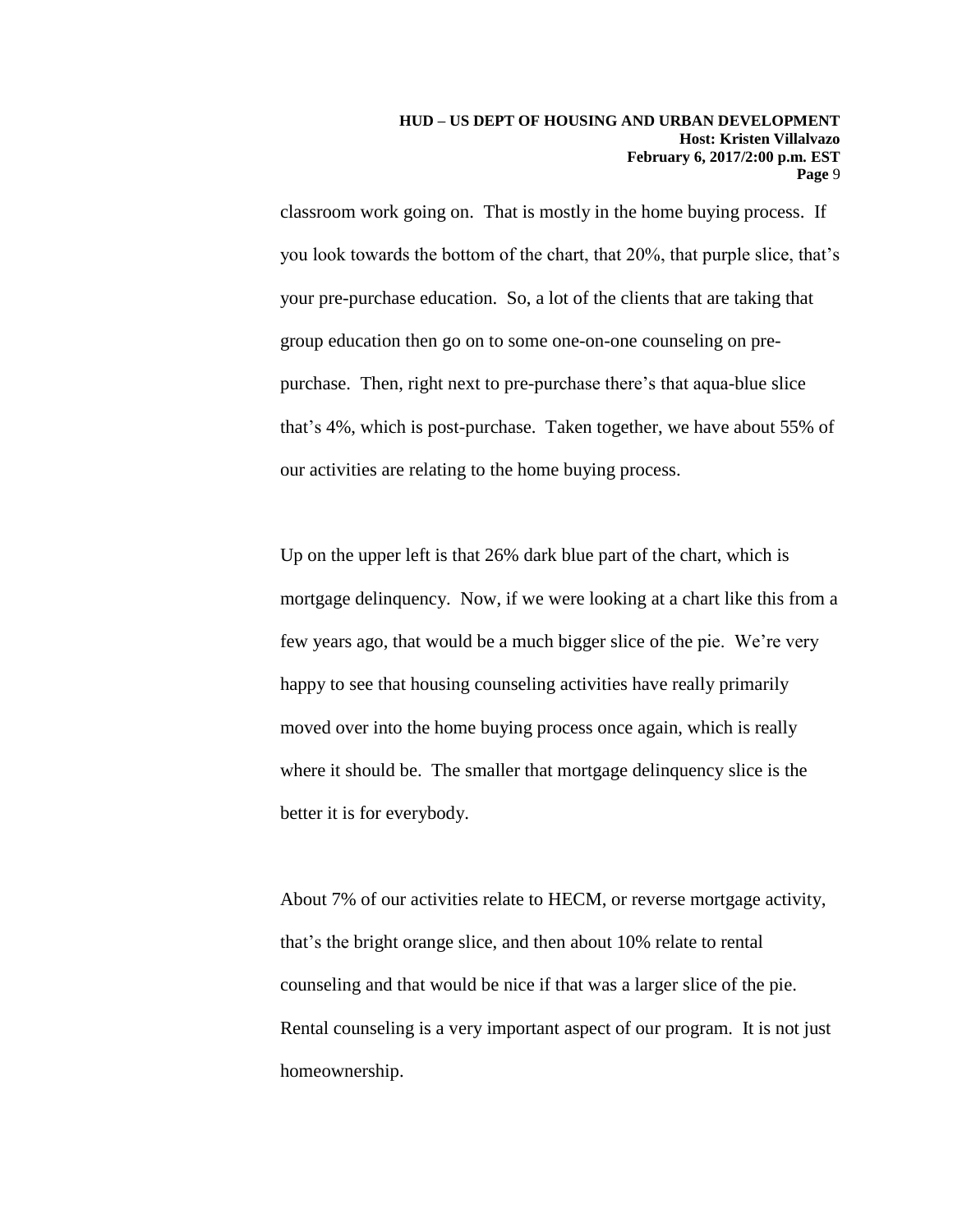Then, next to rental you can see that little 2%, rust-colored sliver, that is homeless counseling. Homeless counseling is something near and dear to all of us here at HUD and we would love to see homeless counseling increase and housing counselors be able to get many more people off the streets than are out there right now.

All told, we serve a little less than about a million clients nationwide, so a lot of people are helped by HUD's housing counseling program.

Here's a slide that shows you some of the impact. Almost 270,000 people worked with a housing counselor to develop a sustainable household budget, and almost 214,000—213,018 exactly—received fair housing information. About 150,000+ gained access to resources to help improve their housing situation and about almost 155,000 people were able to improve their financial capacity by working with a HUD-approved housing counseling agency.

We're also involved in a lot of research projects that prove that housing counseling is effective and helps consumers. You can find all of those on our website at the HUD Exchange, and you'll be linked to that at the end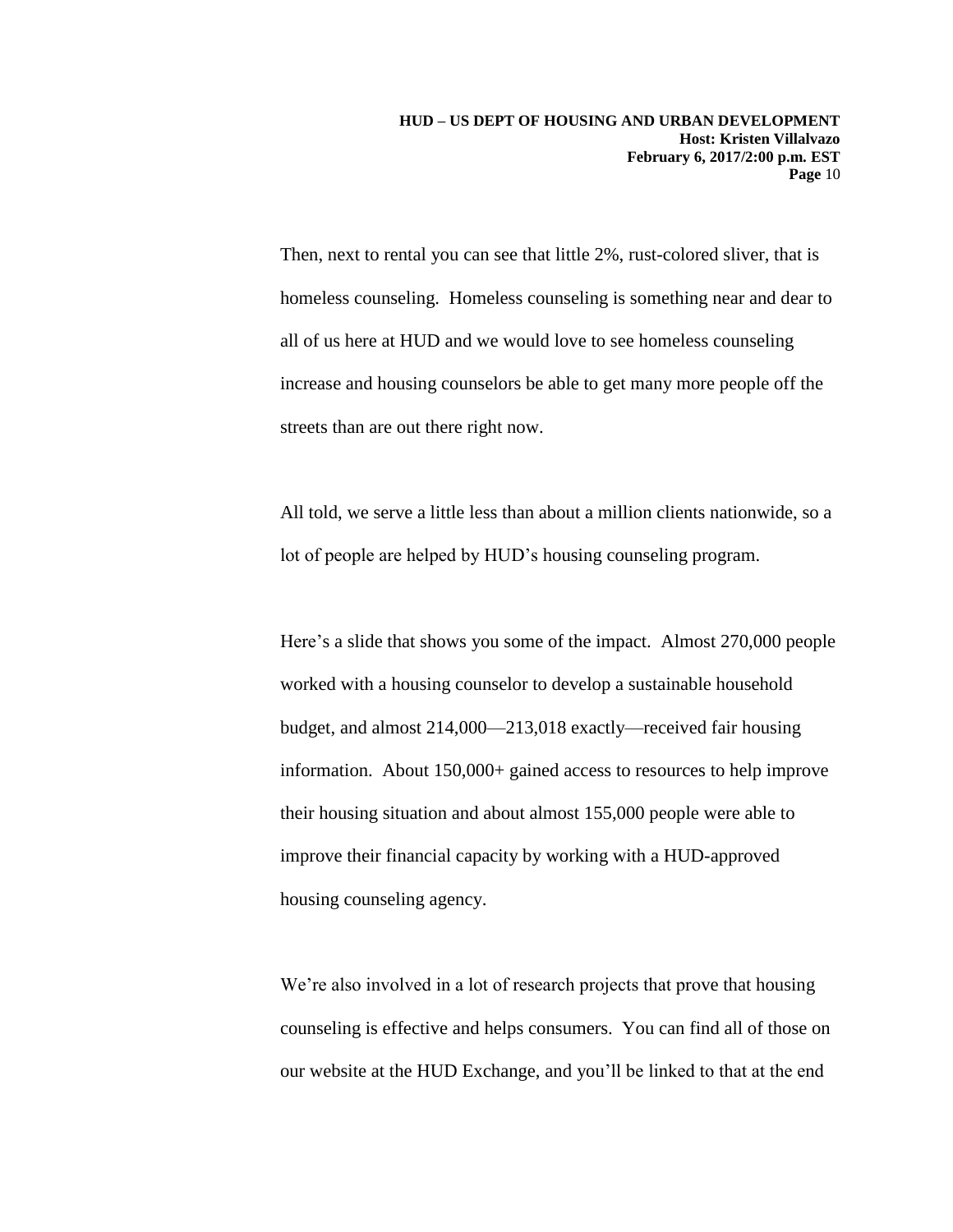of this presentation. Also, we have this poster that went out which is called the 'Beat the Odds' poster, and each one of our housing counseling agencies received one of these and you can see just a couple of the statistics. A homeowner who has gone through housing counseling generally has a net worth of about 36 times that of a renter, and that is a significant economic number. There's a bunch of other statistics on there that those who receive the poster, which they can hang in their office, can point to their clients and show them the efficacy of housing counseling and why it's a good idea to take housing counseling.

We have a lot of tool kits on our website for housing counselors on the HUD Exchange on a whole range of technical subjects so that you can learn by visiting the HUD Exchange and reading the toolkits online, but we're also going to be coming out in the future with toolkits for lenders and real estate professionals to show them how they can work with housing counselors and understand how the program works. We're also going to be having many more upcoming stakeholder webinars and meetings, also on certification, but on a variety of other topics as well, so we invite all of you to tune in for those as they come up.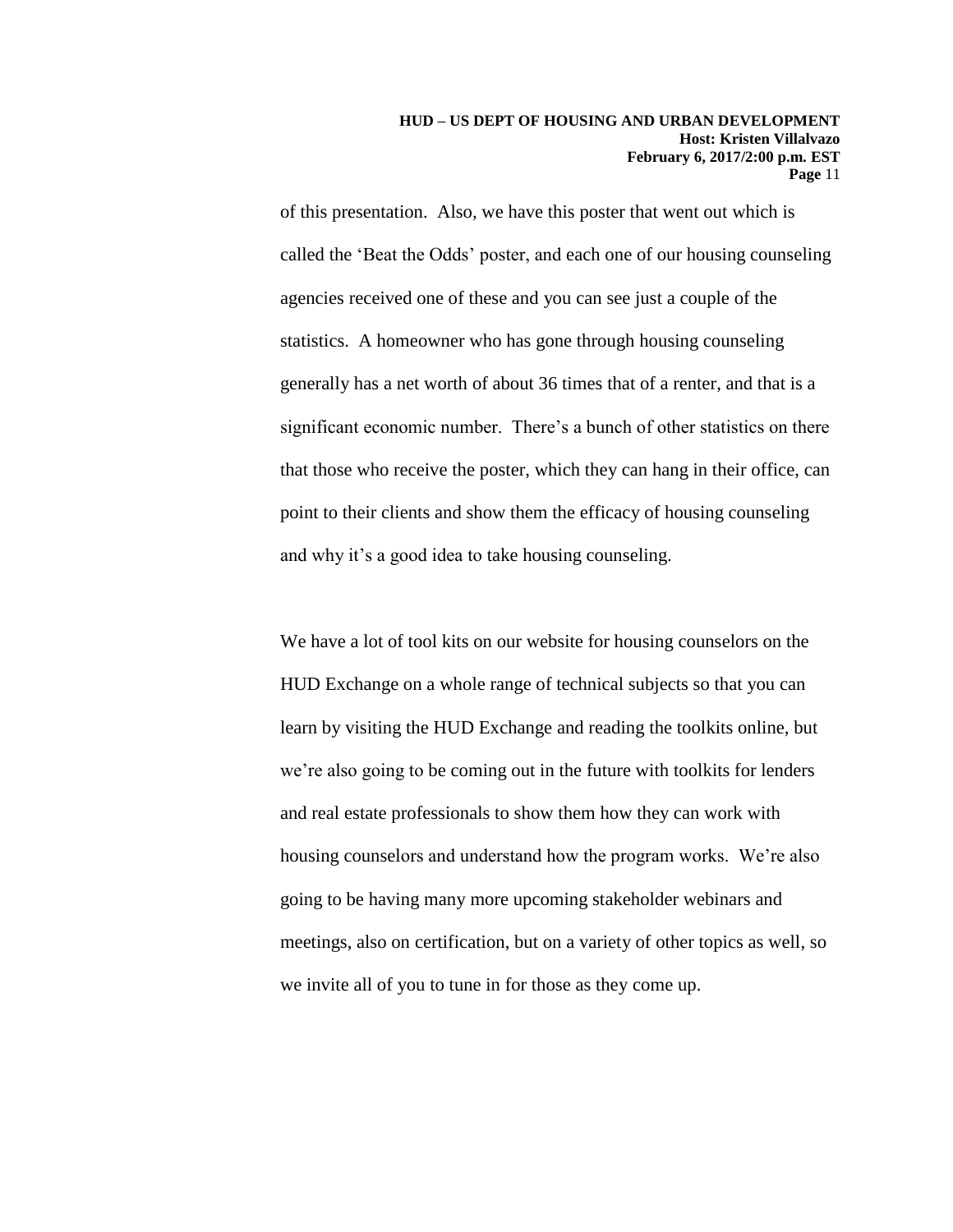Moving on to housing counselor certification and the final rule that was published on December 14, 2016, and those that would like to look it up online, the Federal Register citation is there on the screen. Now, the final compliance date for housing counselor certification is 36 months after the exam becomes available and we're going to publish a Federal Register notice to announce the start of testing or when the exam pops up. So, you have a lot of time. You have 3 years, or 36 months, after the start of the exam in order to take the test and have your counselors become certified.

Here are some of the benefits of certification—we'll just run through these rather quickly—we feel that a counselor who has been certified will have a broader knowledge and that will equal better counseling. We are very interested in creating a professional recognition for housing counselors, a credential that they can use. Every single real estate professional, whether they're a loan originator or an appraiser or a title person or a real estate agent, they all have a professional credential, and now housing counselors will be professionally certified and will be on an equal footing with everyone else that is party to the real estate transaction.

Housing counselors, we feel that this certification will elevate the value of the program for consumers and will increase the visibility and the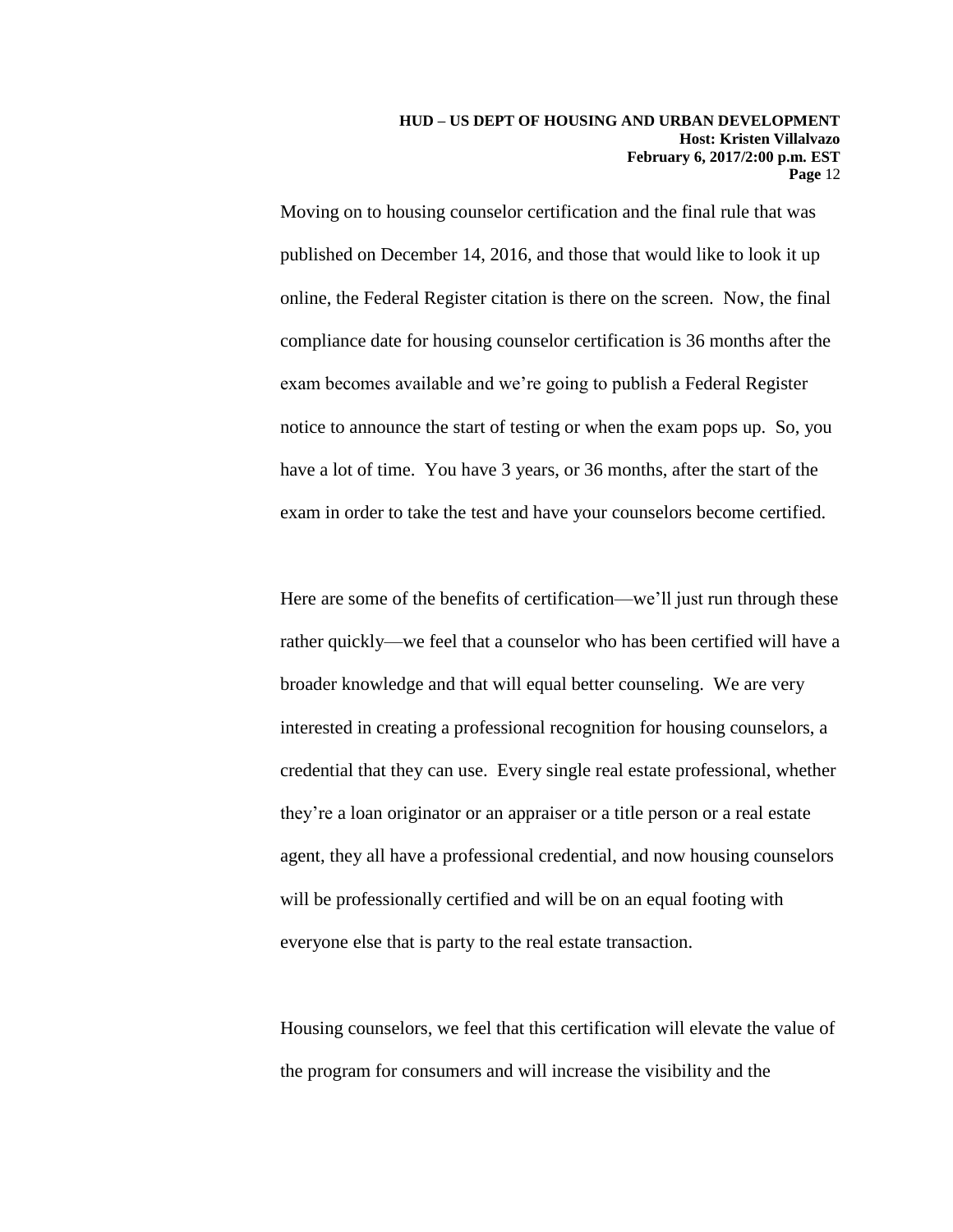awareness of housing counseling. Also, it'll help consumers avoid scammers and con artists because they will be able to say, I want to see a HUD-certified housing counselor and only a HUD-certified housing counselor who is working at a HUD–approved agency will be able to show them that certificate that they are in fact credentialed.

Just move to the next slide. Some of the key provisions of housing counseling are that all housing counseling must be provided in connection with all HUD programs and must be performed by a HUD-certified counselor. A HUD-certified housing counselor is a housing counselor who has passed the HUD certification exam and works for a HUDapproved housing counseling agency. Anyone can take the exam, but not everyone is going to be certified. Only those who are employees of HUDapproved housing counseling agencies will receive the certificate.

For counselor certification, the course will cover six major topics and we'll cover that in a little bit. Counselors will only have to pass the certification examination once and as long as they're working at a HUDapproved housing counseling agency, their certification will be active. If they leave the employment of a HUD housing counseling agency, their certification will go inactive, and if they pop up at a new agency it can be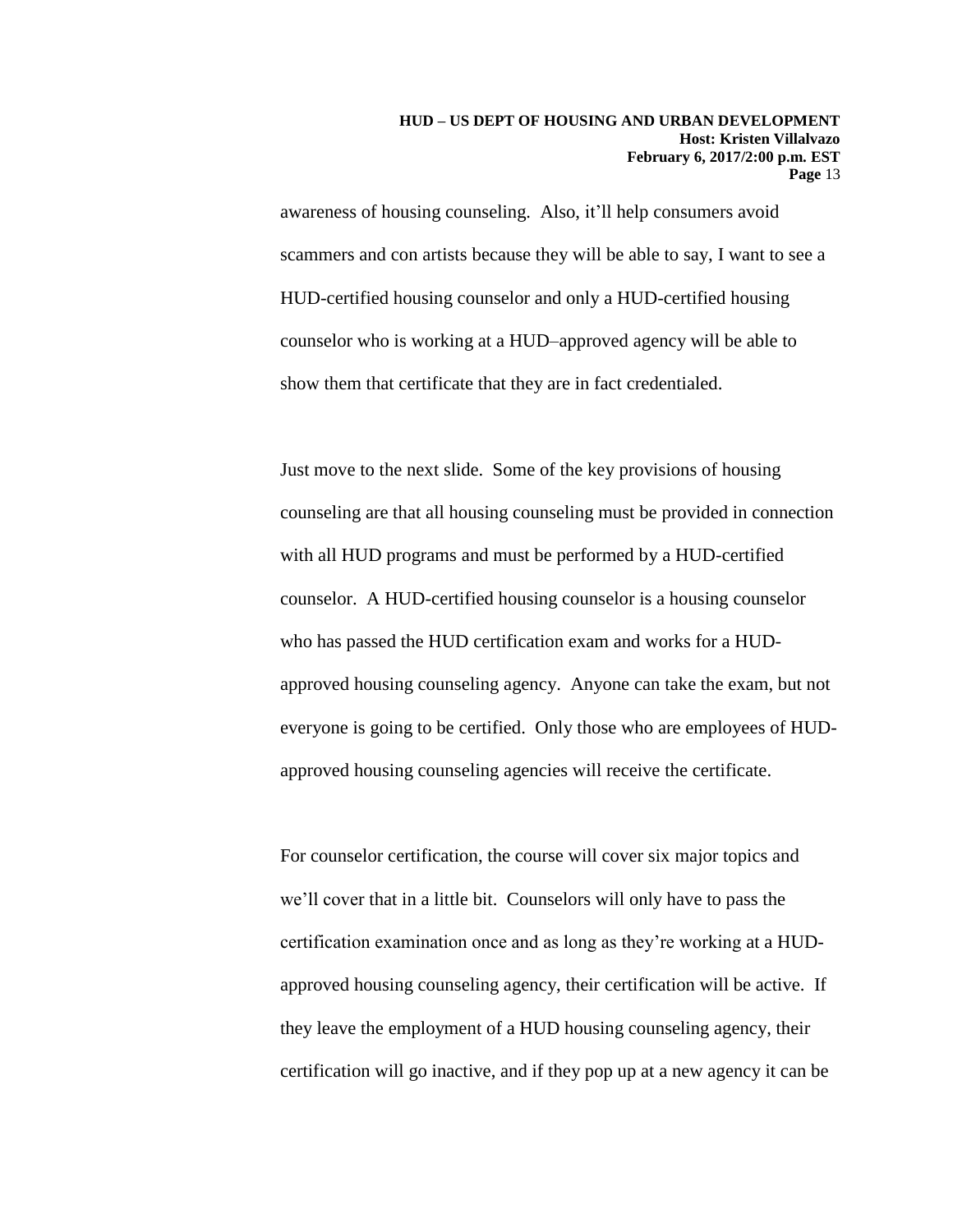reactivated by the executive director of that new agency. We're going to be verifying this through a system that we're building currently.

Housing counselors can become certified as soon as the examination is available, but we don't really recommend that you all go out all at once and rush the system because that's not really necessary. You have 36 months, or 3 years, after we announce the start of the examination to come into compliance. You have plenty of time to get this done.

There'll be six major topics of testing that counselors will be tested on, and that is: financial management, property maintenance, the responsibilities of homeownership and tenancy, fair housing laws and requirements, housing affordability and the avoidance of and responses to rental and mortgage delinquency, and the avoidance of eviction and mortgage default, which is very important.

Counselors must register for and take the exam through our new website, which is hudhousingcounselors.com. There'll be a free study guide and free practice exams will also be available on the site. The thing about the free practice exams are that you can take these over and over and over again and hone your proficiency until you feel you're ready to plunk down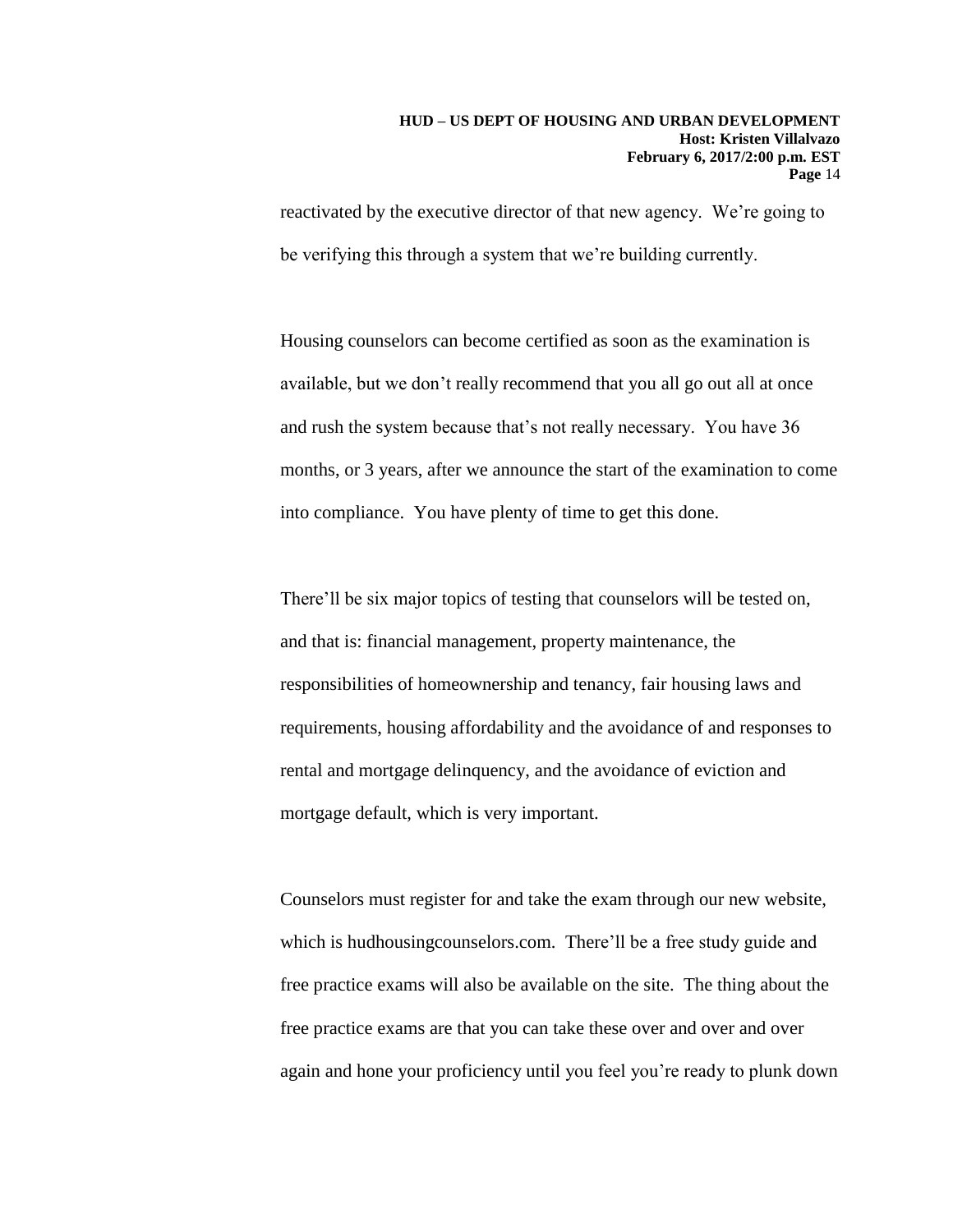your \$100 to \$140 of testing costs so that you don't have to waste that money.

It's kind of like what some state motor vehicle agencies do where they have online sites and you can go and take the written test over and over and over again until you feel you're proficient, then you go down to motor vehicle and you take the test. In this case, we have adopted the same idea, so what we recommend is that you examine the study guide, you also avail yourself of many of the courses that are being offered at some of our training partners like Mableworks [ph] or NCRC or National Council of Rasa [ph] or Rural Community Assistance Corp or some of our other partners as well, and study for the exam at your own pace. Then, take the practice exams until you feel you are proficient and then plunk down your \$100 and take the test.

To retake the test, it costs another \$100, so that's why we're recommending you use the pre-practice exams to hone your skills and then plunk down your money.

We're going to be offering the exam online or at an in-person proctoring service. The proctoring service runs a little bit more, that's the \$140.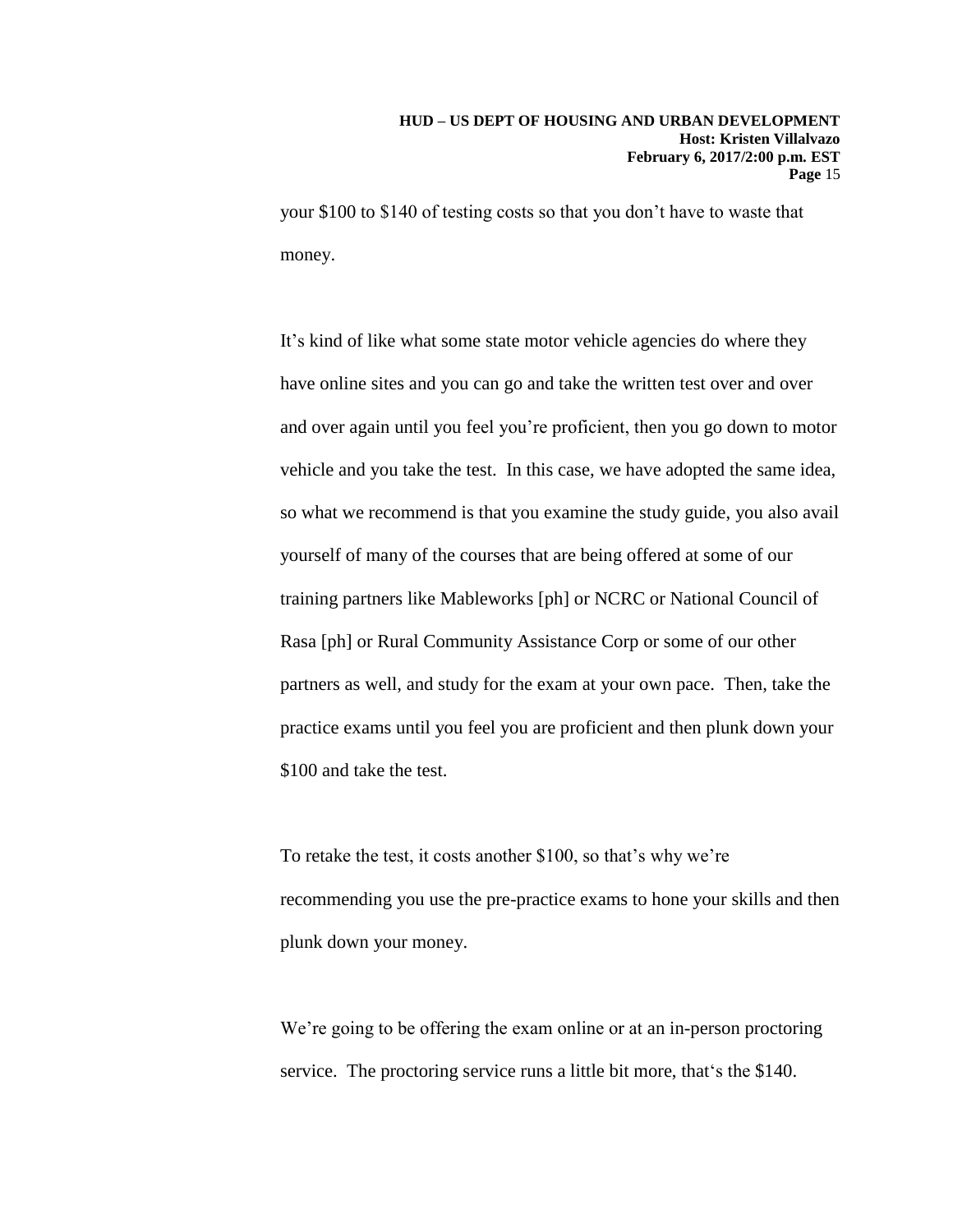We're hoping that these fees stay about the same, but they could be subject to change. The exam will be available in English and Spanish and you can take the exam as many times as you want until you pass, but remember, you have to pay for each one, so take advantage of those free study guides and free practice exams to keep those costs down. Also, if you're working at a HUD-approved housing counseling agency now, you can include the cost of the exam in your HUD grant, so not all counselors will have to pay for this out-of-pocket.

There are some programs that are going to be impacted by the final rule, which is kind of why we're here today. It's going to apply to all organizations that deliver housing counseling required by or provided in connection with all HUD programs. Counseling connections with some programs that could be affected are CDBG programs, VIH programs, and Home programs. The rule really narrowly defines housing counseling, so some of the folks on the line today may be doing something that they think is housing counseling, but you should really go back and look at the rules and make sure that it really is.

What is not covered by housing counseling, for example, is simple referral services or providing housing information or placement services. It's the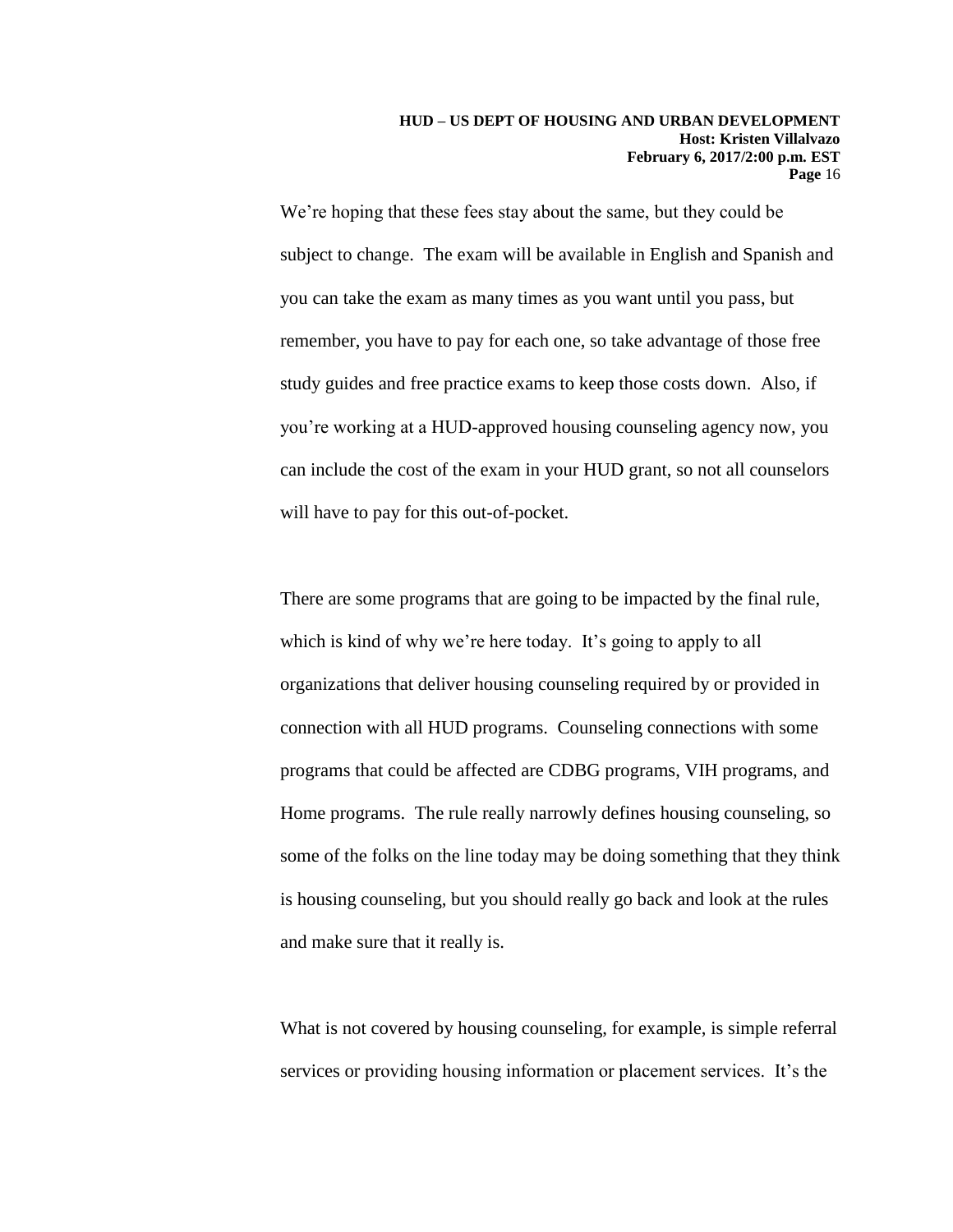kind of thing that's not really taking the information and providing the client services that we find in housing counseling, such as collecting a budget, developing an action plan, doing a lot of the follow-up work, the full cycle of housing counseling. If you're not really doing the full cycle of housing counseling, then you might not be covered by this rule, so it's a good idea to go back and check that final rule to make sure.

Certain routine administrative activities, eligibility determinations, client intake, simple case management, and especially housing services that are case management that are really just incidental to other programs like HOPWA, housing with people with AIDs, emergency shelter grants or Continuum of Care may not be housing counseling. Also, fair housing advice and advocacy can be offered in isolation from housing counseling and that might not be housing counseling either for the purposes of this rule.

There's a certain impact on pass-through organizations and that really relates to the division of labor at an organization. In any housing counseling agency we have people who administer programs but don't provide counseling and then we have the counselors themselves. What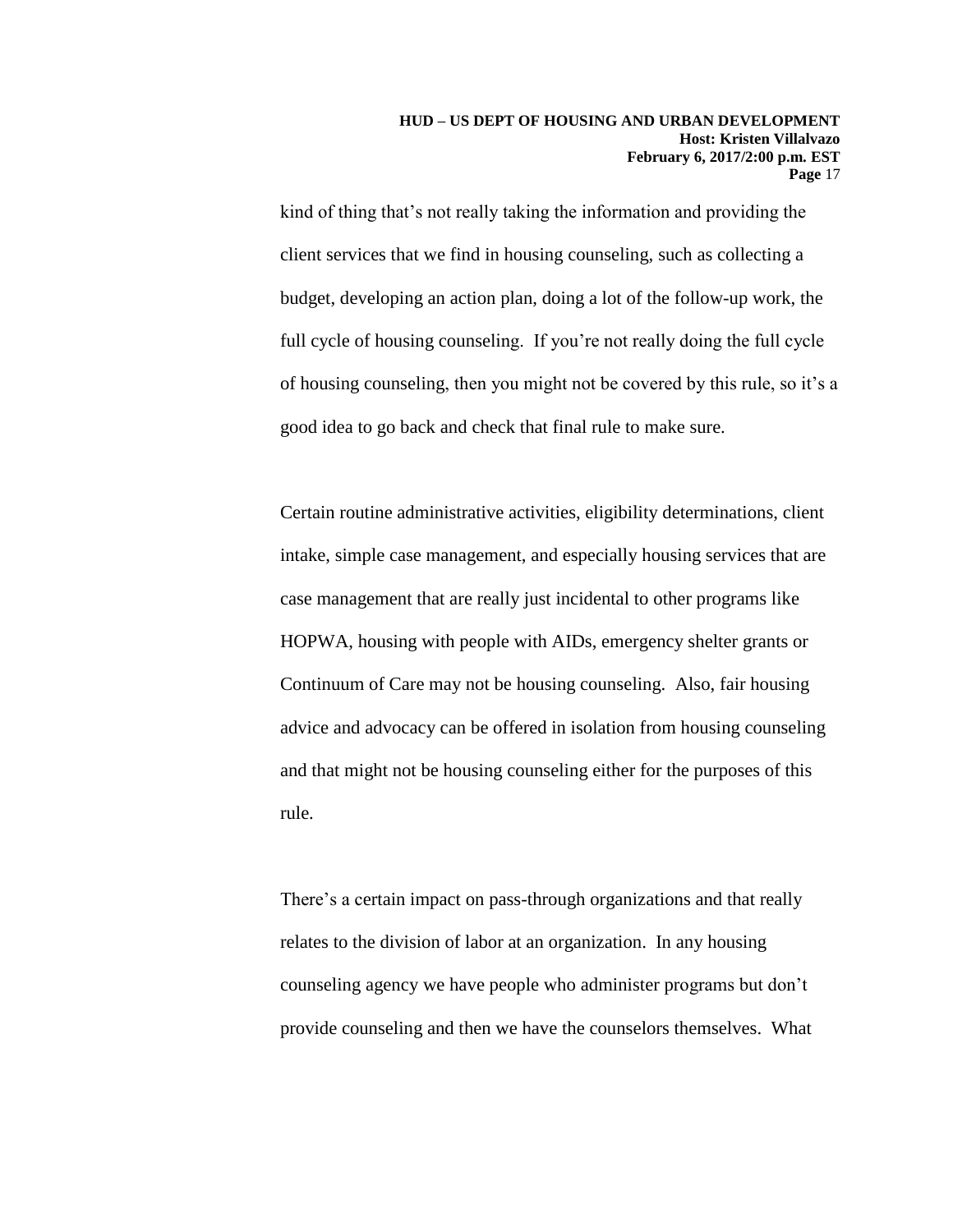we're recommending is that folks that are providing housing counseling are the ones who should be taking the exam.

Your accountants and your HR staff and executive directors are not necessarily needing to take this certification exam at all. However, there's one caveat to that and that is if you're working at a small agency and you only have a couple of counselors on staff, and I know this has happened in the real world where the waiting room is full and folks have to be seen and other people pitch in, like the executive director themselves might pitch in and see some clients. If you're working at an agency that does do that, and there's nothing wrong with doing that, then it's probably a good idea for that administrative staff to go ahead and get certified, if you want to be able to count that counseling activity on your HUD-9902 report.

So, consider what the division of labor is at your organization. If you're an intermediary and you're just doing pass-through funding to a network of affiliates, then you probably don't need to become certified if you're not seeing any clients at all at your level. That's something for each organization to evaluate on its own and decide what it wants to do.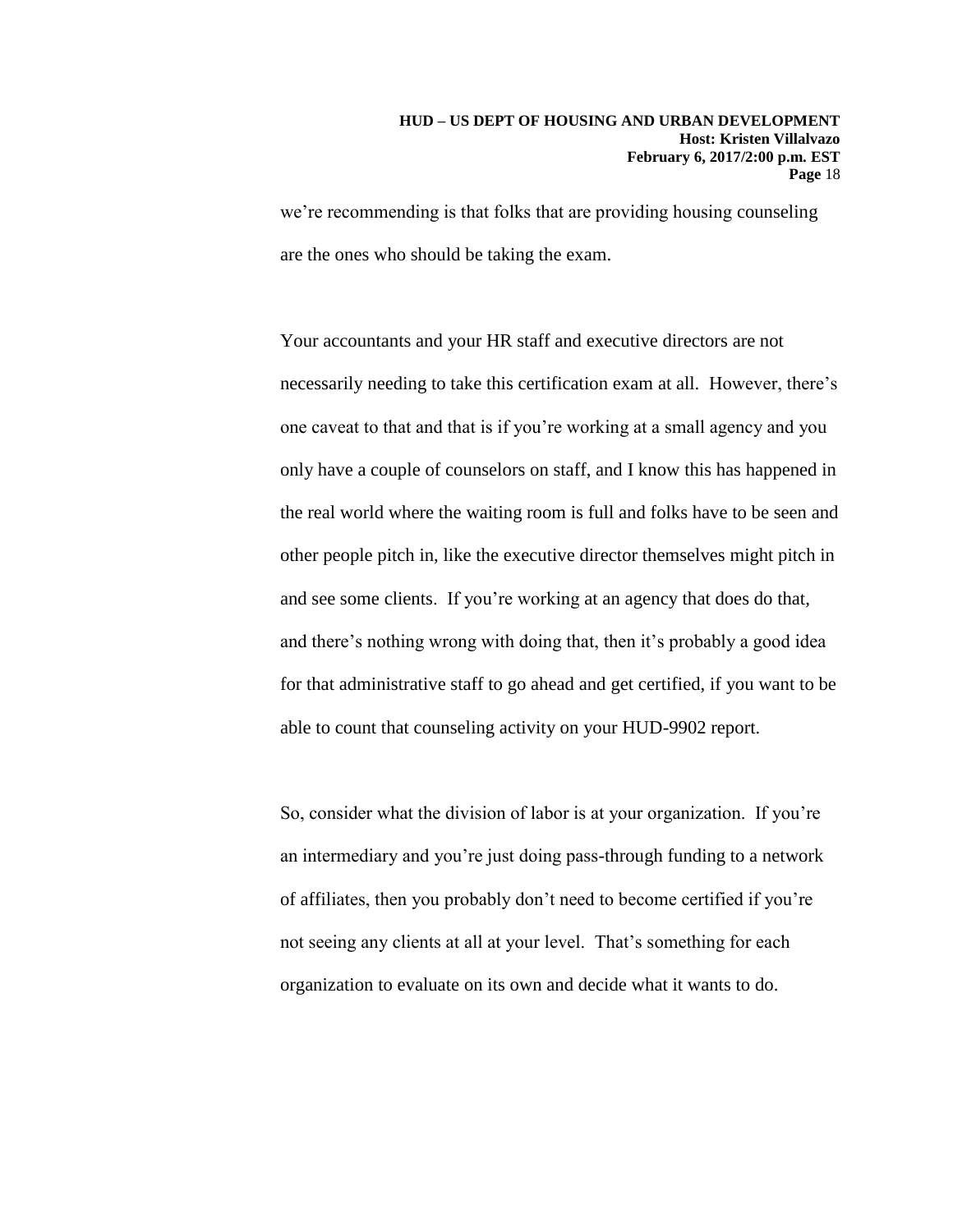Some of the other options for agencies that are covered by the final rule but are having a little difficulty ramping up the full cycle of housing counseling could be that they could apply for approval or join a HUDapproved intermediary or state housing finance agency's network.

Another thing that they could do is partner with an existing HUDapproved housing counseling agency in their area to deliver those housing counseling program services. They could also modify their programs to become compliant and start offering those services themselves or, and this is really what we don't want to see happen, they could stop delivering housing counseling services before the final compliance date. We don't want to see less service being offered to anybody, so we're hoping for solutions one, two, three, as opposed to four.

So, effective January 13, 2017, we saw some requirements kick in and the first requirement was that an agency participating in HUD's housing counseling program must address the entire process of homeownership, and that's from when they [audio disruption] maintain the home once you have it and then, finally, how do dispose of the home should you want to sell it and trade up and move to another property.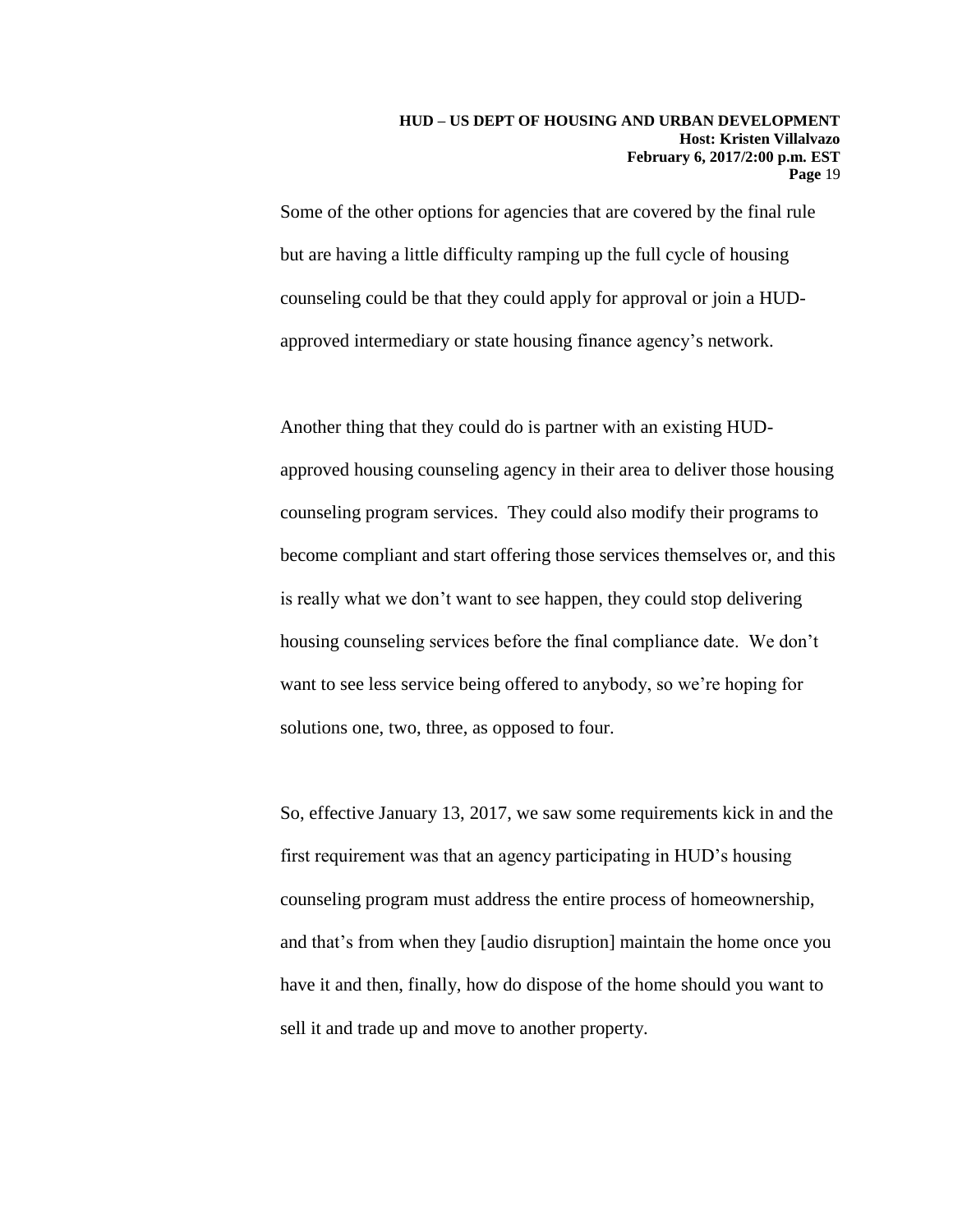We also require that the distribution of home inspection materials be provided. That's our 'For your Protection, Get a Home Inspection,' and that be provided to each client.

Now, there are also requirements that relate to the misuse of housing counseling program grant funds that constitute a material violation and those are very serious. If we discover a material violation and it is not corrected, then that agency may not be able to get housing counseling funds ever again in the future. So, it's very important that if you get into a situation where you're unsure about spending your grant dollars that you contact your GTR right away and make sure that you're all on the same page because we don't want to see any material violations.

Finally, there's a requirement against distributing grant program funds to any organization that's been convicted of a violation under federal law that relates to an election for federal office. We definitely don't want to see any organizations run afoul of that one either because we won't be able to provide grant funds in that case any more if we find out that something like that has occurred.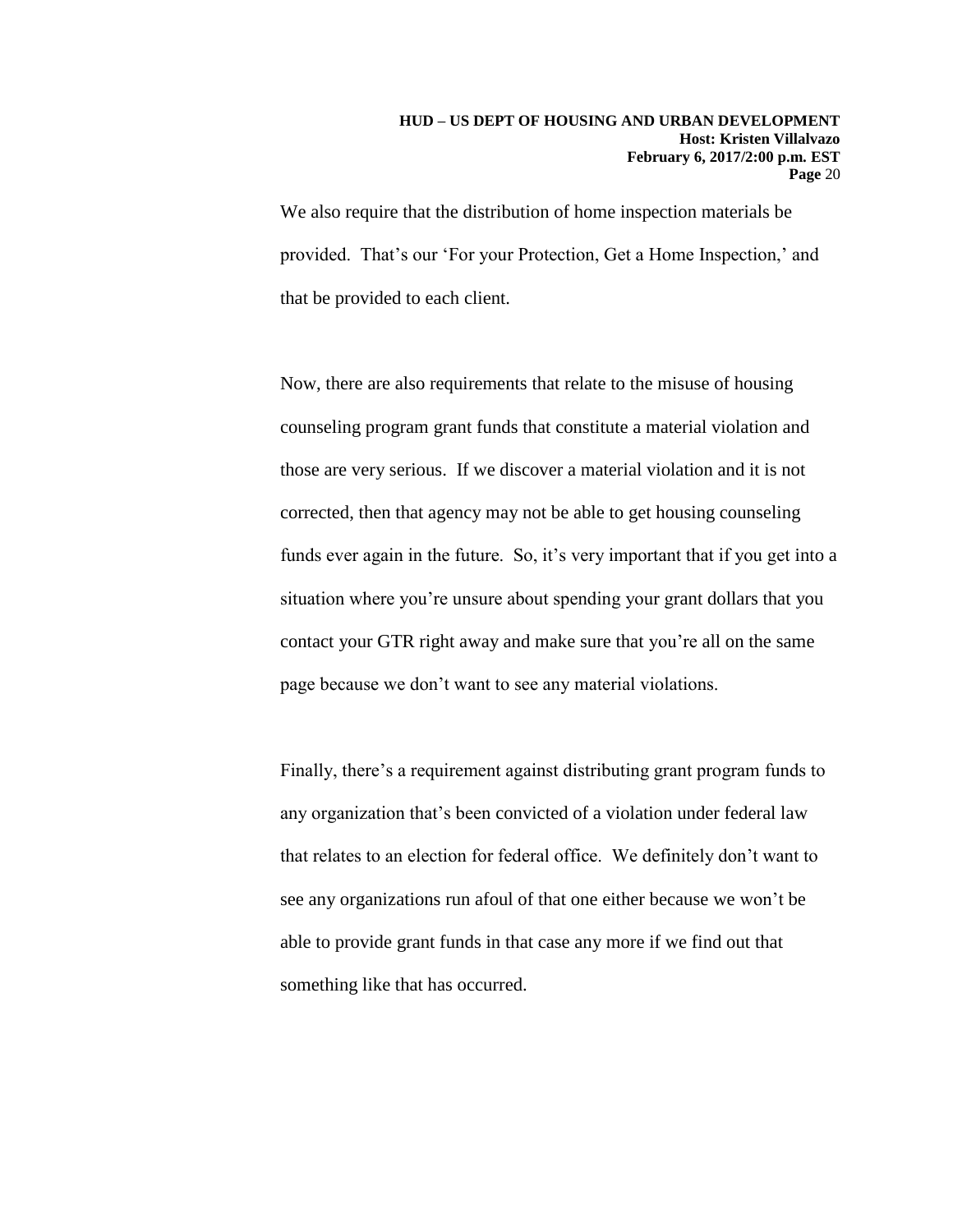Now, 36 months after the certification exam becomes available, some other requirements are going to kick in. The first one is that all individuals who provide housing counseling required under or in connection with a HUD program have to be certified HUD housing counselors and the requirement that any agency providing housing counseling under or in connection with a HUD program must be approved to participate in HUD's housing counseling program.

Then there's also the requirement that all housing counseling reported on the HUD Form 9902 that occurs after that final compliance date, that's 36 months after the start of testing, is performed only by HUD-certified housing counselors.

Also, intermediaries and state housing finance agencies and multi-state organizations that participate in HUD's housing counseling program, they have to ensure that all of the housing counseling performed by their affiliates is performed by a HUD-certified housing counselor. There's also a requirement that group education that is provided by an agency participating in the program must be overseen by a HUD-certified housing counselor.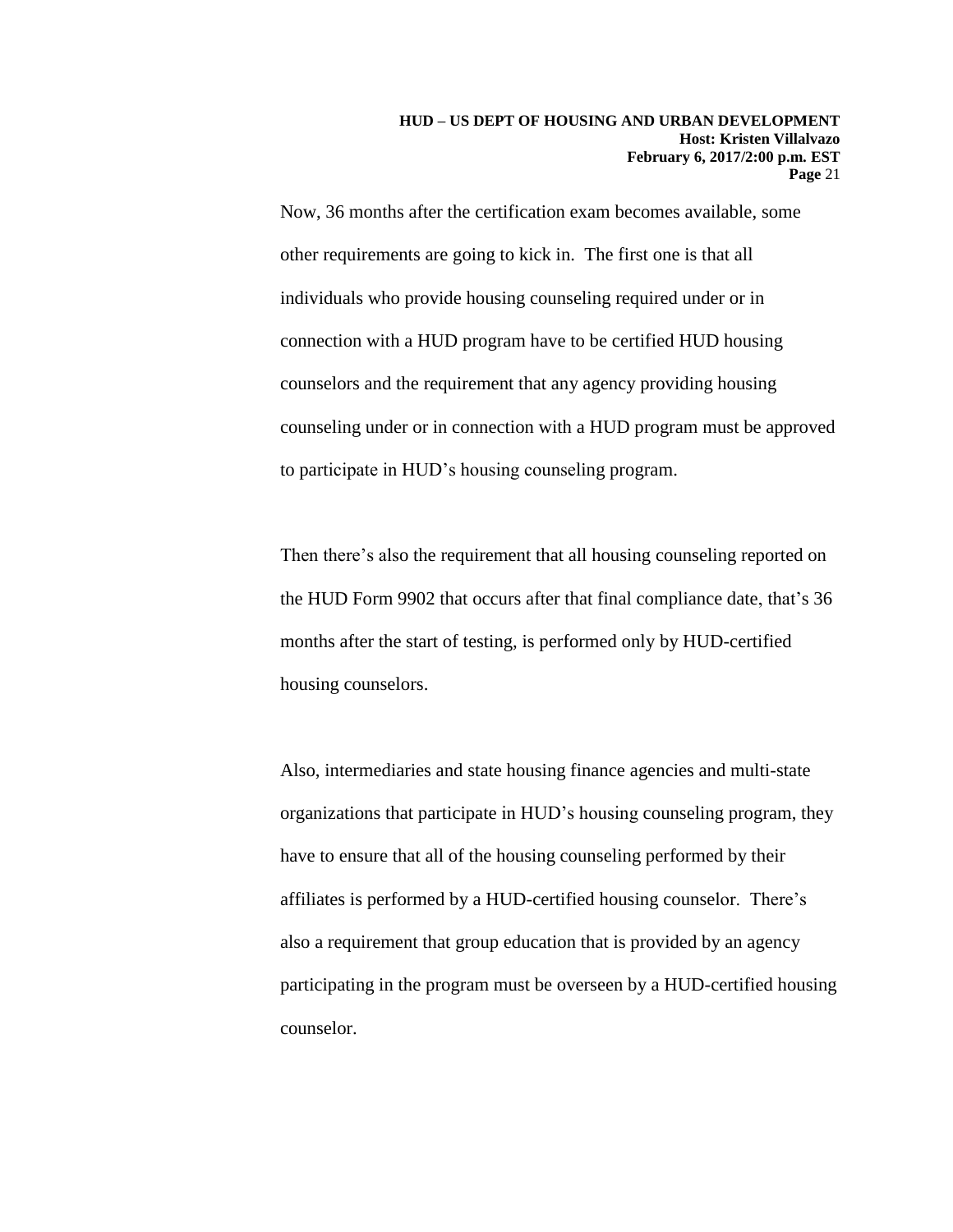Now, a lot of organizations they have partners with folks in the community, sometimes a real estate broker or agent or a lender, usually an originator, who comes to the group education program and gives a presentation about what is the home buying process like or what is it like to get a mortgage and then gives some great information. What we ask is that—and there's nothing wrong with that occurring, but those folks have to be overseen by a HUD-certified housing counselor. And we ask that when you do have a guest speaker come in that they identify themselves generically and they say, I am a loan originator and I'm here to talk to you about the lending programs that are out there, but don't really identify themselves as from ABC Mortgage, let's say, and then hand out their business cards and say come to me for a mortgage. We don't want to see that, so it's important that the housing counselor oversee that part of the group education.

Finally, new agencies that are applying to participate in our program, they have to meet all of the housing counseling certification requirements at the time of their application.

We have posted a lot of frequently asked questions online. There are hundreds of them and we ask that you really take a good look at those.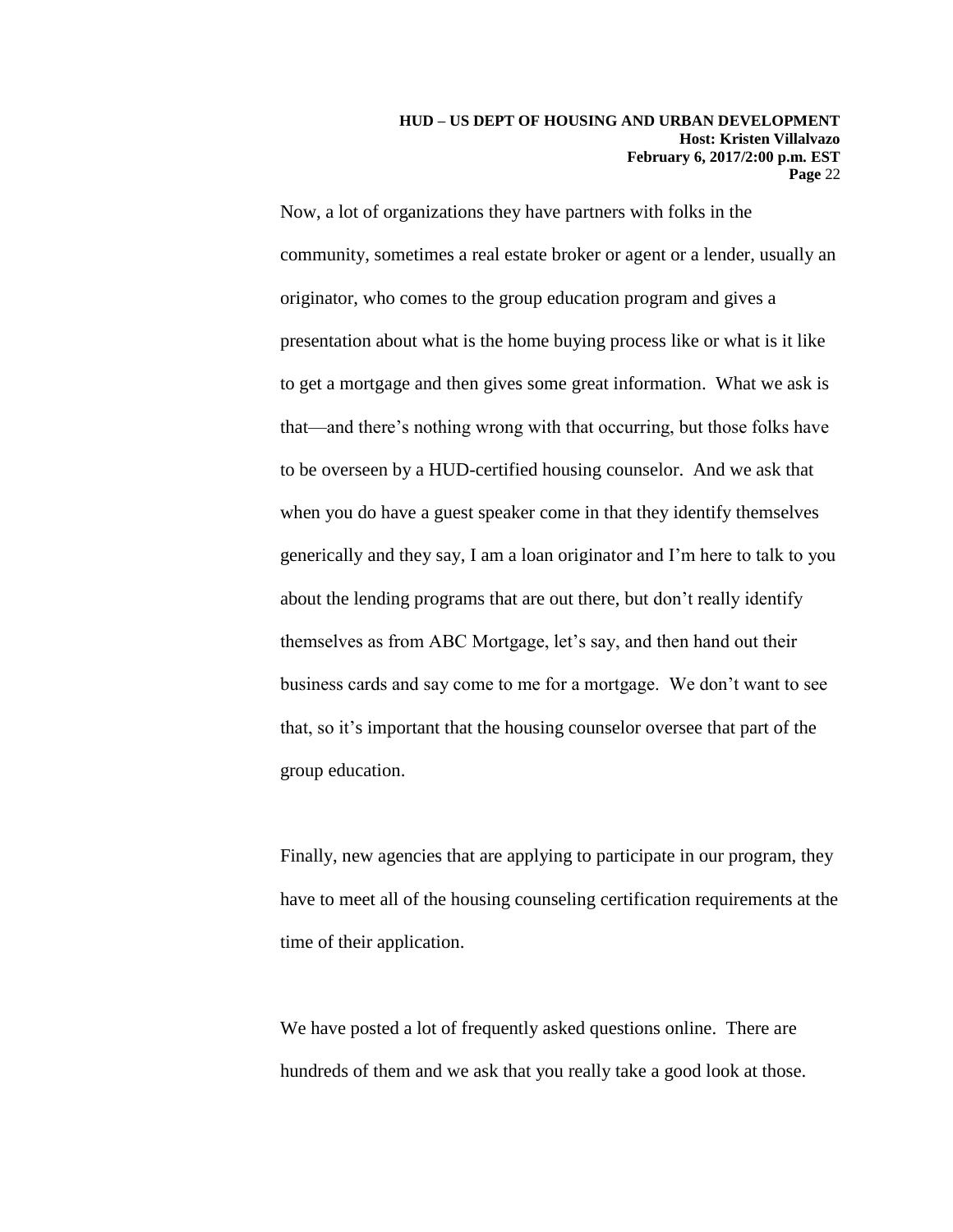They're searchable. We have a couple of examples here for you so you can see what to expect.

Right here: When is the certification exam going to become available? We're going to publish a notice in the Federal Register that's going to announce that. We're hoping that it'll be available soon. Look out for that notice so that you can know when it's time to start studying for your exam.

Then another question that we sort of covered: Will HUD offer a practice exam prior to testing? Of course. We're going to offer practice tests and that will help you prepare. Like we said before, we'll also have that online study guide available for you with its practice exam materials. Then, just so that you know, all of those will meet 508 accessibility guidelines for those that need a little assistance under the Rehabilitation Act in order to access those materials, and the study guide is also available for download to multiple types of electronic devices. So, you can download the study guide onto your handheld device and carry it around with you and study it when you have the time to do that.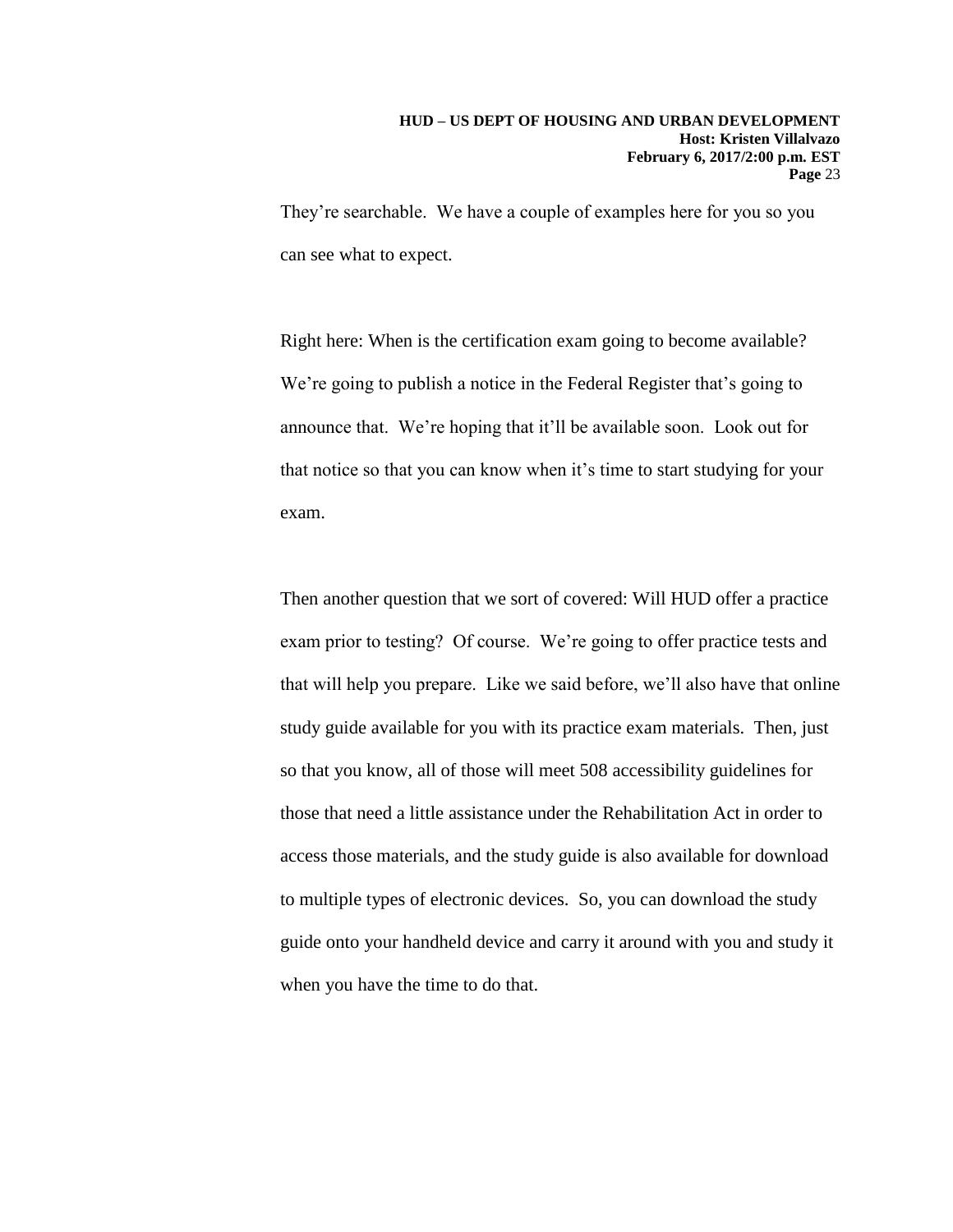The exam costs, if you're going to a commercial proctoring site, will be about \$140. Online, to take the test, each time will be \$100. Again, those practice exams will keep these costs down. You can take that test as many times as you want as long as your money holds out, so take advantage of the practice exams and save money at the same time.

Here's where you can register to take the exam:

hudhousingcounselors.com. The website is up now with the study guide, but the rest of it will phase in once that Federal Register notice is published. There'll be all kinds of additional information on test locations and proctoring posted on that website once the exam becomes available.

Then another frequently asked question we've had, and these are kind of the greatest hits: When do you become certified? Basically, counselors and agencies need to be in compliance with the certification requirements 36 months after the date that the certification exam becomes available.

Here's some criteria on becoming HUD-approved if you're an agency that's not currently approved to operate in HUD's housing counseling program but maybe approved to operate in another part of HUD's program, such as CPD program. Here's some of our criteria, and that is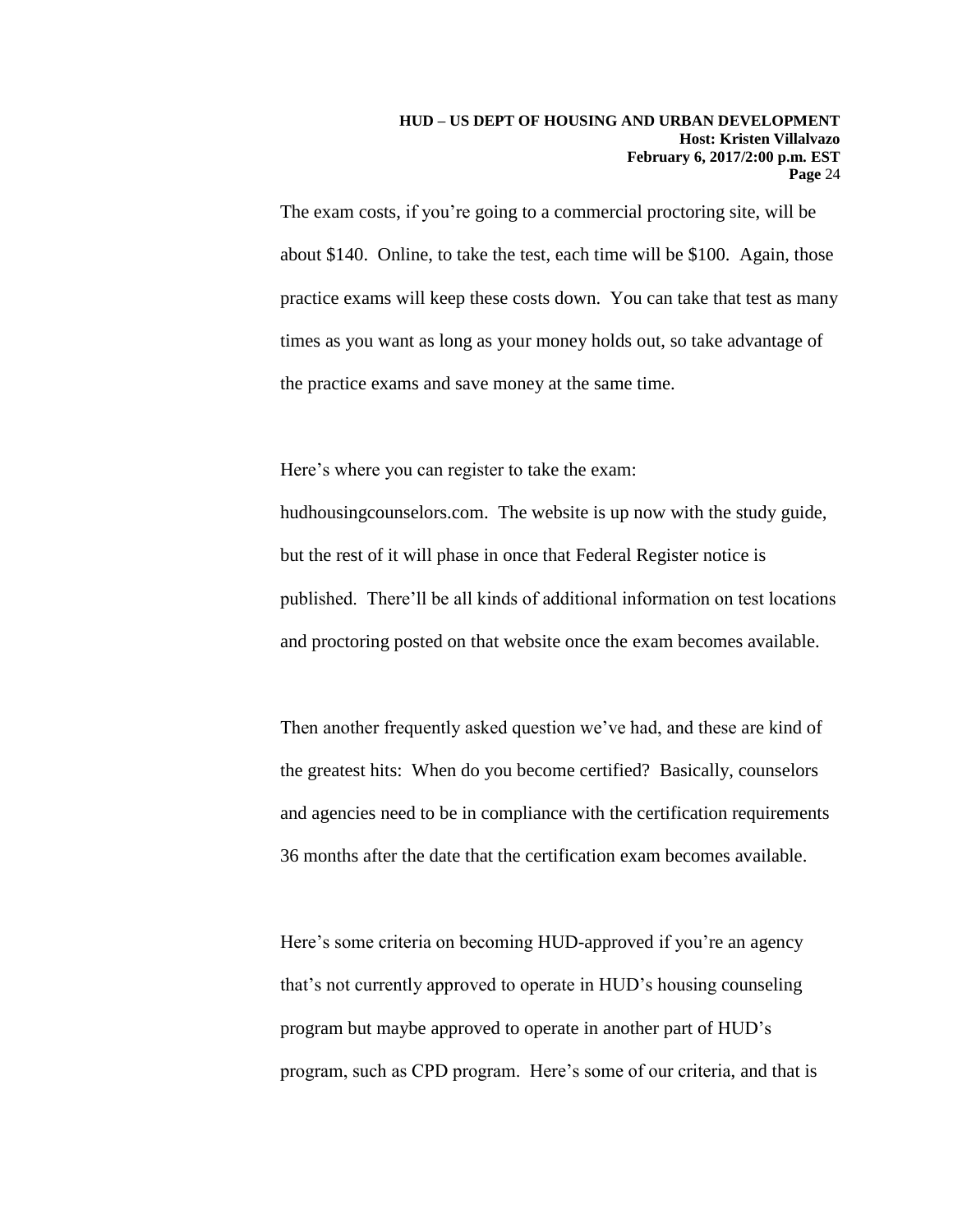that you have to be a nonprofit or a state or local government, you must have at least one year's experience providing housing counseling, you have to have been operating for at least a year in the proposed geographic community that encompasses your agency's service area, and you have to have sufficient counseling resources in order to carry out the program. That's administrative capacity and financial capacity.

If you look on the HUD Exchange at that link, we've posted an eligibility tool that you can click on that will take you through step-by-step and allow you to evaluate your agency's qualifications. If you go through that eligibility tool and you feel that your agency is qualified for this program, then you can email us and we will pair you up with one of our application advisors and they'll help you and take you through the preparation of your application for program approval and help you get it into HUD so that you can be approved in a timely fashion. If you want to schedule an appointment with an application advisor, you only need email housing.counseling@hud.gov and then they'll take care of you from there. You will receive an answer within 24 hours of emailing housing.counseling@hud.gov and we'll get you set up with an advisor right away.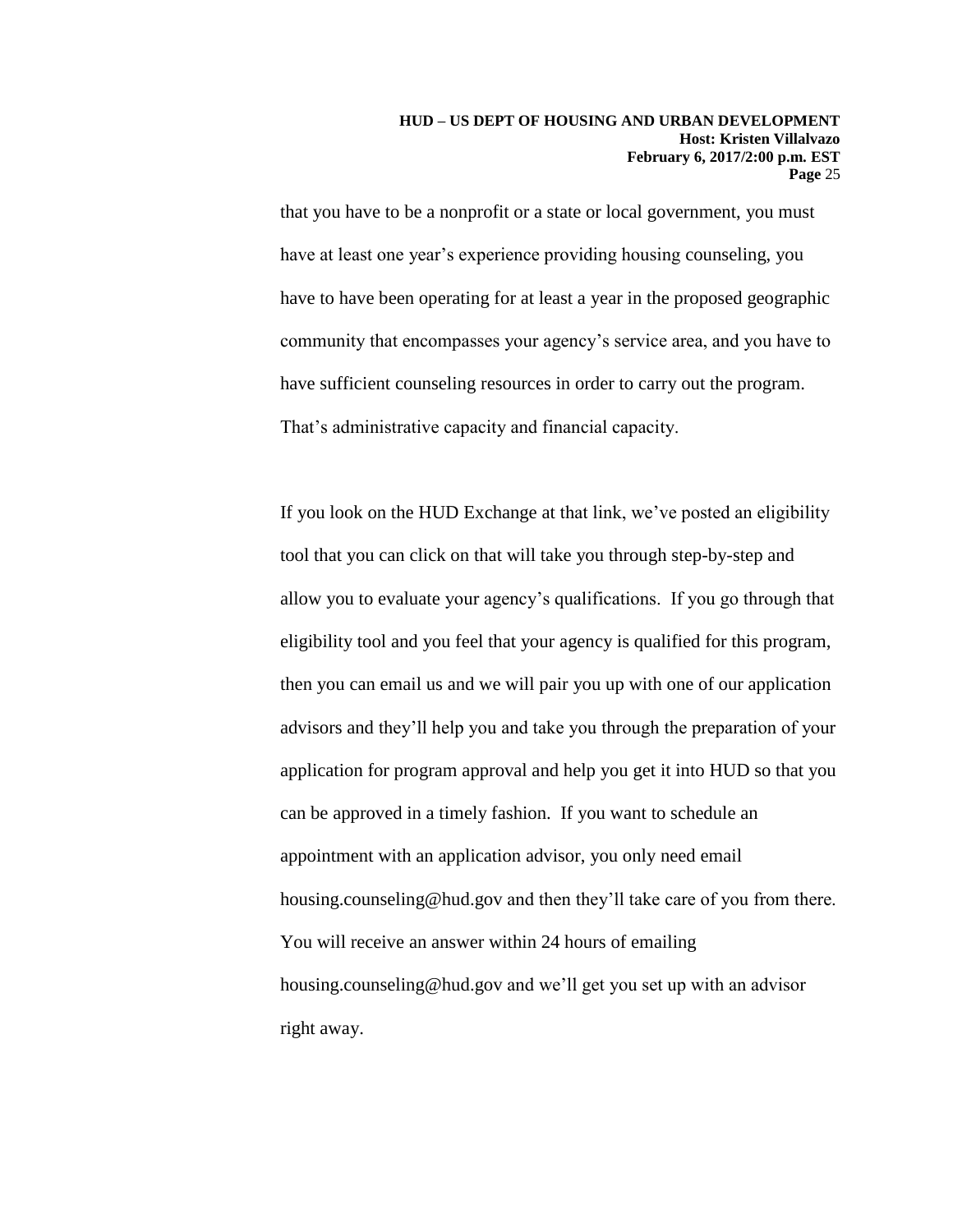We have posted on the HUD Exchange a whole lot of resources for you on certification, a lot of frequently asked questions, links to the testing site, the eligibility tool, all kinds of things that you need in order to evaluate where you stand in terms of needing to become approved and then how to proceed. There's a lot of great frequently asked questions, especially about CPD programs, Continuum of Care and housing with people with AIDS and emergency shelter grants, block grants, disaster relief block grants which are super important, Home program and the Housing Trust Fund. If you review the Federal Register final rule on this, you'll see a list of the programs that are actually covered by this new rule.

Now I'd like to turn it back to Steve for some further comments from our CPD folks.

Steve Thank you, Jerry. We appreciate you going through that. A lot of good information here in overview.

> I think what we will do here before we turn the mics open to the audience here is the program offices will talk just a little bit about the why this matters, how this connects to the various programs we've been talking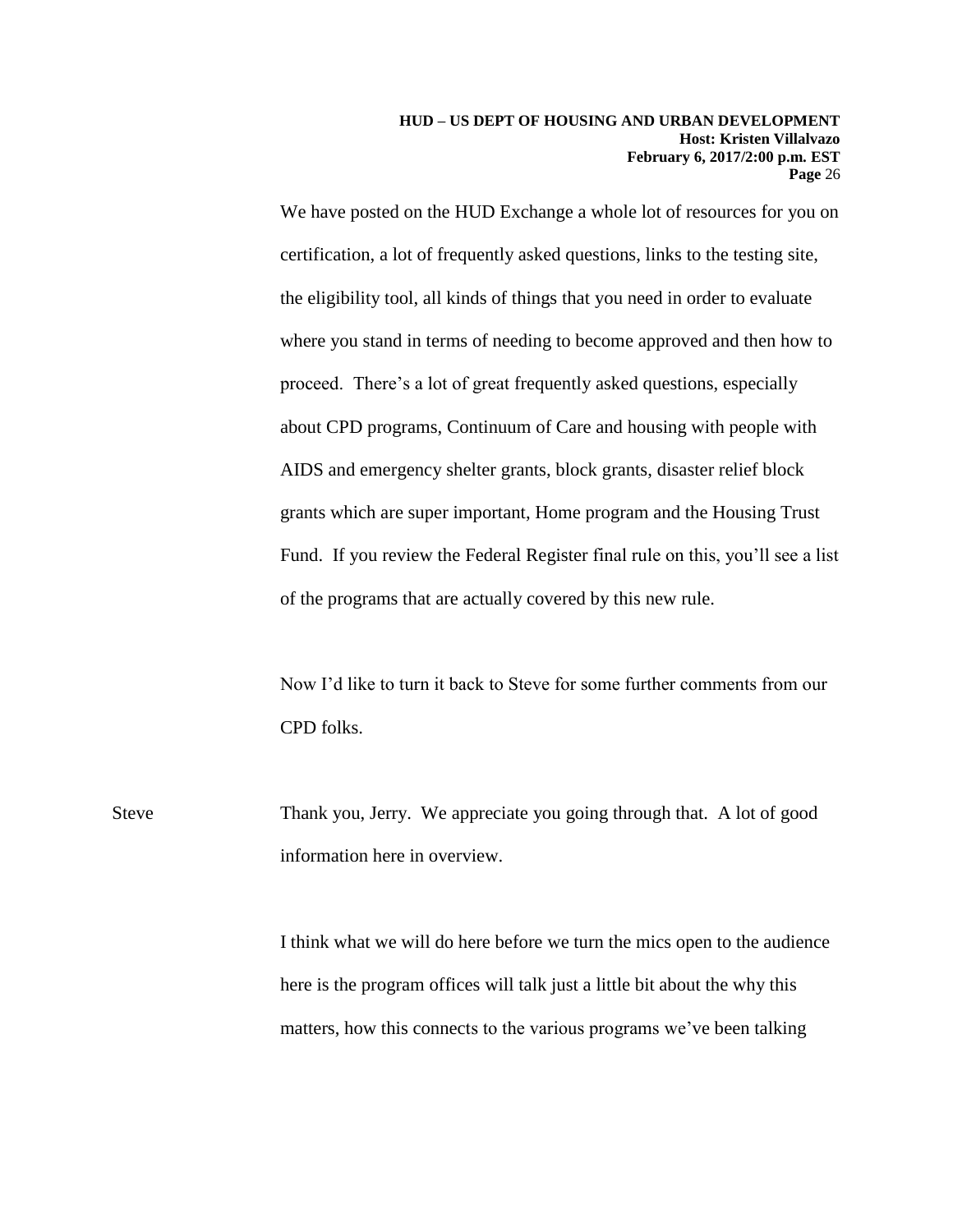here and why it's important that you all be hearing about this and share this if you have colleagues that are not able to participate.

We'll start first with the Home program because, of the four formula programs, this is the one where it absolutely applies if you are doing certain kinds of Home activities. It's sort of the most mandatory and we are at least briefly joined by Virginia Sardone, who is the director of the Office of Affordable Housing programs and is sort of running between meetings but dropped by for a moment, along with Bryce.

Bryce My name is Bryce Edson. I'm an affordable housing specialist in the Office of Affordable Housing programs which administers Home and the Housing Trust Fund.

> From the Home program side of things, of course the Home regulations require that all Home-assisted home buyers receive housing counseling and the housing counseling rule makes clear that, as of the final compliance date, this required housing counseling must be provided by a HUD-certified housing counselor.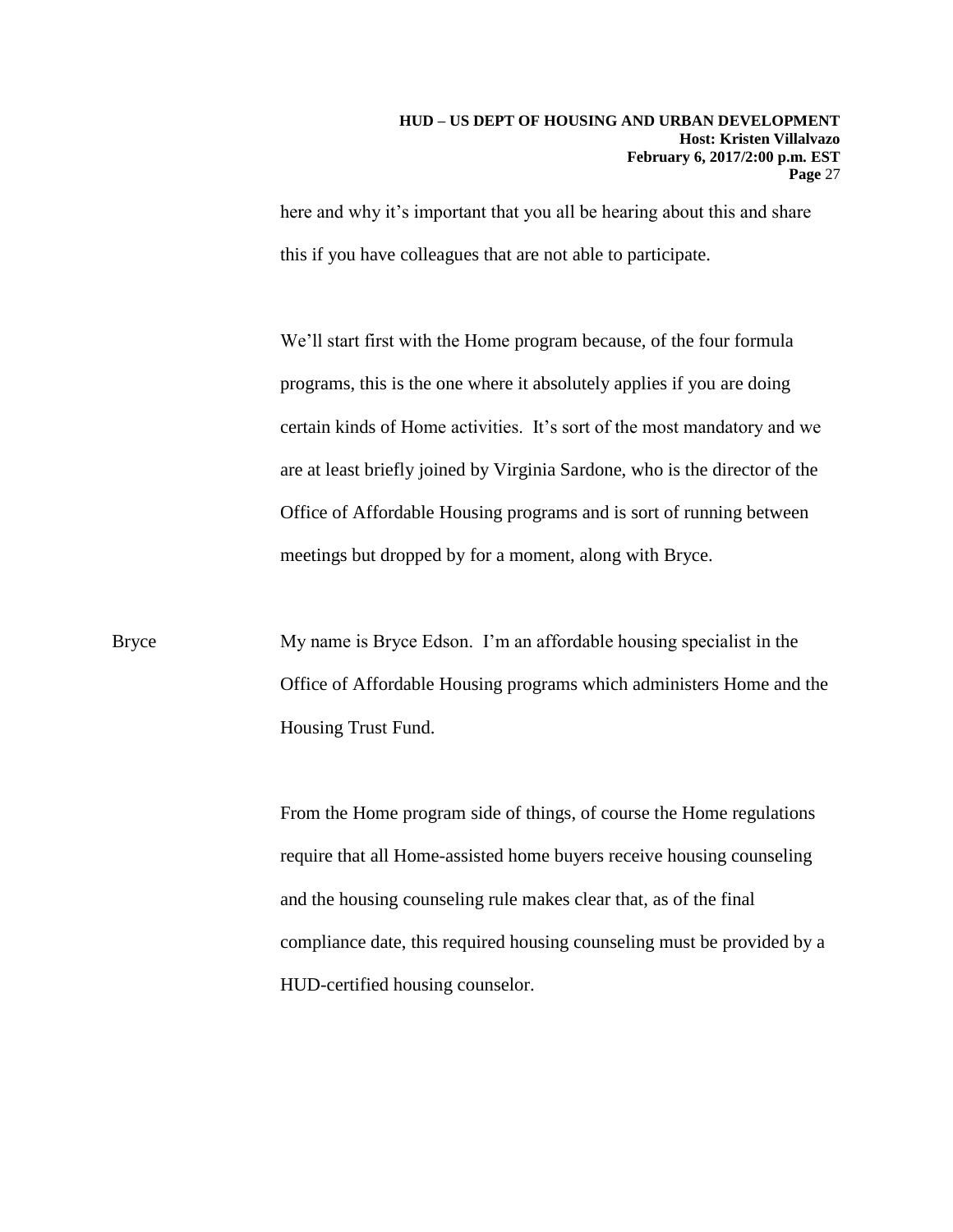As Jerry mentioned earlier, PJs [ph] do have quite a bit of time before that final compliance date so we would just encourage PJs to use that time to do some research on what housing counseling services are available already in your communities, see if there are any gaps in coverage that you would like to address and just begin to reach out to your partners and familiarize them with these new requirements.

By all means, please do take a look at the resources that were mentioned on the HUD Exchange. There are program specific FAQs for all the CPD programs.

One particular concern that we've heard from some corners in the Home universe relates to rural areas. I would just sort of underscore that housing counseling can be provided through internet modalities, via telephone. There're some good models out there and if you have questions or want to learn more about certain models that people are implementing, we encourage you to reach out to the Office of Housing Counseling, which has a great deal of knowledge about what's worked in certain places if you have particular concerns.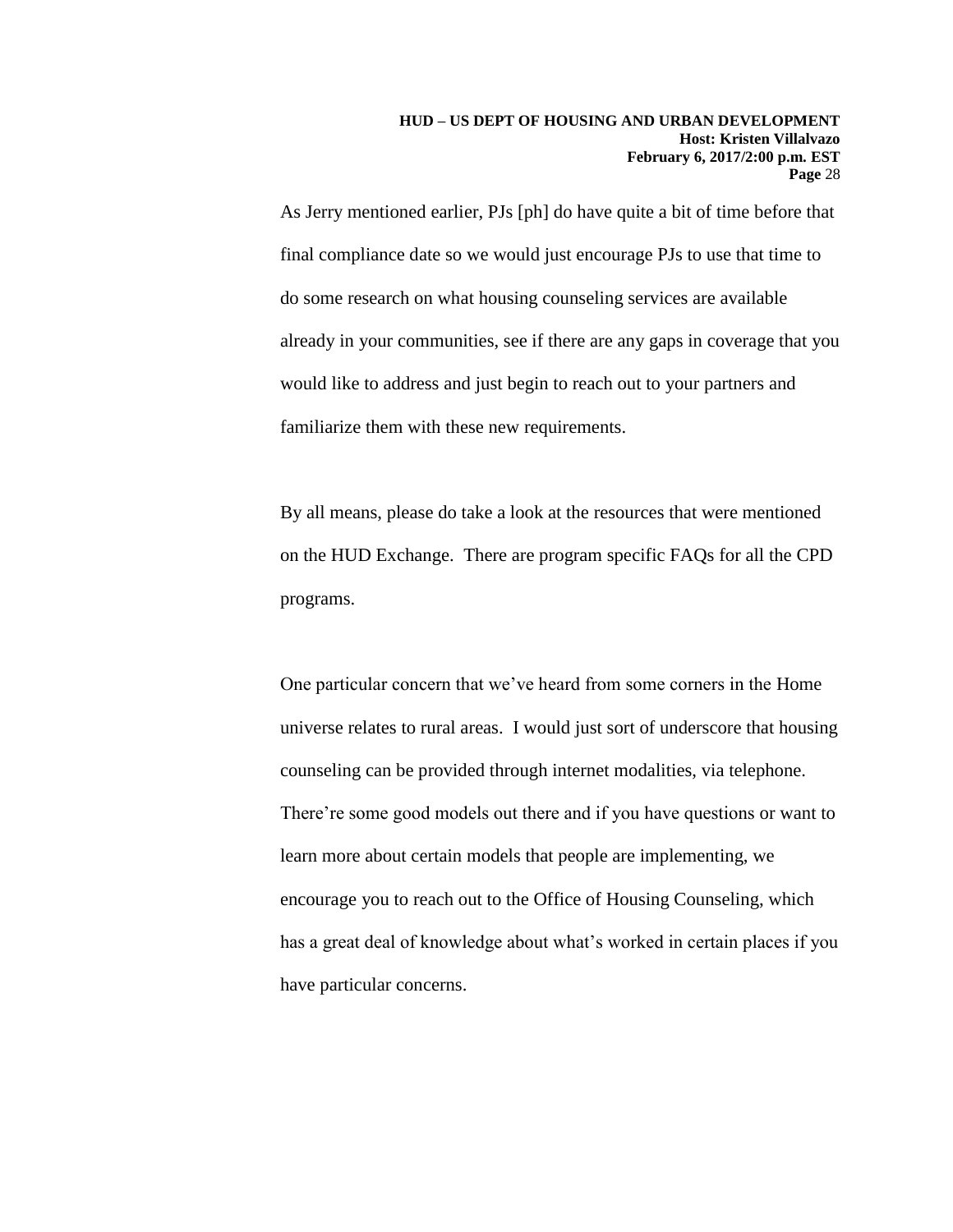If you were to look at the Home FAQ, you would notice that required housing counseling has to be by a HUD-certified counselor and also in cases where Home funds are paying for the counseling. For example, if a rental tenant were to receive housing counseling that was paid for with Home funds that would also be required to be provided by a HUDcertified housing counselor.

That's just an introduction to how this affects Home. I'll turn it back over to Steve to tell us a little bit more about how this affects CDBG.

Steve Thank you, Bryce. With the CDBG program, because of the wide flexibility, the large number of eligible activities, the fact that housing counseling may be eligible under several different categories of eligible activities depending on the design of your program on what you're doing, there's no one simple answer for the CDBG program as to applicability. I have occasionally, half in jest, said the universal answer for the CDBG program is it depends because it really does depend here on exactly what kind of services you're providing.

> Is it in conjunction with another activity? Is it actually being paid for as an activity delivery cost? Is it a standalone activity? How far into what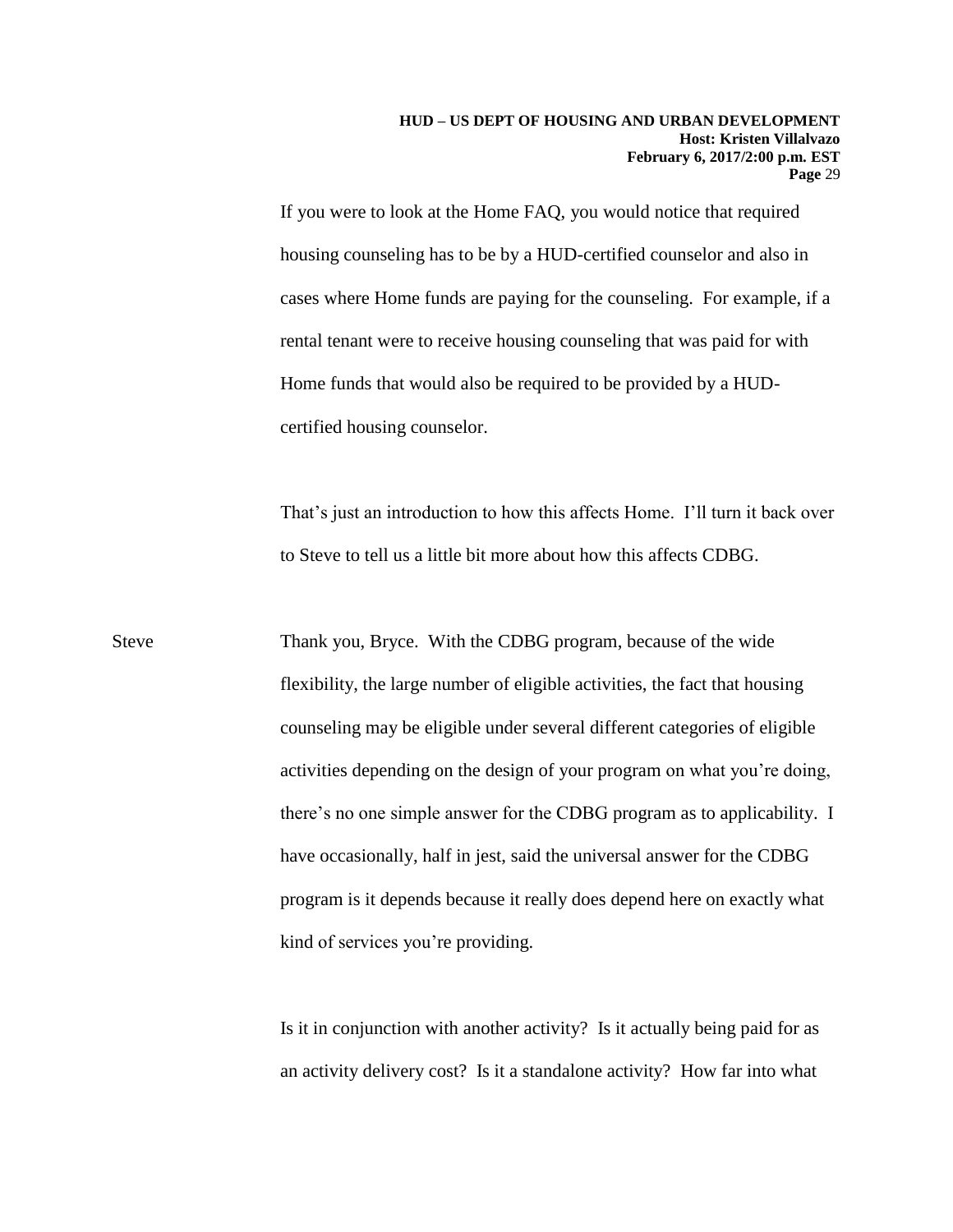Jerry described as being the key elements of housing counseling, how much of that are you doing? Are you doing it as a public service? Are you touching on these sorts of things just as a loan processing as opposed to going all the way into these default range?

It's going to depend. There is no one simple answer. The FAQs that we've provided, I think, try to touch on that. There are certain things where clearly, if you are using CDBG money to pay for the counseling or if counseling is being provided in conjunction with an activity that's being paid for by CDBG, such as homeownership assistance down payment, even if CDBG is not paying for the counseling itself, it could well apply.

As Jerry said, it's sort of, are you touching on all the bases here? I believe it was back on slide 11 or so that it mentions—yes, slides 11 and 12, is sort of the full slate. We know a number of grantees are doing as a public service something that kind of approaches housing counseling but it may not quite be there. It's often called housing counseling in the past. I like to think of it in this way, just to make sure I understand this, I tend to think of it as if it's housing counseling now and it's subject to the rule, think of it as though that term is now Housing Counseling. That term now means something very specific.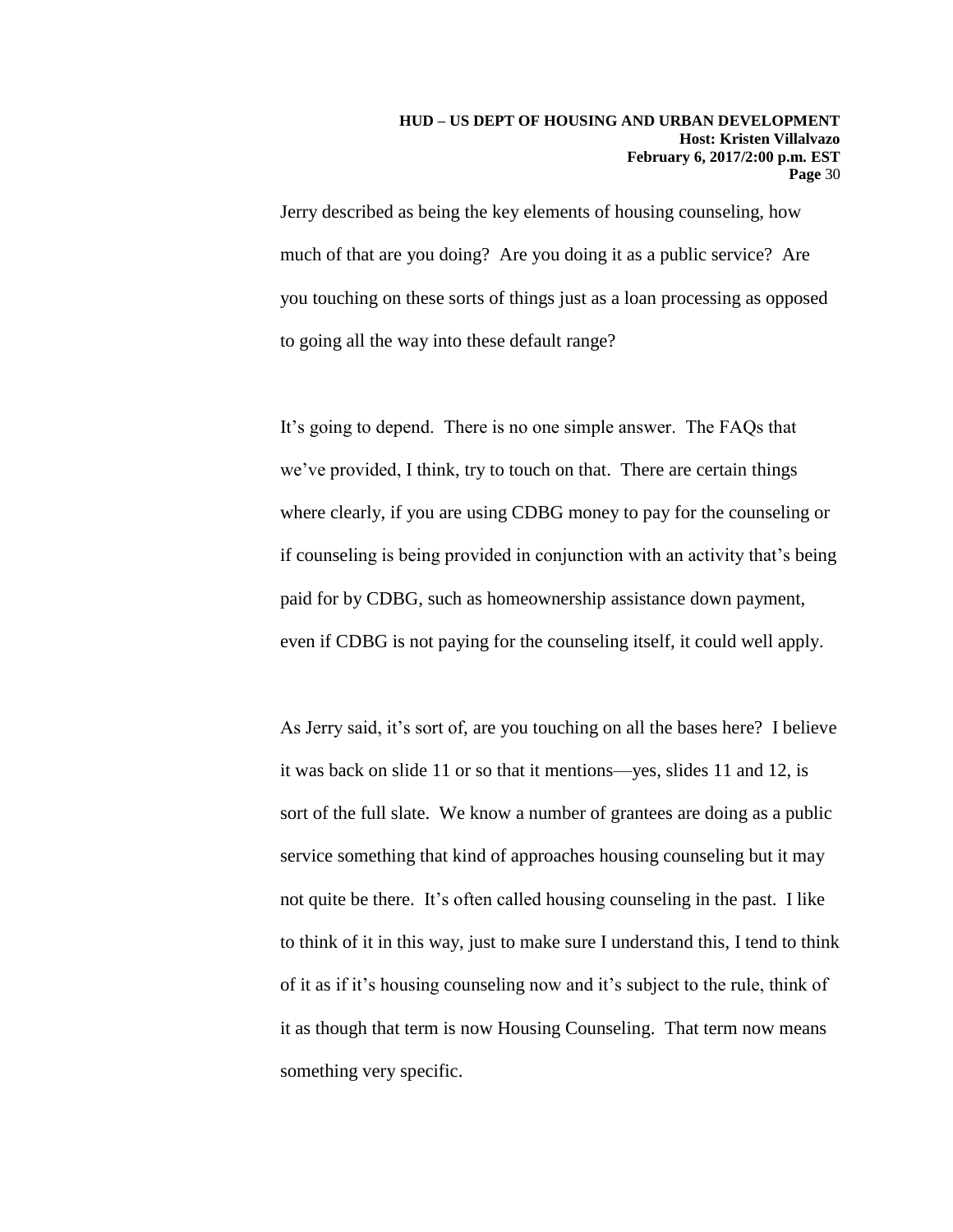So, there's a little bit of a mental language adjustment that I think all of our grantees may have to make in that calling it Housing Counseling henceforth is going to trigger to other people that you're talking about housing counseling provided by a certified housing counseling agency and certified housing counselor.

If you are doing things that you might have once called housing counseling but it's more generalized, it doesn't go that far, it is basic financial literacy classes for people in general without going into individualized budgets, if it's a general class on is home ownership right for me and it's open to everybody in the city, that by itself is not really housing counseling if you're not going into detail or if you're doing loan reviews and underwriting because you're under a housing rehabilitation loan program. As we pointed out, that in itself is not housing counseling as it is defined here.

You are probably going to be have to start calling it something a little bit different, housing education, information and referral. Right now we're not really specifying the terminology, but be cautious about not calling it housing counseling if it's not really Housing Counseling.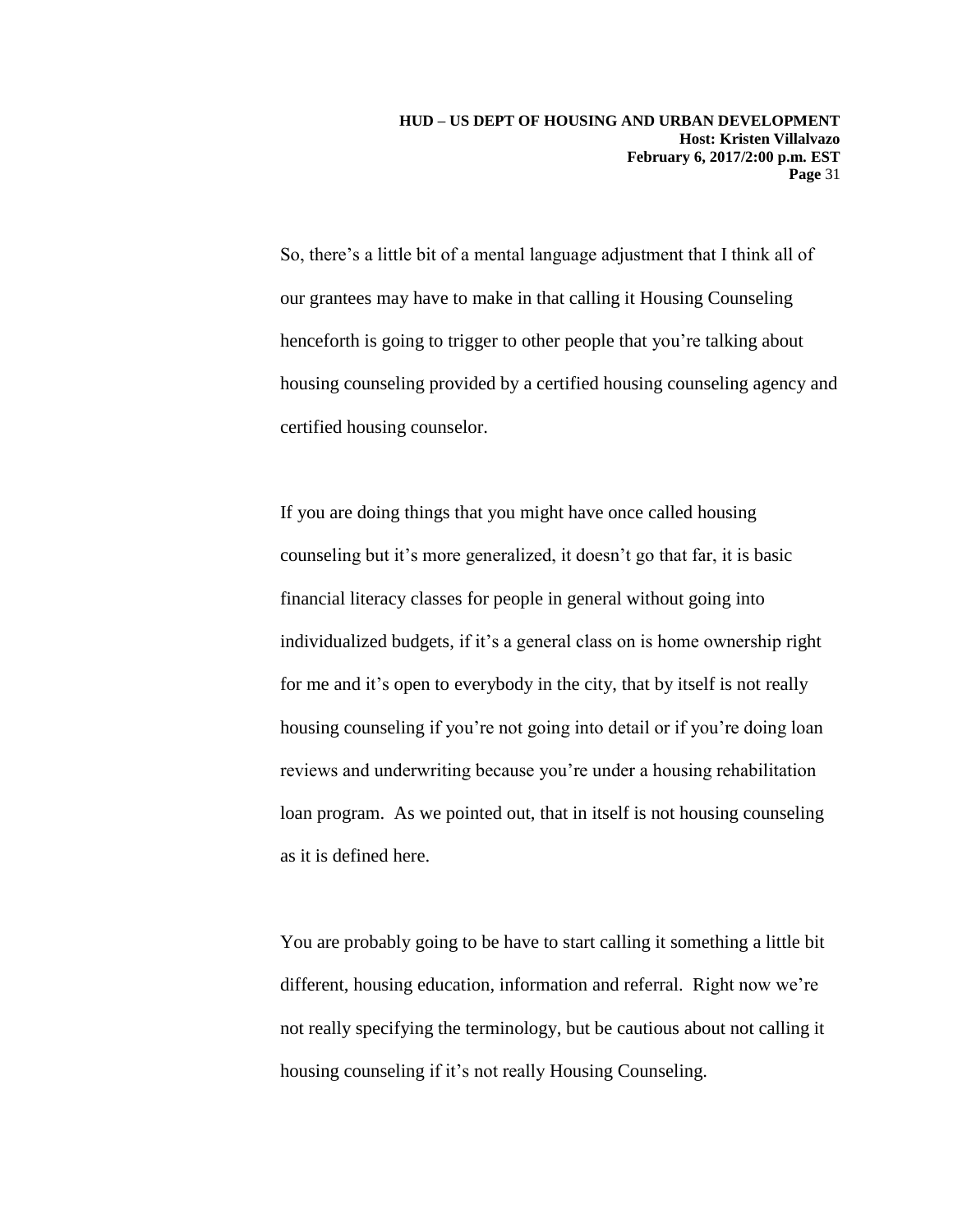At some point in the IDIS system, for the CDBG program, we are going to make some changes. We have to get through the queue. We have to get the money lined up to make the changes. We will create special IDIS eligibility activity codes specifically for certified counselor-presented housing counseling. We will change the names of some of the existing activity matrix codes that are talking about housing services of various kinds to make clear that those are not housing counseling.

So, you're going to have to be careful, and just because the rule now says that if you're carrying out housing counseling now it must be done by a certified counselor in an approved agency, that does not mean that you must change your program to be that or discontinue it. You may well be able to continue the program just as you're running it because that's what you want and that's what the neighborhood needs. It's really a matter of making sure that you're not calling it housing counseling and you know maybe you have to sort of limit exactly what you're touching on if you specifically don't want to go into the housing counseling.

On the other hand, we would be delighted if more grantees decided it is worth their while to go the rest of the way, if you will, the next step and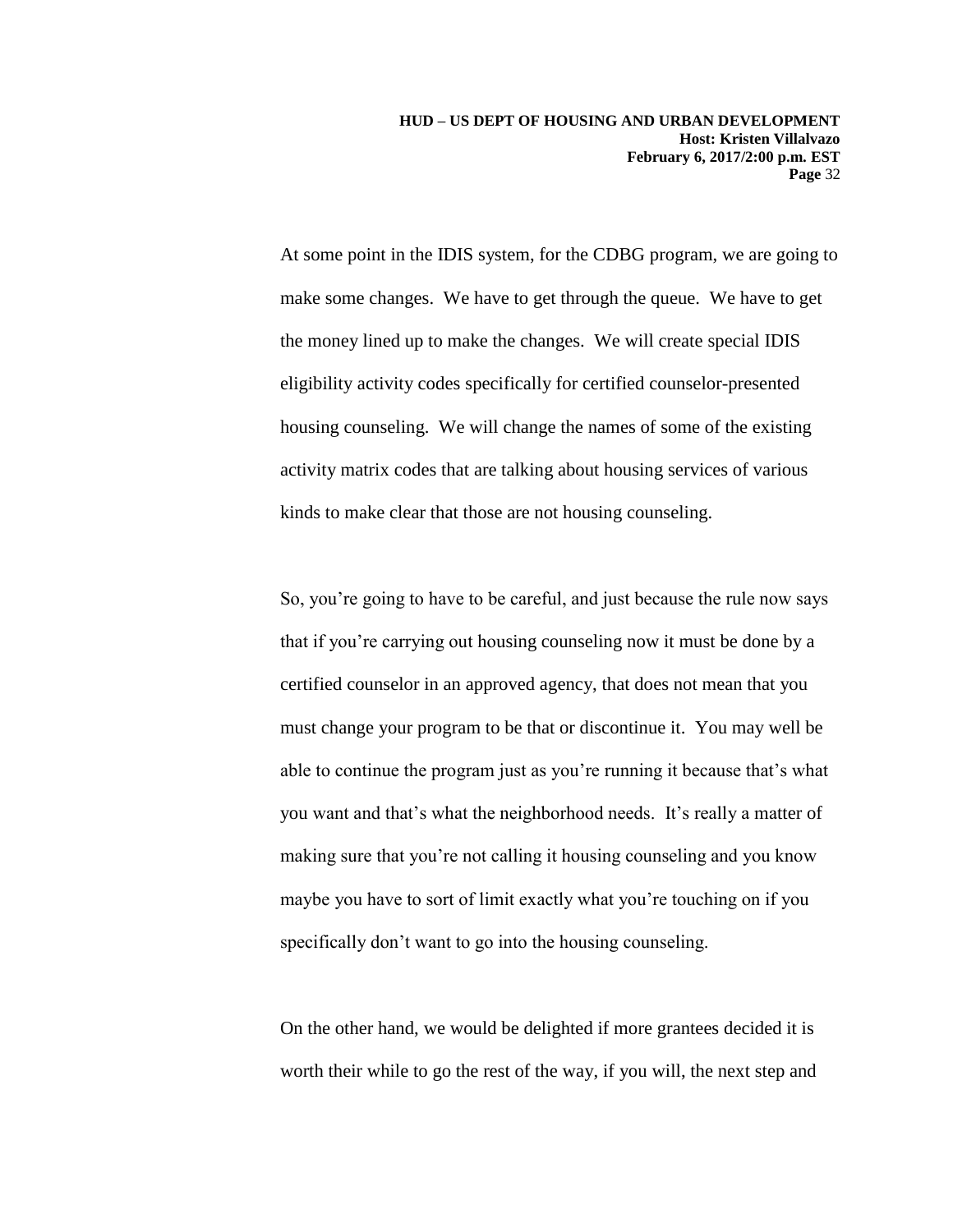upgrade a program they're running now into Housing Counseling. Because, we are very supportive of the ends of this process and as you saw from the slide there are many benefits to the participants and the beneficiaries.

Let me turn it over now to Kate Pittinger with the Office of AIDS Housing and she can talk a little bit about the applicability to the HOPWA program.

Kate Hi there, good afternoon. As Steve said, my name is Katie Pittinger and I work with the Office of HIV/AIDS Housing. So a little note about housing counseling for HOPWA grantees.

> When you're providing housing location and placement services to HOPWA clients that's incidental to a larger set of holistic case management services, these services do not meet the definition of housing counseling and therefore would not be required to be carried out by the certified housing counselors.

> This would include the services typically associated with permanent housing placement and housing information services. However, there may be instances where housing counseling as defined here is being provided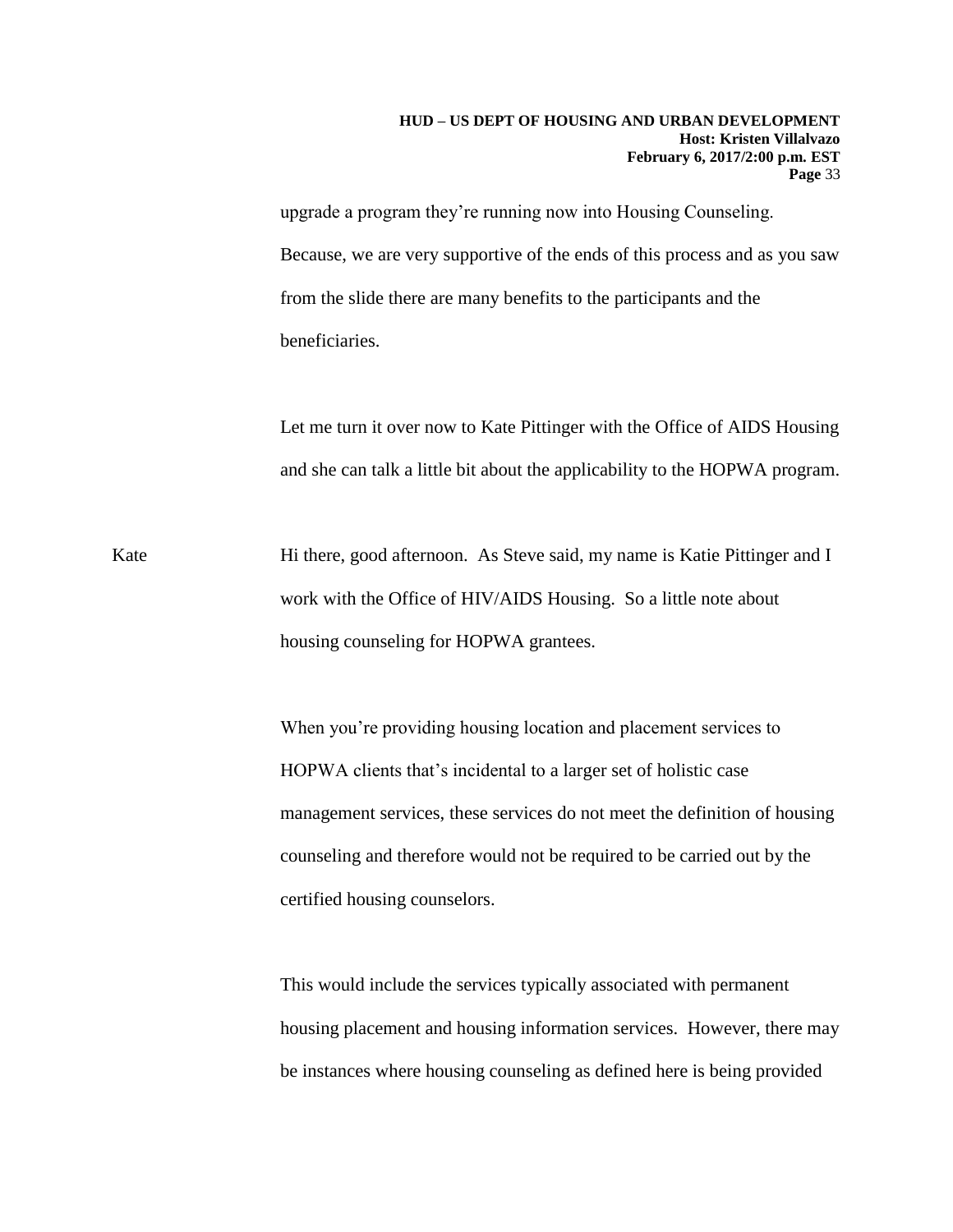as an eligible activity under HOPWA. For example, if a program participant is receiving housing counseling as a separate specialized service where the provider is reviewing financials to determine if the client should rent or buy or some of the other services that were described earlier in this webinar, then it would be required that a HUD-certified housing counselor working with a HUD-approved agency would be required to provide those services.

As some of the other folks mentioned, there are FAQs online specifically relating to housing counseling and the HOPWA program. And in addition to the housing.counseling@hud.gov e-mail address, you can also submit some of the questions through the AAQ, the Ask A Question portal, and just to note that they're going to the HOPWA folks and we can answer specific questions about how housing counseling relates to our program.

Steve Thank you, Katie. Let's now bring in Brett Esters. She's a long-term employee of the Office of Special Needs Assistance programs which handle the full suite of Homeless programs and there are some unique twists on this relative to the Emergency Solutions Grant program and some of the others.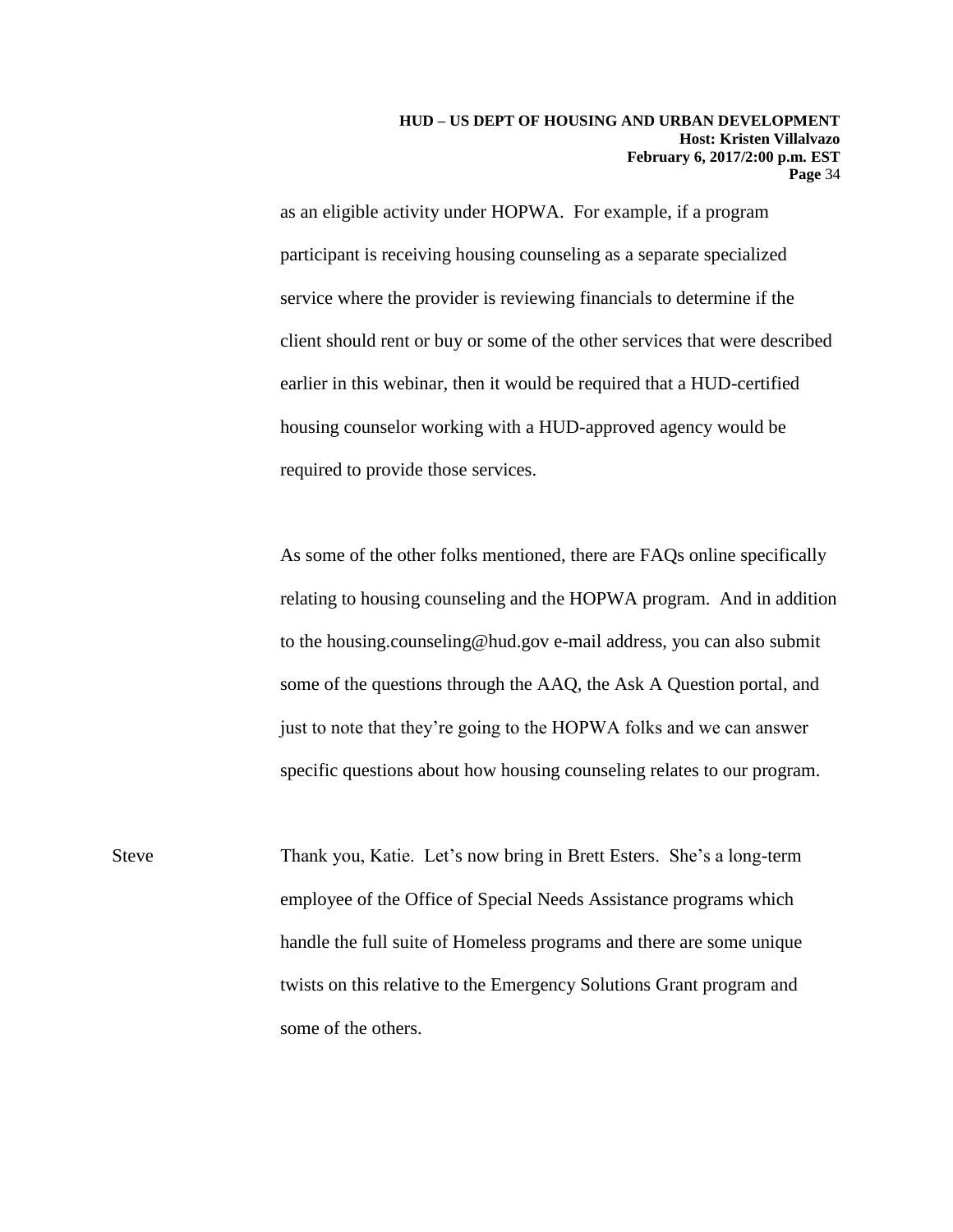So Brett, why don't you fill us in?

Brett Great, thank you so much. I think due to the nature of our programs a lot of the work that we do is finding people housing to rent, and as Steve said, there's going to be a difference between capital Housing Counseling and lower case housing counseling. For our program, most of what you do as providers is not going to be covered by the Housing Counseling.

> As with the HOPWA program, when looking for housing and looking at someone's budget and helping them with the life skills that they need or understanding what they need to do to maintain an apartment and not be evicted, when that's all kind of bundled together into a holistic sometimes case management, sometimes a little bit broader than case management package but where it really looks at the whole person and everything that they need to obtain or maintain housing, that's not going to have to be provided by a housing counselor in accordance with the regulations that you've learned about today.

There may be a few small cases where it might be if you're helping somebody move on from assisted housing and you're looking into home ownership opportunities for that person or perhaps if you've completely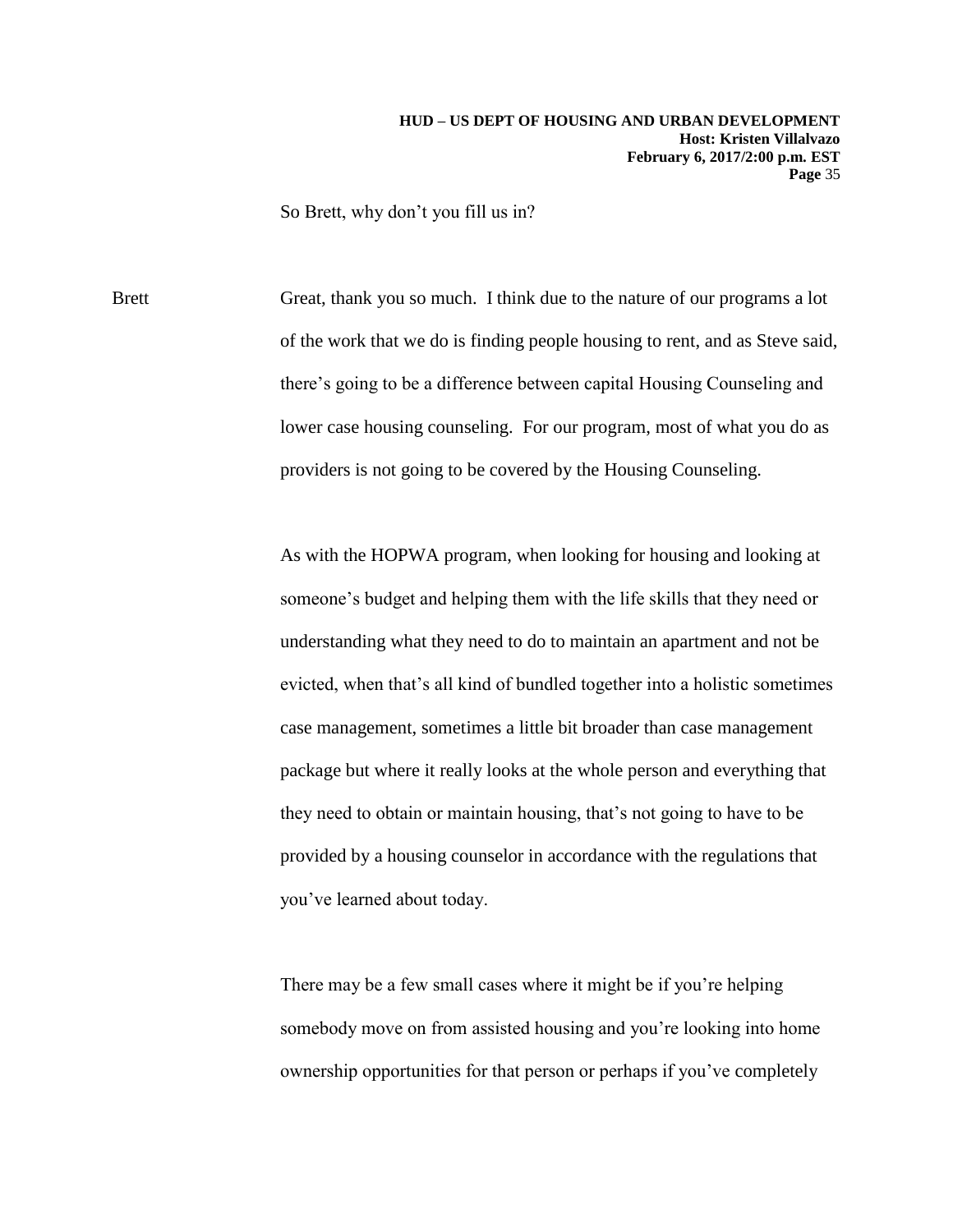contracted out your housing counseling work to an agency that doesn't necessarily look at the whole person and what they might need once they get into housing, then it might be covered.

But if you are a case manager or another type of provider, even if you're charging it to the housing search and counseling budget line item in your grant, what you're doing is likely not to be covered and need to be carried out by an approved housing counselor.

But again, if you have questions, we also have an Ask A Question on the HUD Exchange and I would encourage you to submit those questions. We can look at the specifics of what you're carrying out and whether or not it would be covered.

Steve Thank you. I think now we're ready to go to questions and answers and turn it over to you. So Jerry or Ginny, why don't you tell people what they need to know about asking questions?

Jerry All right, Steve, and thank you for all that great information.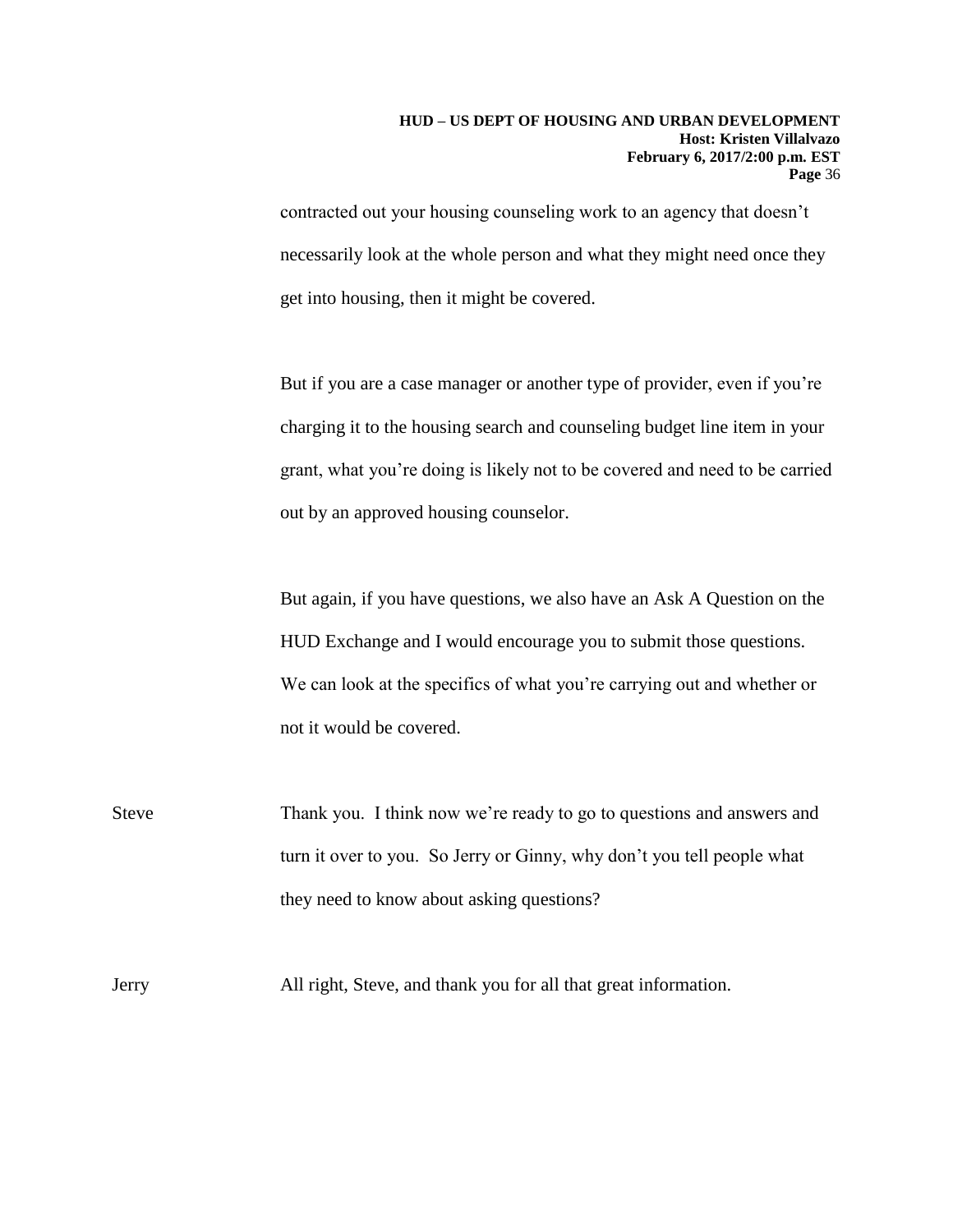Ginger and Jamie, I think we're ready to open up the lines for questions and answers. Jamie will be handling your online questions, and Ginger, if you could advise the operator to open up the lines and let's start fielding some questions.

Virginia Okay. Daniel, will you please open the lines and tell them how to ask their questions? Thank you.

Moderator Certainly. [Operator instructions].

Jerry All right. While we're waiting for a phone question to queue up, Jamie, do we have a question on the webinar itself that we could start with?

Jamie Sure, Jerry. I'm scanning through the questions now and the first question that I've run across I think we may have already talked about and that was how our Continuum of Care is impacted. If I believe the answer to that was that similar to CDBG it depends and we were encouraging folks to look at the program specific frequently asked questions.

Jerry Absolutely and also check with your program contact, your point of contact, your GTR for your program if you have one and they can assist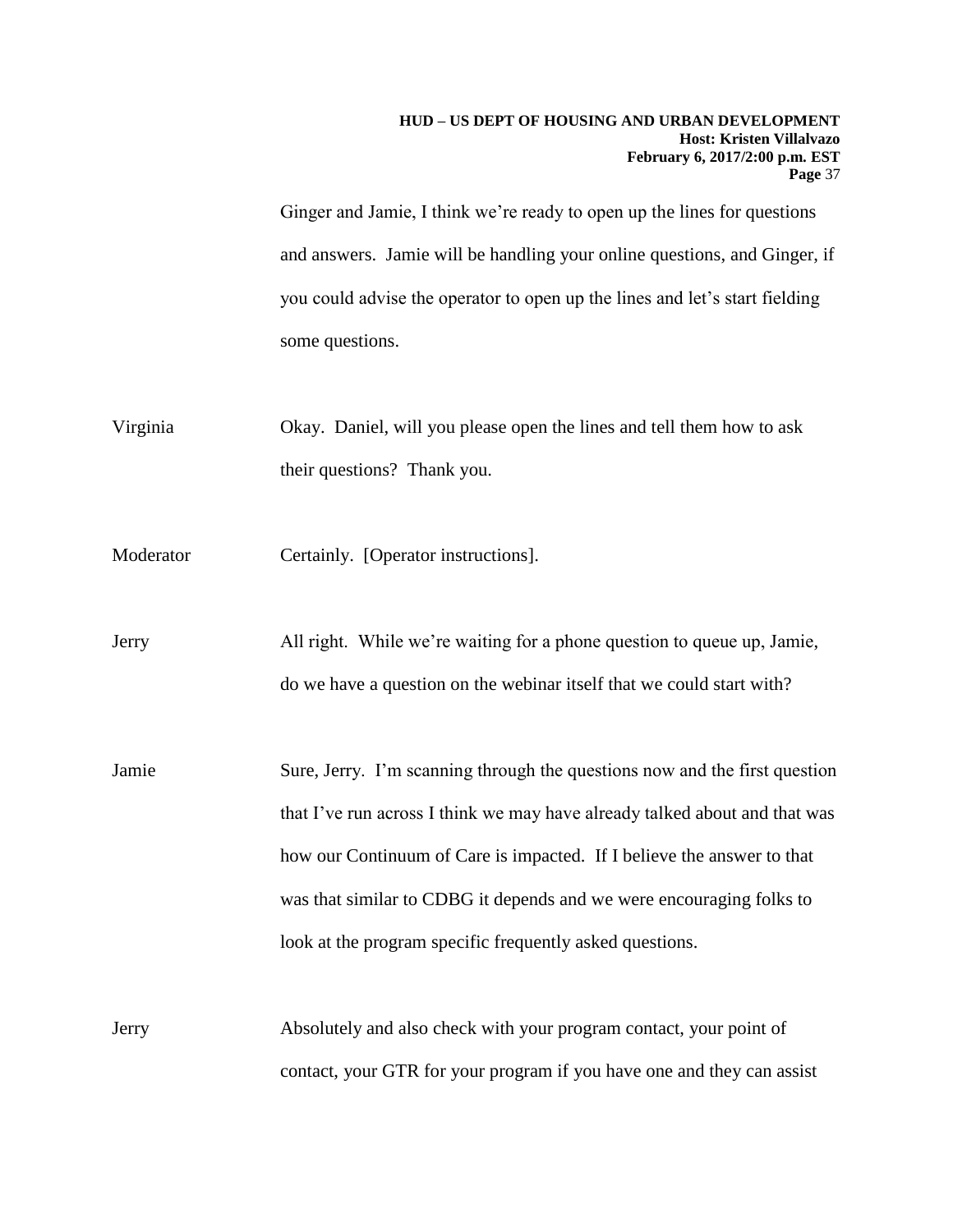you. Also the CBD customer service e-mail and housing.counseling@hud.gov can also help you find the answer to that question.

Let's just move on to the next question.

Jamie Sure and while we're waiting for that queue, we have a question that says, "We don't have a housing counseling program but we do offer housing case management that includes but is not limited to budgeting, referral, guidance for applying for housing programs. Can we still be eligible to provide HUD counseling?"

Jerry Well, that's entirely possible and what we would encourage you to do is to go on to our website at the HUD Exchange and explore the housing counseling eligibility tool to see if your organization meets some of the qualifications that are highlighted in that tool, and then schedule a talk with one of our application advisors at housing.counseling@hud.gov. And then we'll give you some one-on-one personal service to help you determine if applying and becoming approved as a HUD housing counseling agency is really in line with the services that you're offering.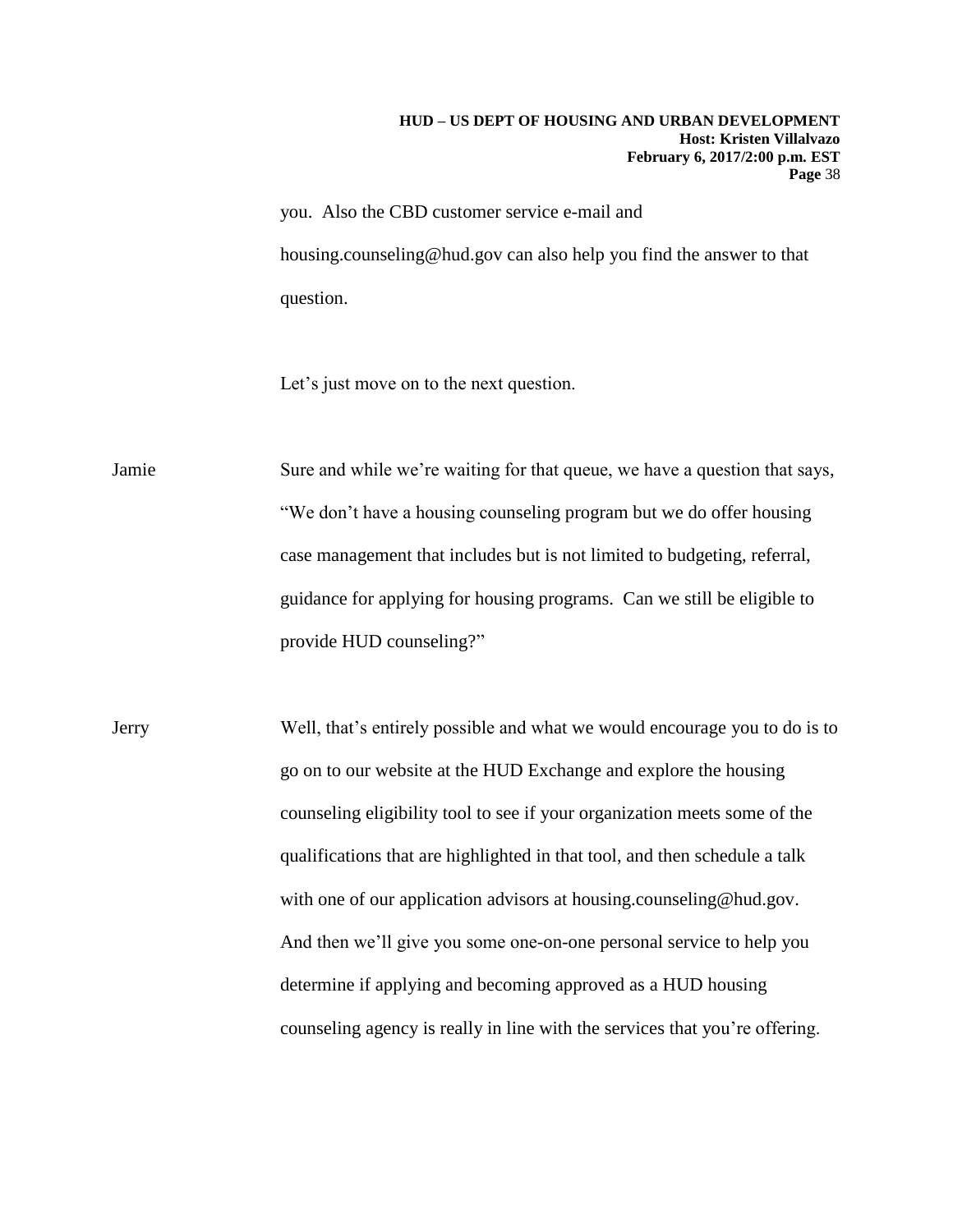Steve Again, I think it's useful when you pull up the slide deck here, go back to slides 11 and 12. They really talk about what is housing counseling. What I heard from that question are a number of things referrals, basic education, maybe some basic how to run a household budget.

> My sense, and my colleagues here from community planning development say all of those things by themselves and if you're doing those services individually but you're not taking it down to an individual level where you're providing one-on-one tailored assistance to the participants, it sounds like that kind of stops short of being housing counseling as covered under this rule.

> But you also are providing a wide range of things. So I can see where you might think well, we're touching on a lot of these. I think it's also a matter of how far down, how much detail you're going into with the individual people.

Jamie, Ginny, Jerry, etc., any comments you want to make on what we're saying?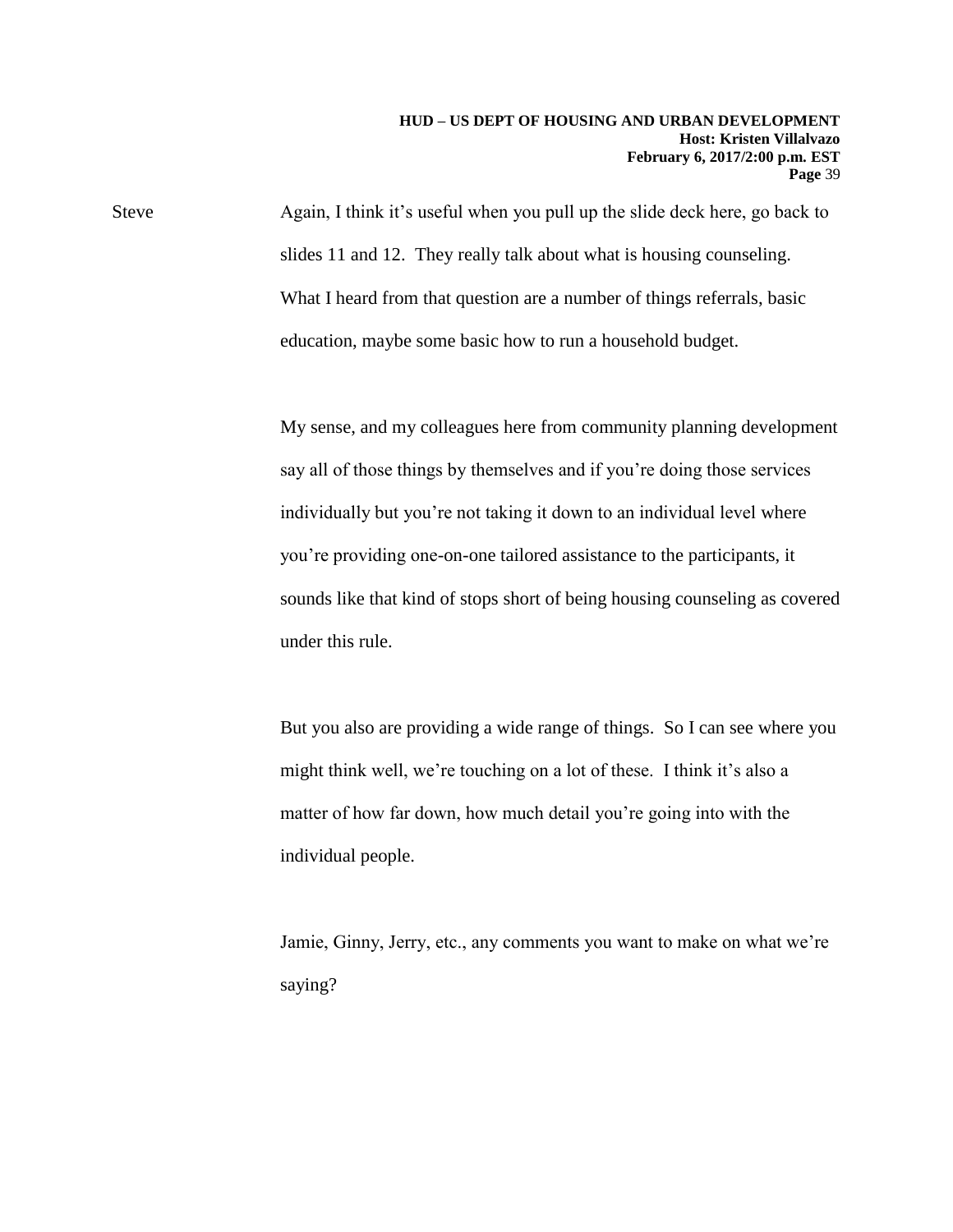Jerry Well, sure, you're exactly on point. The slide, I ratcheted back to that slide and we're talking about things like budgets and financial analysis, action plans and referrals to the relevant resources.

> Now, if you're still unsure, just get in contact with us and we'll talk to you in more depth on a one-on-one basis. We're here to help you and help you figure this out. We want to make sure that you make the right decisions for your organization so please reach out to us and feel free to contact us to get more information on this.

Next question please.

Jamie Sure, there is a question pertaining to the Continuum of Care program. This is a little bit more specific program-wise. The question begins—it's also a two-part question. The question begins with, "Does a HUD Continuum of Care grantee need to provide certified housing counseling as an SSO or permanent housing for persons with disabilities shelter program grantee?"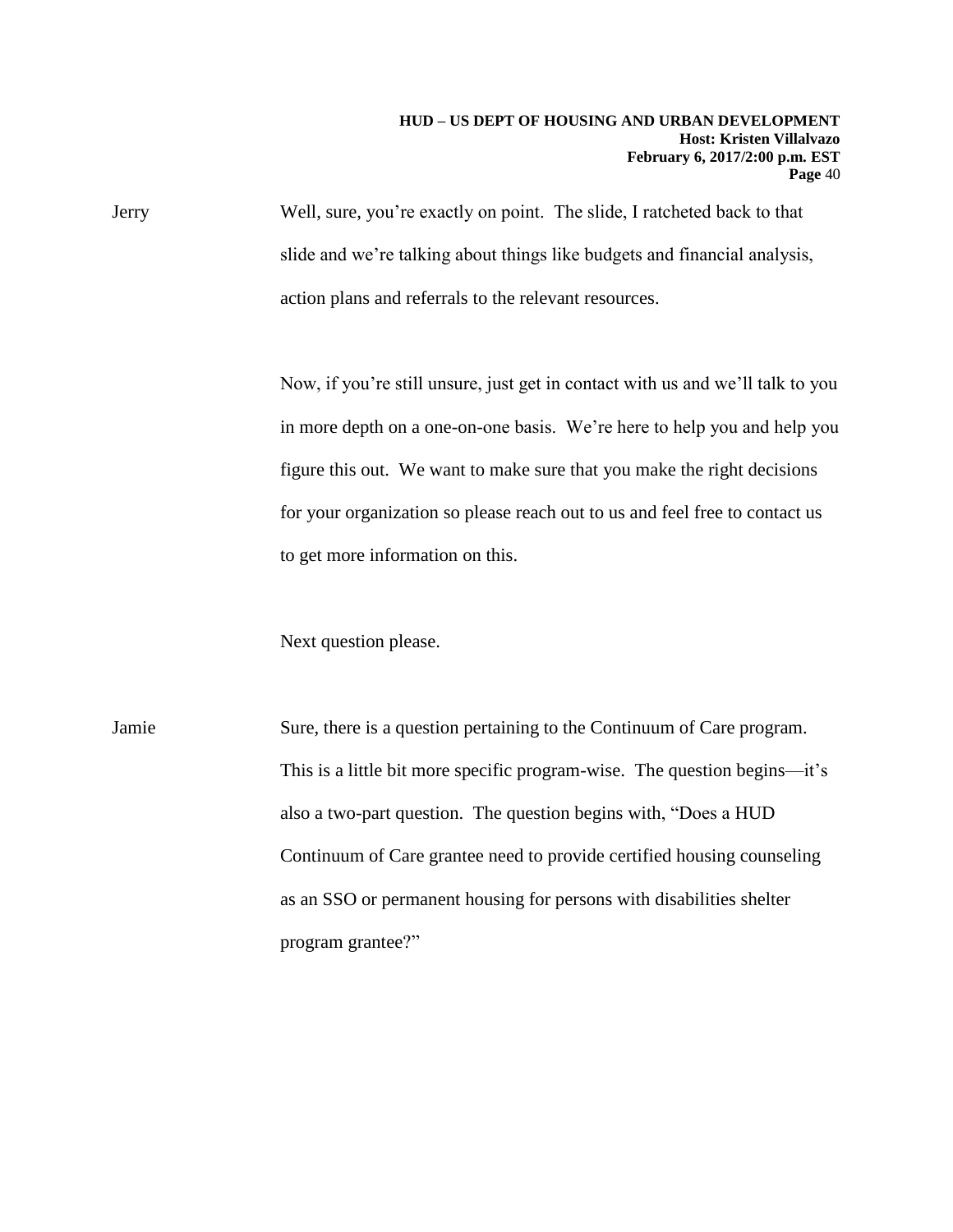Again, unless the program has additional comments at this point in time, we'd refer you back to the Frequently Asked Questions that pertain to those specific programs.

The second part of the question is if so, if you're required to provide certified housing counseling programs in conjunction with the Continuum of Care, there's a question about are the testing costs eligible grant expenses for the Continuum of Care program.

- Jerry Steve, I think that one is for you. I know that on the HUD housing counseling grant program it's eligible but you'd have to be approved to get the grant in the first place. So this really refers to COC grant funds.
- Steve Yes, I'll let Brett answer that perhaps a little more specifically to the Continuum of Care program. I think in general, in terms of the eligibility of paying for the training, training your staff is on carrying out the specific duties of the funding is going to be an eligible cost. Exactly how you call it is going to depend a little bit on the program. In some cases it may be part of your general program administrative cost budget which is usually limited to an overall.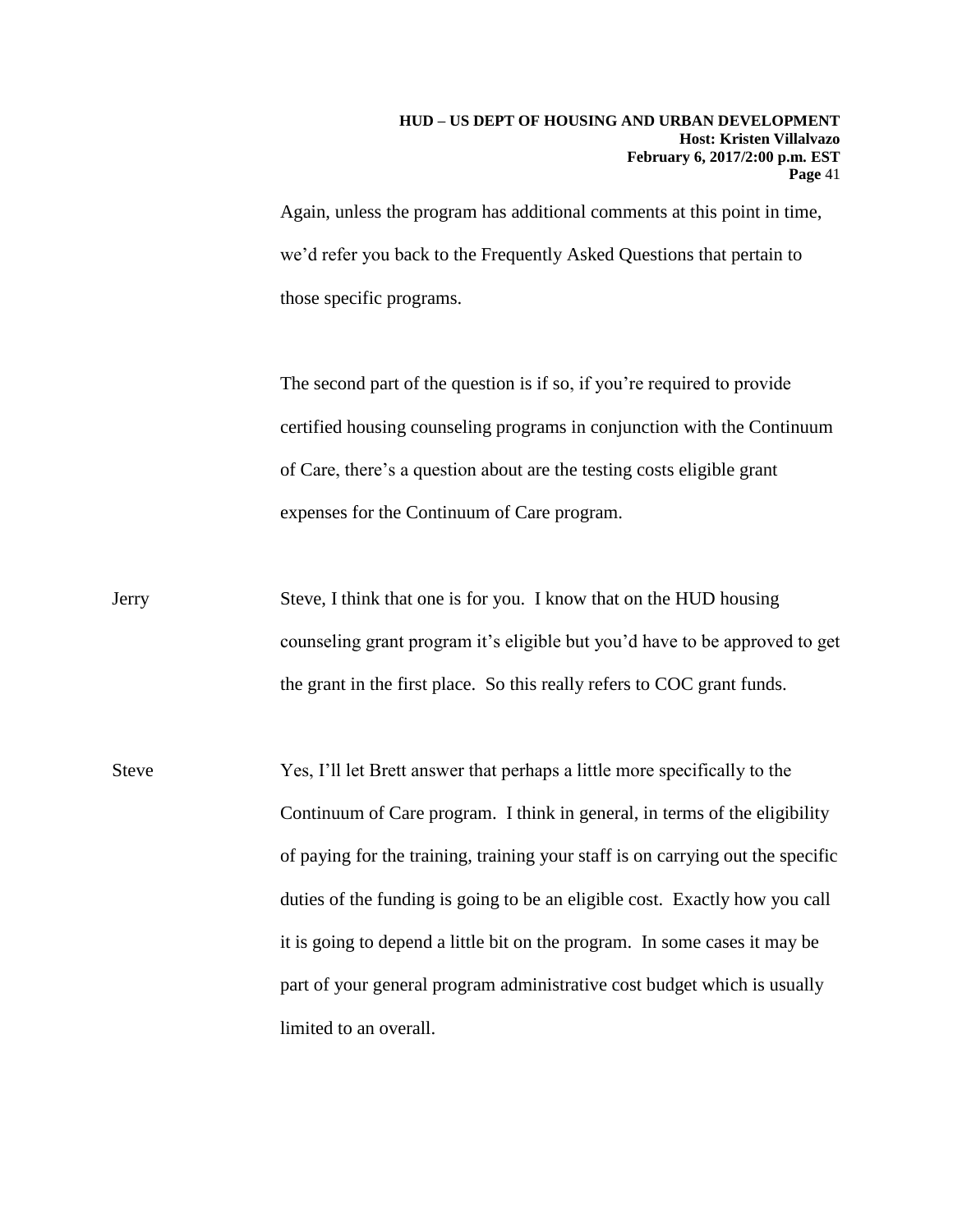If you're training somebody specifically to run a very specific program, you're going to get somebody housing counseling certified because they are running this specific program already that could in some cases be more a cost of that particular activity. And everybody's sort of nodding their heads around here.

Since there's some sort of angle specifically to COC, do you want to comment?

- Brett Sure, my gut tells me that for most COC assistance, similar to ESG, it's not going to be covered because it's going to be included in this more general case management helping the person move into housing and then maintain that housing once they're there. Should there be one of the small circumstances where it would be covered, then I think you could make the argument that, as Steve said, it's directly related to carrying out that activity for that grant and could be charged to that line item.
- Bryce And to piggyback on that, regarding cost eligibility from the Home program side of things, the cost of the housing counseling would be eligible as a project soft cost if the recipient of the counseling were to end up as an assisted home buyer. Also the cost of the examination and the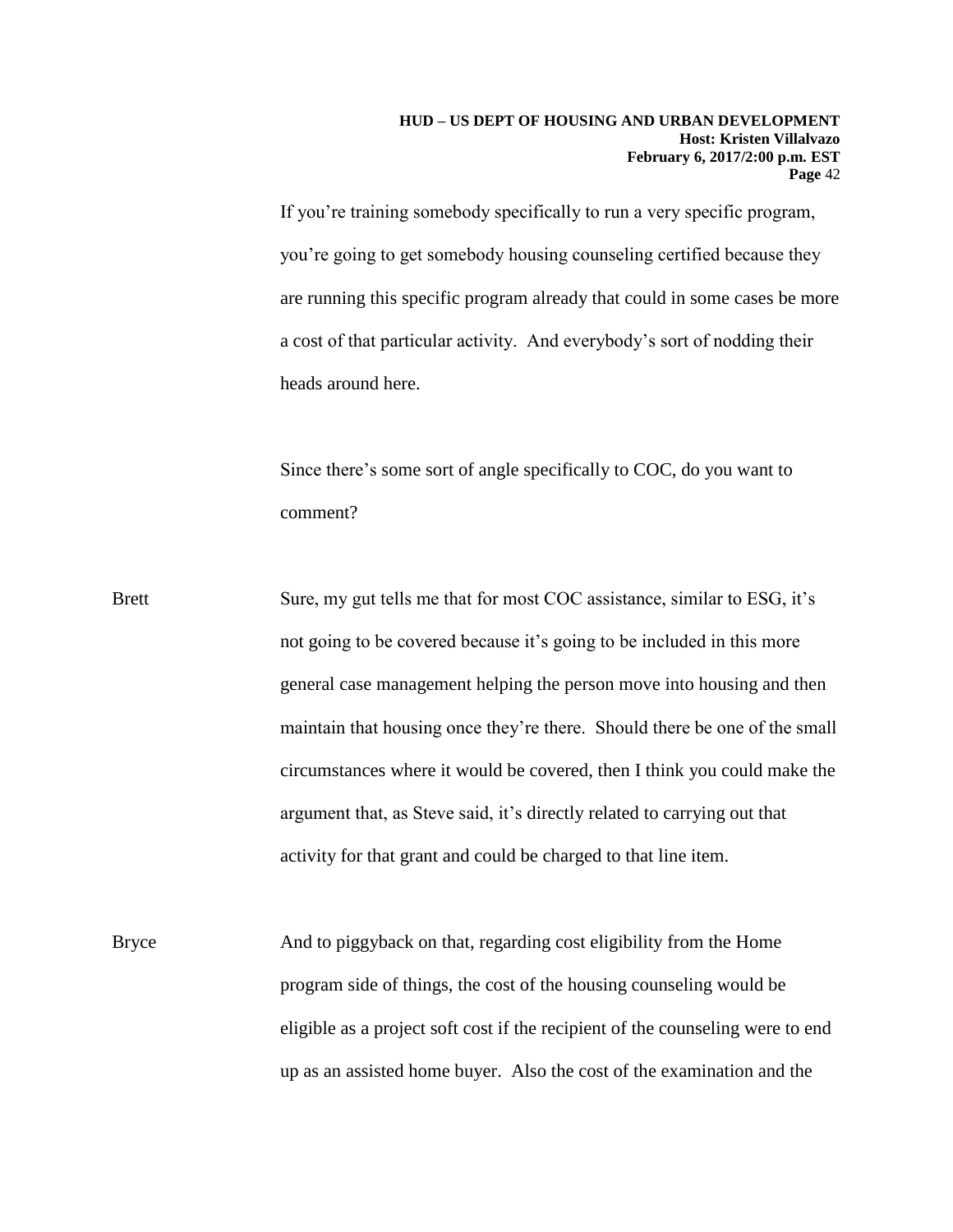cost of assisting organizations to become approved agencies would be an eligible home admin cost.

Steve And in certain cases for the CDBG program, if you are the grantee, you're a city, a county, a state, you're the one receiving the grant directly from HUD and you are passing the funds on to a nonprofit who's carrying out—a sub-recipient carrying out the activities, there is a provision in limited circumstances, very limited circumstances, where you can provide funds for capacity building to nonprofit groups.

> Now, that is not just general how to keep this nonprofit group in business and keep them running. If they are already running a program with your funding from one of our programs and you determine that clearly it is now going to be subject to this certification rule and thus the staff from the nonprofit needs to get certified at least in the CDBG program, if you are providing the money for them to get certified to run this specific program that you're already funding, that may be eligible as a capacity building cost. You might be able to provide the money to have your nonprofit subrecipient staff get the certification. Otherwise it may have to be a general program administrative cost.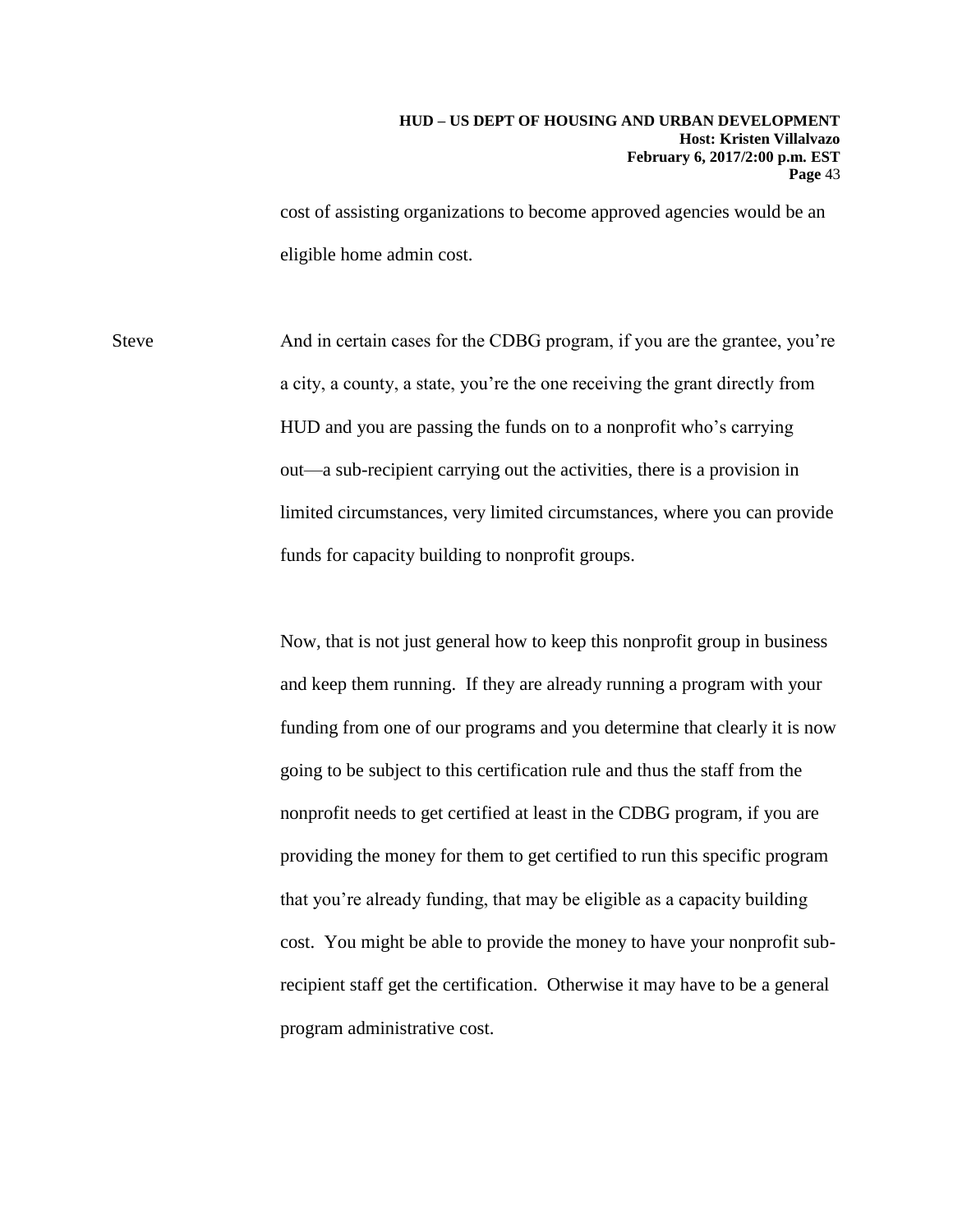- Jerry Thank you, that was a great answer. Ginger, I'm wondering if we have any folks queued up on the phone.
- Moderator We do have a question from the line of Lisa Angermeier. Lisa, your line is open.

Lisa Just to follow up on what he just said, can you explain the difference between those two the compatibility building cost and how that applies to the people we currently have doing housing counseling and the other one you said?

Jerry Steve, I think that one's for you.

Steve Yes. One difference is, who is carrying out the activity. If you as a grantee, as a city, as a county are carrying out the activity—

Lisa No, it is one of our sub-recipients.

Steve All right. If they indicate well, it would be helpful for us to get certified, because we might want to go into that in the future, that's not really capacity building so that they can carry out a specific activity. That's sort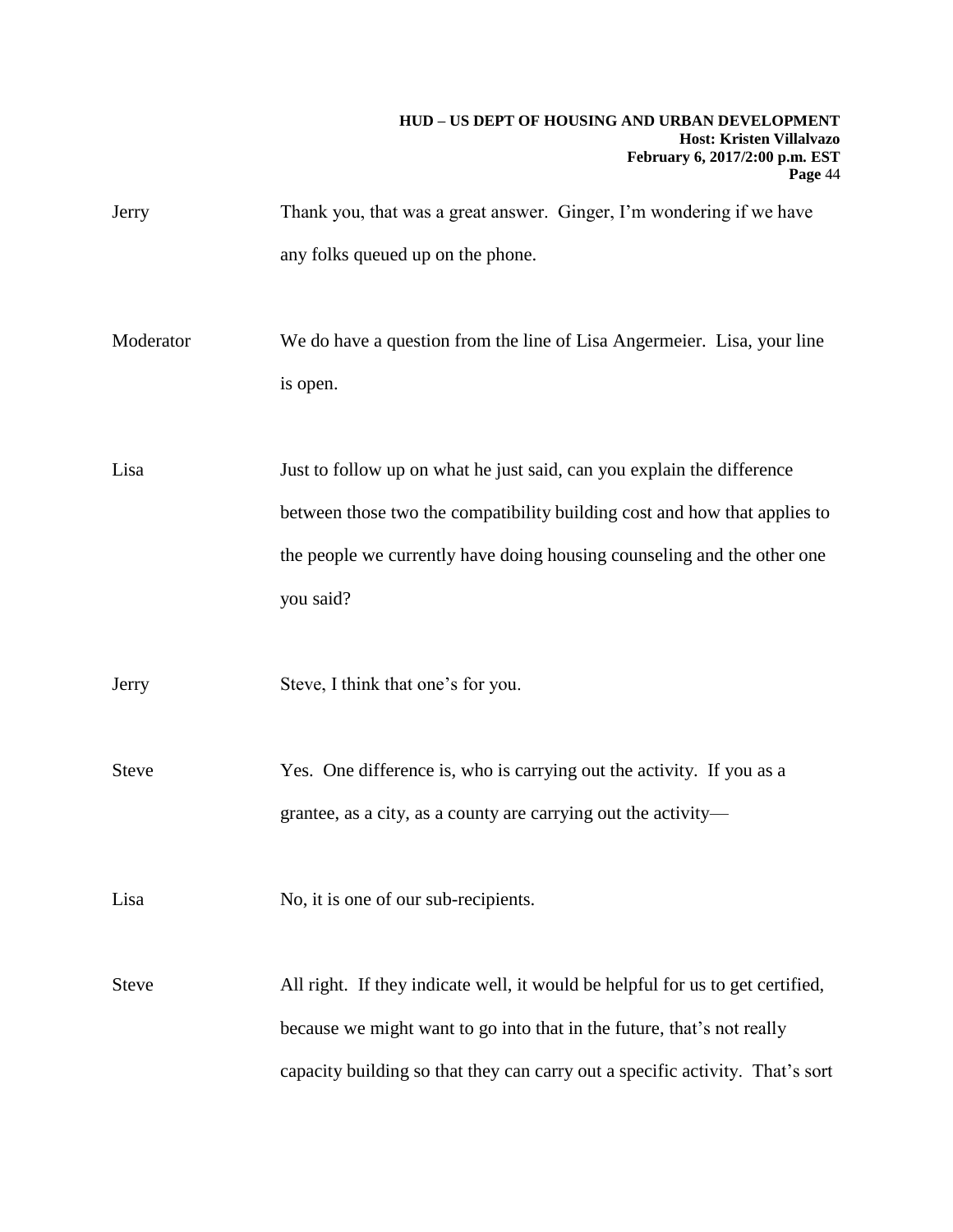of helping them grow. Maybe it makes them a better organization and better equipped to carry out additional things in the future, but they're not being trained specifically so that they can carry out an activity that you or somebody else is clearly going to be funding.

Lisa But they're certified already.

Steve If they're certified already, if you wish to provide funding to them to carry out the activity, you certainly can do that.

> If they are now certified, you will want to make sure in your sub-recipient agreement that you make it very obvious that this funding that you're giving them is subject to the housing counseling rule, that they must maintain certification and that the agency must be approved and that they should be reporting to you on the number of people being assisted under your normal reporting requirements. You will need to make sure that that's very explicitly covered in your agreement with them.

Lisa And it is and they do provide that information today.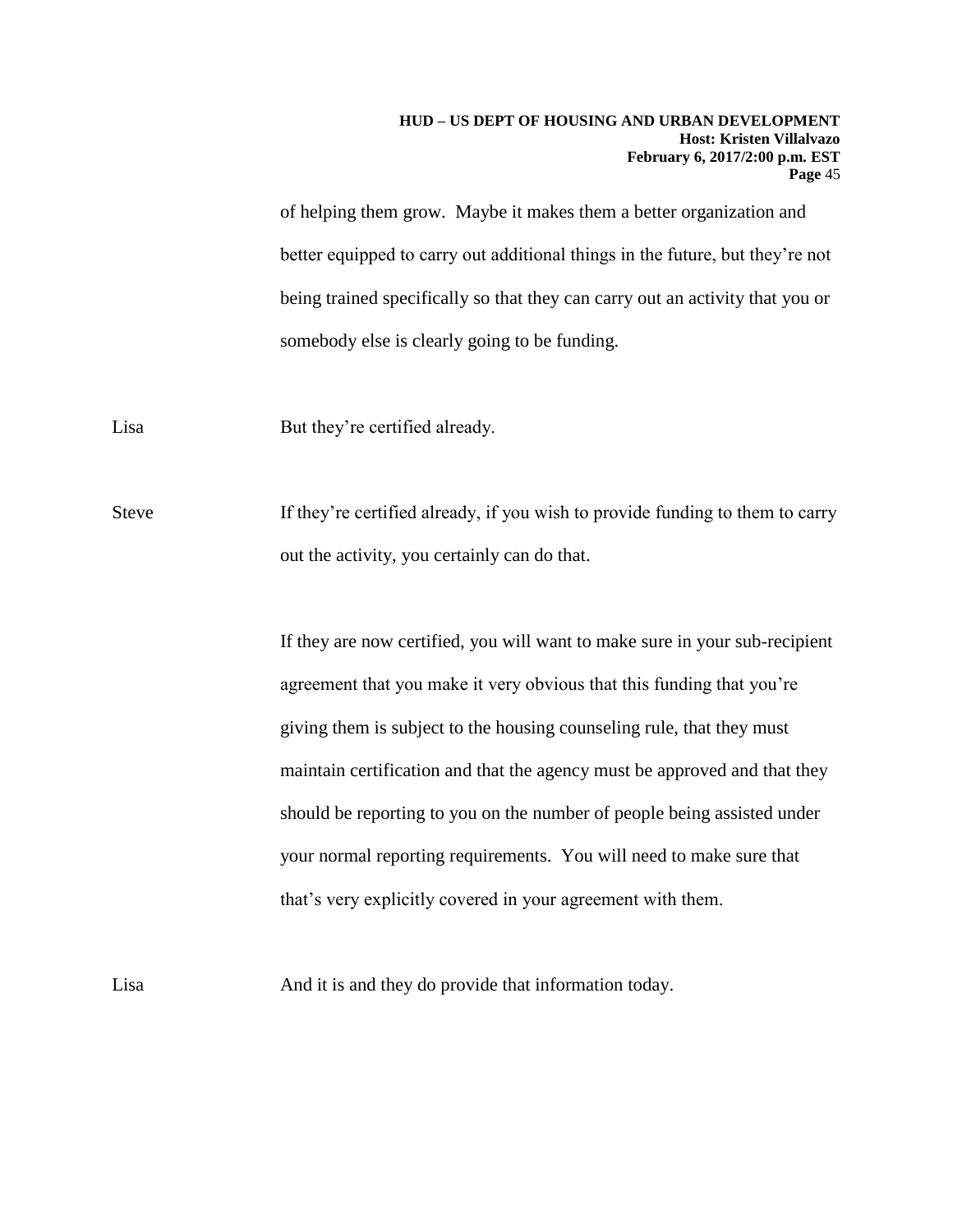Steve Good. If they're already doing something and they're already certified or they're already planning to be certified or if perhaps the agency—maybe the agency as a whole is HUD-approved and some of the people are certified but you're realizing well, actually everybody ought to be or everybody except the receptionist and the finance people or something, yes, you could pay using program costs to pay for the rest of the staff that are actually carrying out the work to be certified as well.

> And you could always charge that as a general administrative cost. I think you should think, as a CDBG program grantee, all of you, that the default is it's going to be eligible as a general program administrative cost. There are certain situations more narrowly defined where it may be eligible as an actual activity delivery cost or as capacity building or technical assistance. I would say don't assume that it's one of those more liberal provisions to start with.

> Talk to your field office, community planning and development representative staff, read the frequently asked questions, I know we keep sort of hitting on those, but we spend a lot of time trying to get them worded just so to be as helpful as possible. It doesn't mean they're going to answer every question but look at those, talk, make sure, you are always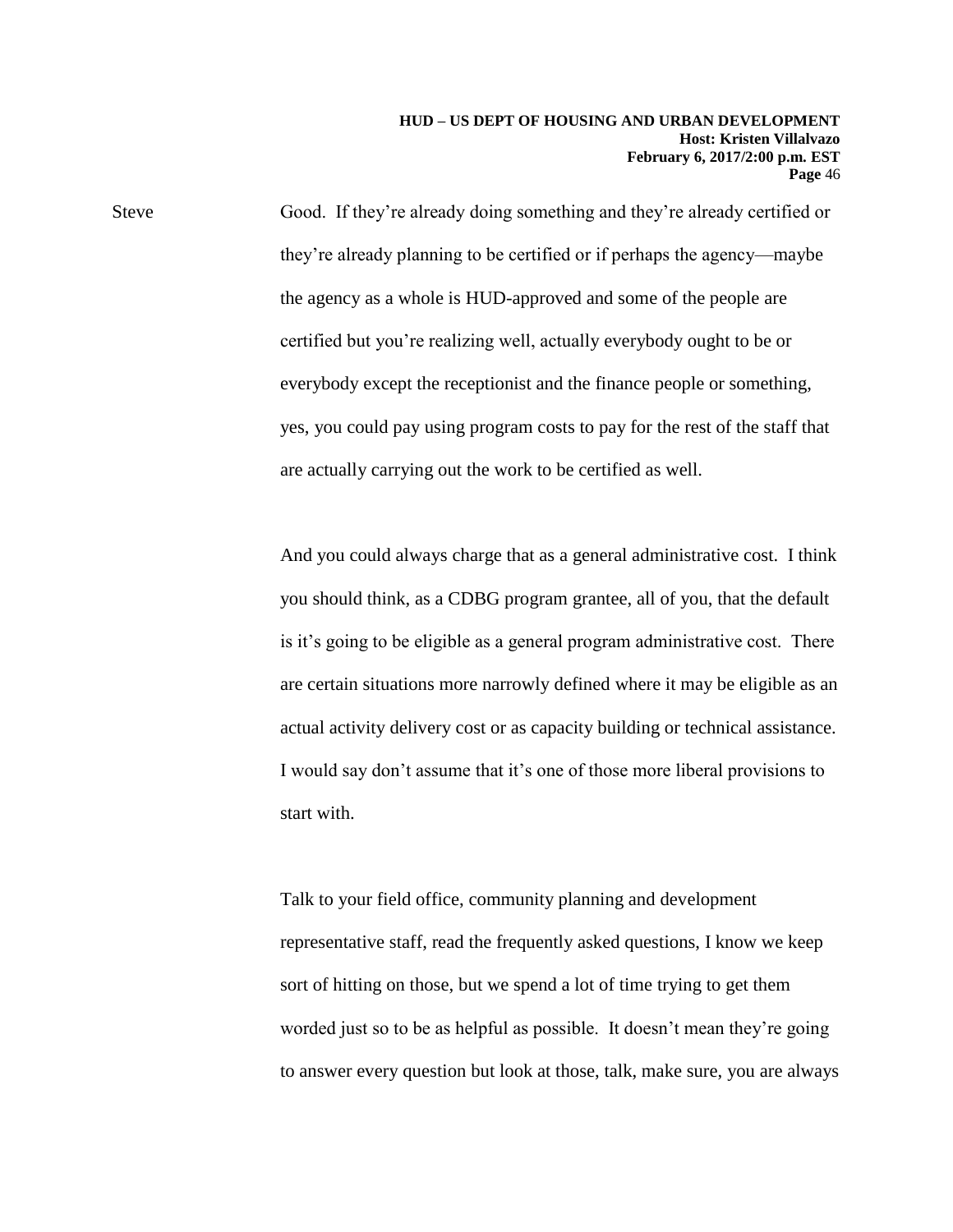best advised to ask questions in advance, raise any concerns rather than asking questions later after you've already been funding the activity for nine months.

- Lisa Okay, thank you very much.
- Steve Thanks for the question, too.

Jerry All right, thank you, great information. Do we have another question on the line that we could field before going back to the online questions?

Moderator We do. [Operator instructions]. Our next question comes from the line of Michelle Martinez. Please go ahead.

Michelle Hi. We have very limited home funding and our CDBG funding has been cut. So is there a way to apply for HUD housing counseling? Is there a grant or is it like you said we use our admin to cover this expense?

Jerry That is a great question. Yes, there is a HUD housing counseling grant that occurs annually. We just announced our supplemental funds for FY '17. An agency, however, has to be approved in our program prior to the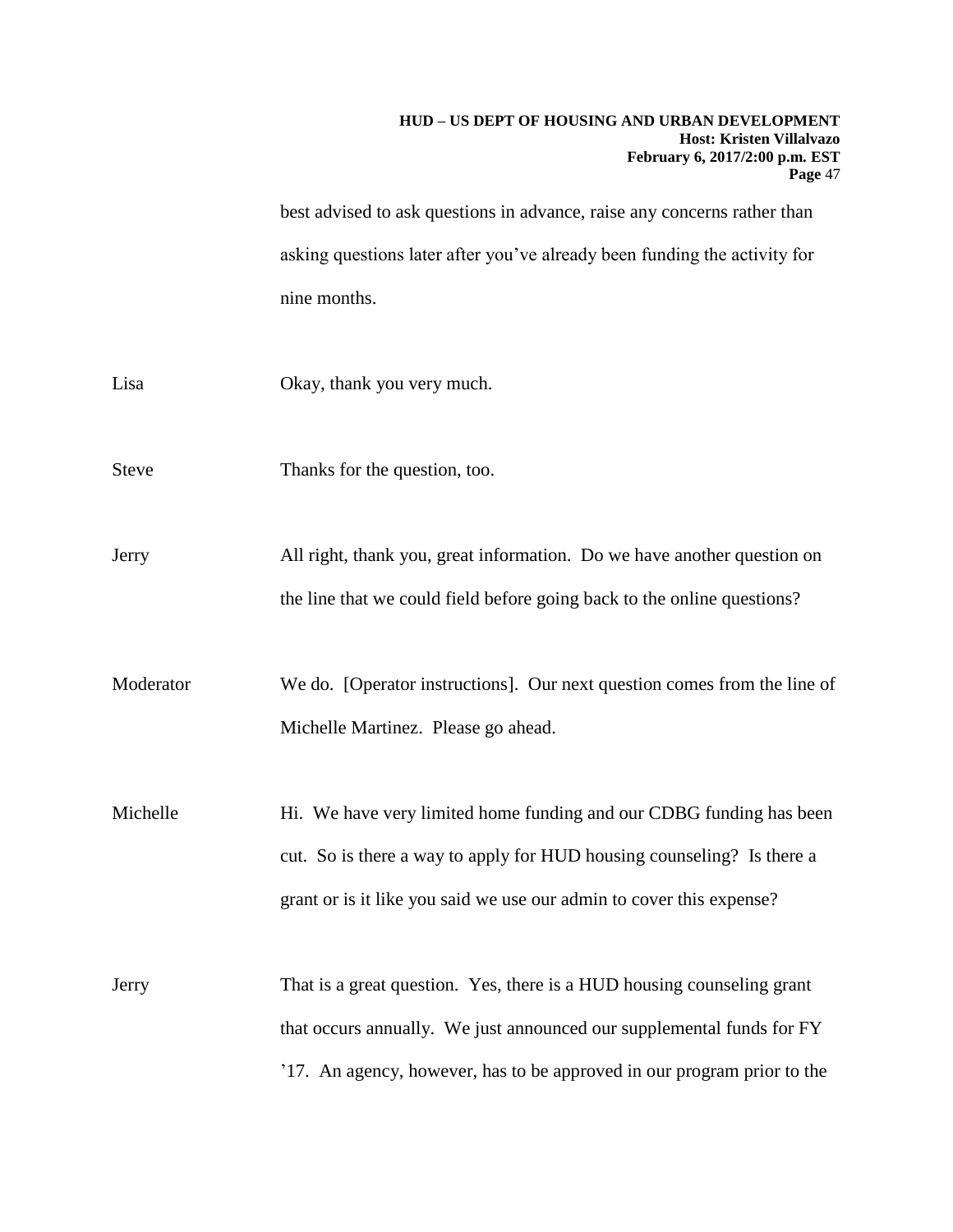announcement to qualify for that year's funding, so you would be getting to work on your application for funding in FY '18 if you started right now to get HUD-approved.

Steve, I don't know if you have anything to add?

Steve No, I don't think we have anything to add here. I think you've described what needs to be said about the housing counseling program well enough.

Jerry All right, very good. All right, next question from the phones before we revert back to the online.

Moderator Certainly. We have a question from the line of Sheila Walker. Please go ahead.

Sheila Hello, can you hear me?

Moderator Sheila, your line is open.

Sheila Okay. Mine is going to get a little more complicated, I think.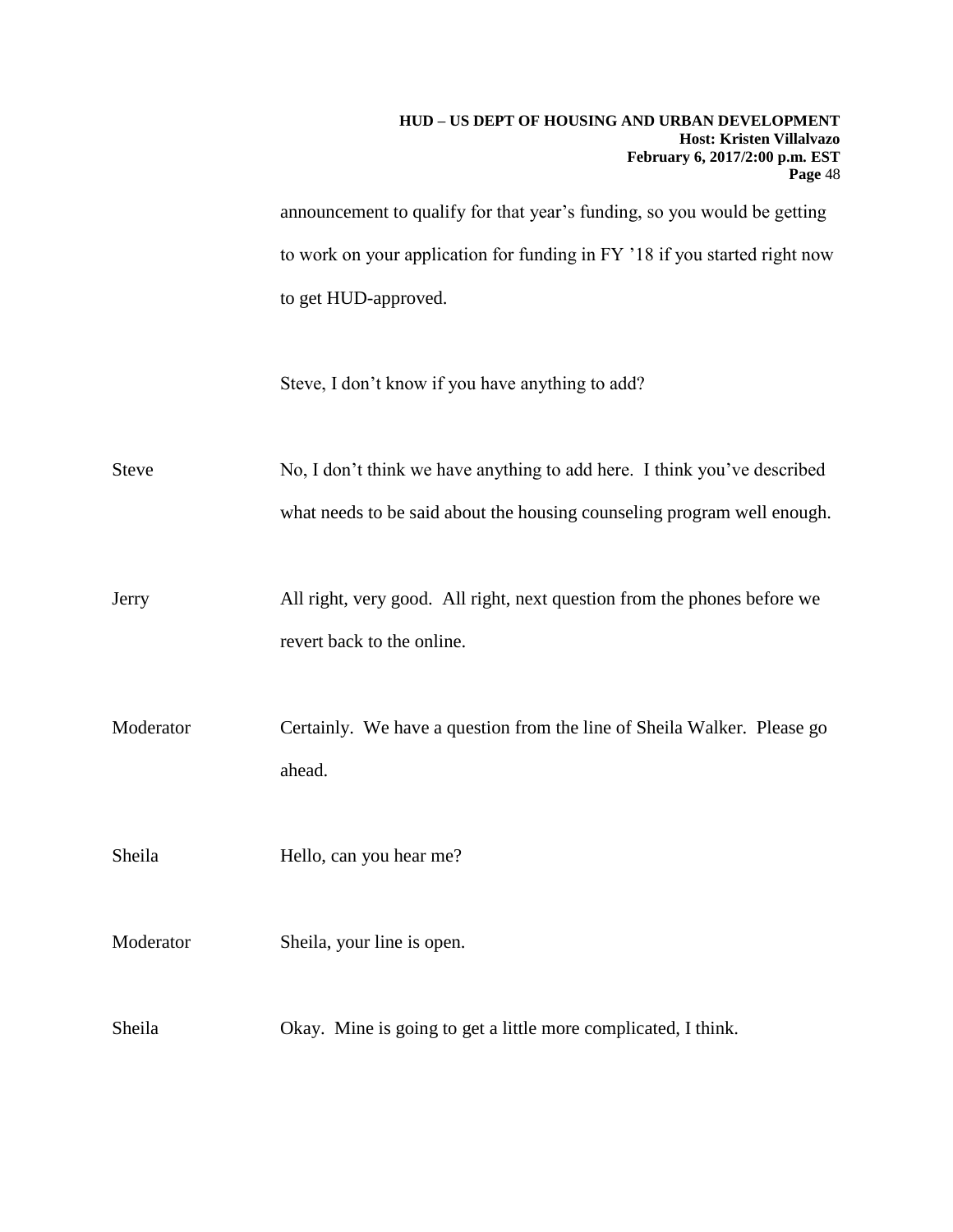I actually am a certified housing counselor through Fincert. Prior to that, I was a mortgage originator for 23 years and then I came here to the Housing Authority. I've been here for nine years basically in the role of home ownership program coordinator back when there were Roth homeownership monies available.

Since then that money's kind of gone away and I've assumed other responsibilities. There for a while we actually continued to keep our HUD housing counseling designation, but because the funding for that program was so small and then of course the reporting requirements and the need to purchase a database that would interface for the reporting and all that, we basically gave up our designation about three or four years ago.

The problem is, or I guess the question is, I am really the only entity in town that is still offering face-to-face home buyer education-type classes. Therefore, a lot of the local banks and Habitat for Humanity and different programs like that rely on my program for their requirement. I don't have a problem with taking the certification, all that kind of stuff again, but the issue I'm having is getting back into that carrying the HUD designation and all of the reporting and tracking and all that that goes along with it.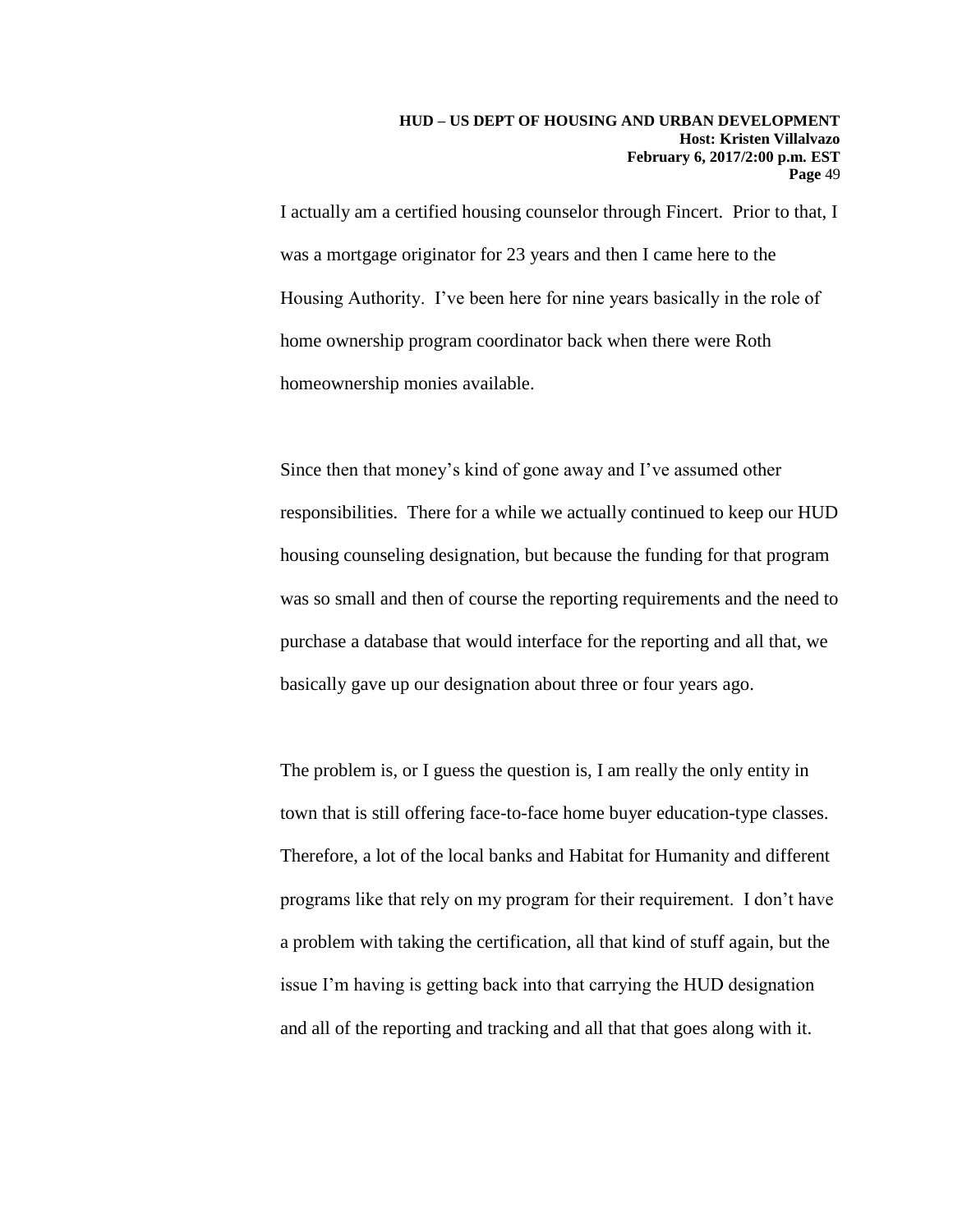Is that going to create an issue for all these other organizations that I'm providing this service for?

Jerry That is a great question and I'm really thrilled that you're able to provide home buyer education and your credentials are obviously really great.

> Now, to speak to your question, you left our program you said about four years ago and we've had some changes since then. There's been some streamlining and some program improvements. So if you decide that you want to come back, you may find that the program runs a little bit better. One of the things that we do assign a point of contact to each and every agency that gives you a HUD person who becomes your go-to person to help you through the rough spots.

There is reporting, we have a quarterly report on Form 9902—

Sheila I hate that form.

Jerry I was expecting that. But you can do it through your CMS system and there are some CMS systems out there that are free and we could help you find one of those. So there's a lot of resources to help you, maybe more so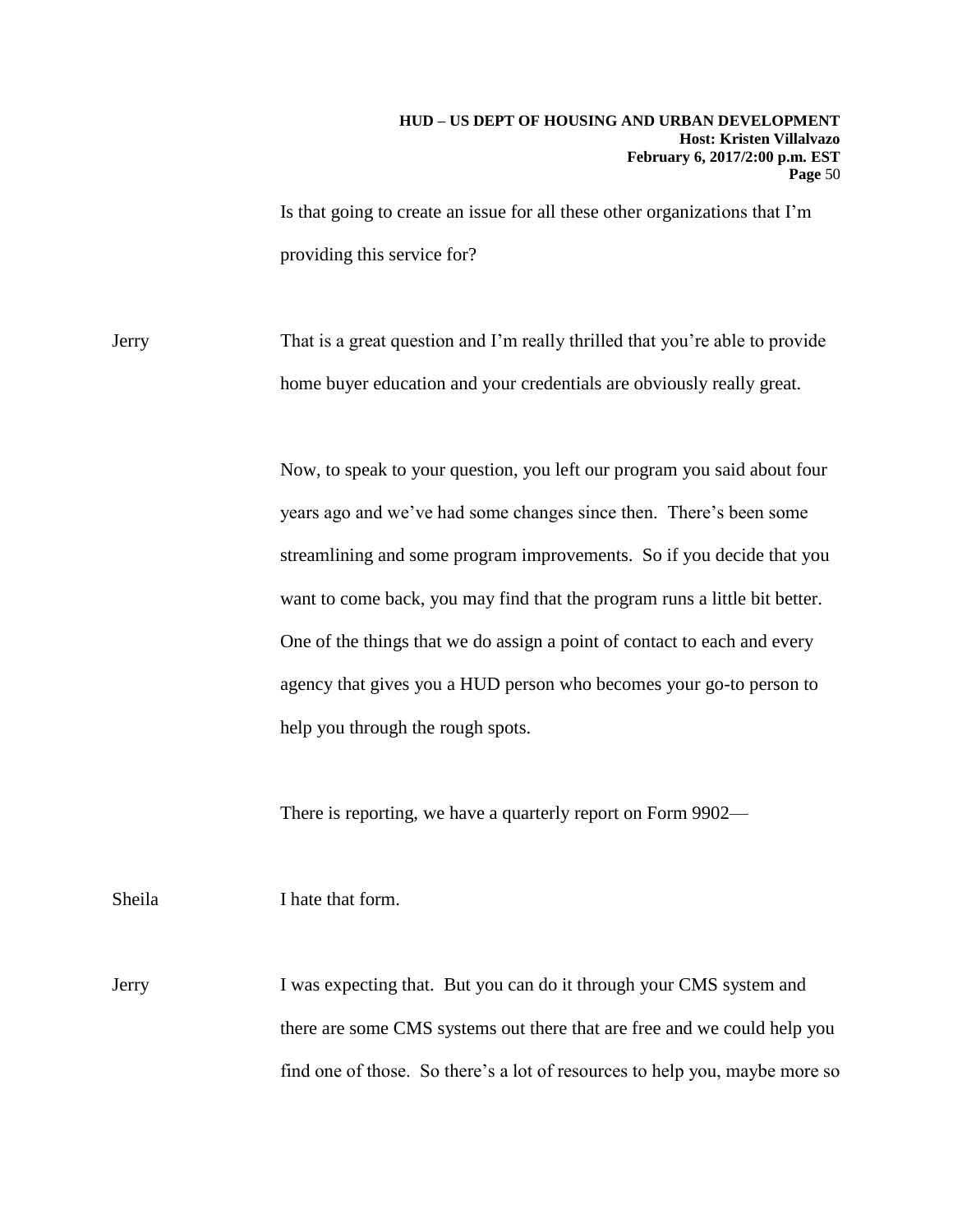than ever before. So we'd ask you to come back and take another look and see if this program fits in with your agency's goals.

Sheila So I guess the answer there is unless I do take the designation back, then my affiliates are probably going to have to find their education elsewhere.

Jerry Well, we'd love for them to be part of our network and be able to qualify for grant funding. That's a decision that you have to make and like I said, we'll help you through it. And if not, if there's funding available elsewhere then hopefully you'll be able to cover the cost there.

Steve This is Steve Johnson. I'm hearing sort of a secondary question that may not necessarily be right on top of what was being asked. It sort of gets to if a number of other agencies are essentially contracting with the Housing Authority in the case of this woman, basically they're hiring her or using her to be the housing counseling person on their behalf, what does that mean about—let's say it's the City of Pleasantville or Upper Wood County or the State of Pleasant or whatever it is, and they're all going to you saying here, we'll send our clients to you, we'll pay you for the housing counseling services. What does that mean in terms of that city?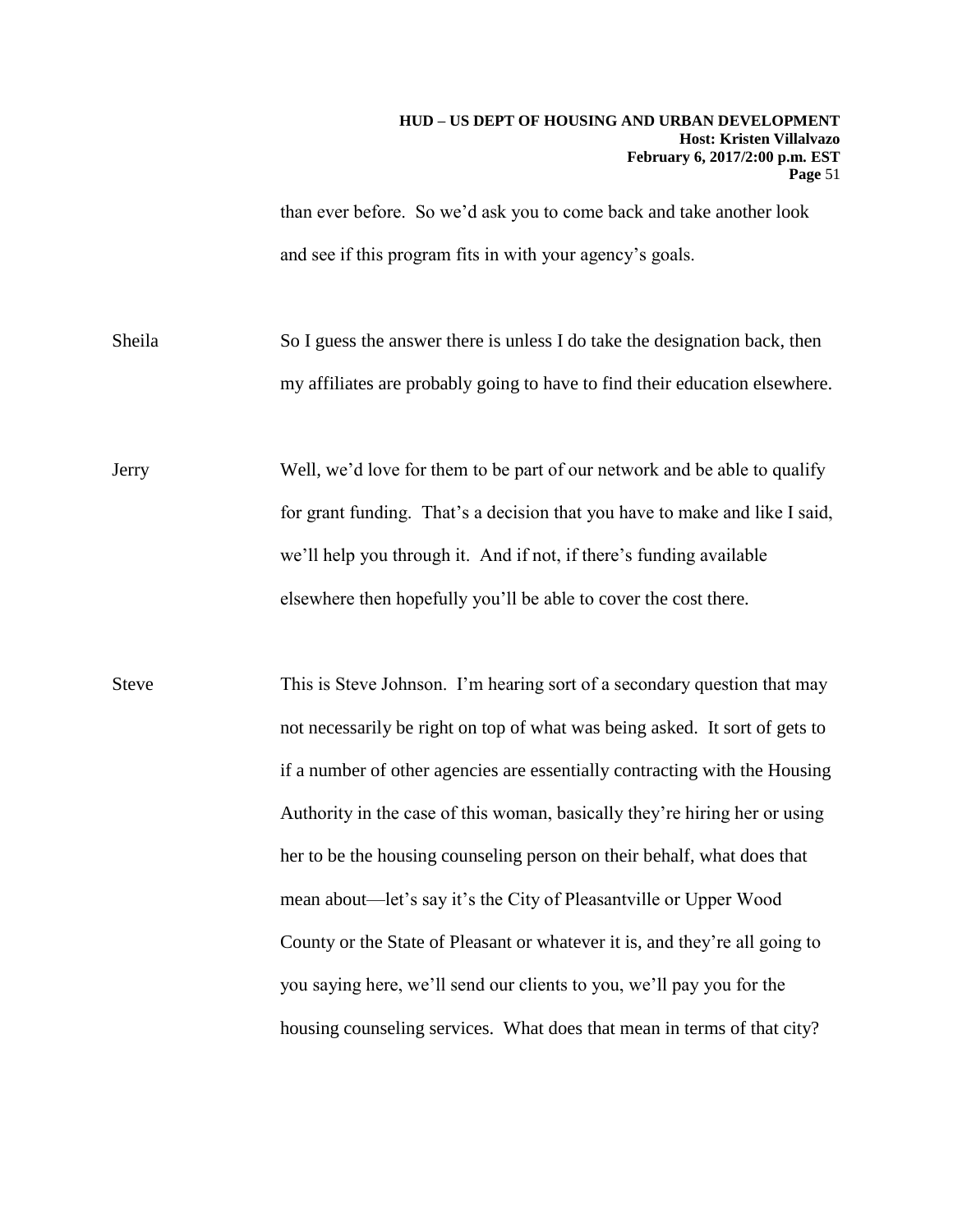Do they have to be an approved agency as well? Can you sort of tease out that part of the answer a little more?

Jerry Yes, that is a really good question also. Remember that under this rule, if you're providing something that looks like housing counseling, the full cycle of housing counseling, and also take into account those third-party funders, those city agencies, those state agencies, other federal programs that may have in their requirements for their funding, for their grant that the service must be provided by a HUD-approved housing counseling agency using certified counselors, then in order to continue providing those services to those other parties you may have to come in and get HUD-approved.

Sheila Right. And that's the reason why I'm on this webinar because that's kind of what it looked like it was to me. I'm just concerned about having the funding to be able to do the reporting and tracking and everything. You're saying it's more streamlined now and I pray it is.

> I don't have a problem with the certification and all that, but all the tracking and reporting just really was cumbersome for no more money that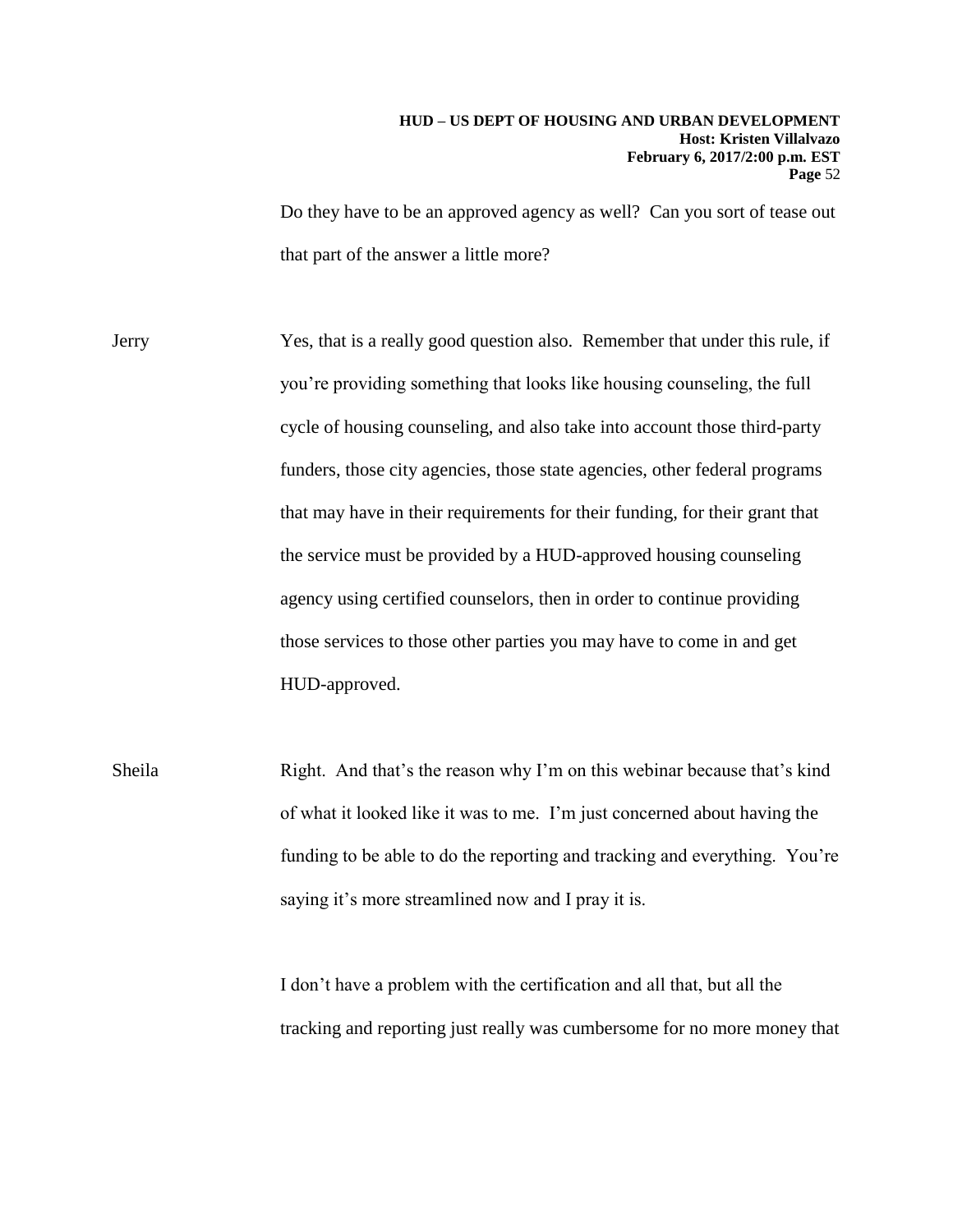we had. We couldn't really hire an additional staff person to—do you understand what I'm saying?

Jerry Absolutely, I understand. It's something that I've heard from other organizations and—

Sheila Then let's fix it.

Jerry We're working on it and we'll help you through the rough spots.

Sheila So why don't you tell me what I need to do? Get a hold of one of you guys and you'll tell me who I need to talk to?

Jerry Exactly. Send an e-mail to housing.counseling@hud.gov and ask to speak to an application advisor and they will start the ball rolling for you and we'll get you started on deciding if you want to return to the program.

Sheila Okay. Thank you.

Jerry You're welcome.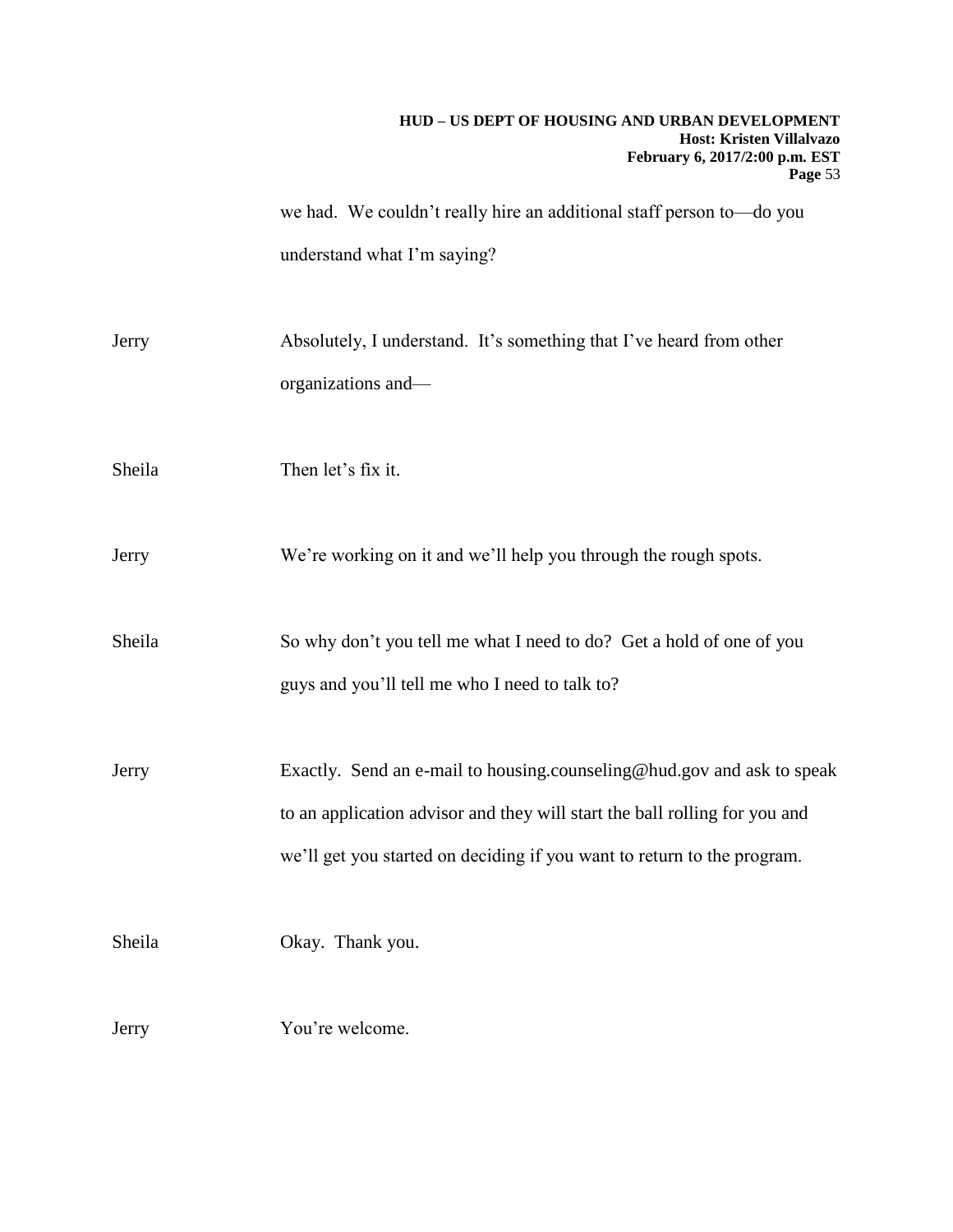Steve And one other little point because I think I heard a little bit, too, of okay but there's certain administrative costs to doing this. As the Housing Authority if you're doing this as sort of a per unit cost or contract for service for other governmental agencies or nonprofit groups, you would be within your bounds, and I would assume your finance people would certainly be advocating for this, if you're having to do the reporting and other costs, those administrative functions on behalf of the other agencies well, you don't just have to bill them for the hours and the materials that you actually spend training people. You should be able to build in the fact that you're carrying out their share of the reporting and the general administrative costs, too. You ought to be able to build those into the charges that you're—the bills you're sending to the agencies that are helping pay for this.

Sheila Well they [audio disruption] doing it. I'm keeping the home ownership program going on a donation basis right now because I've got several banks that I'm really good partners with and this and that. It's almost like a community service that I'm providing so I just may have to re-look at that.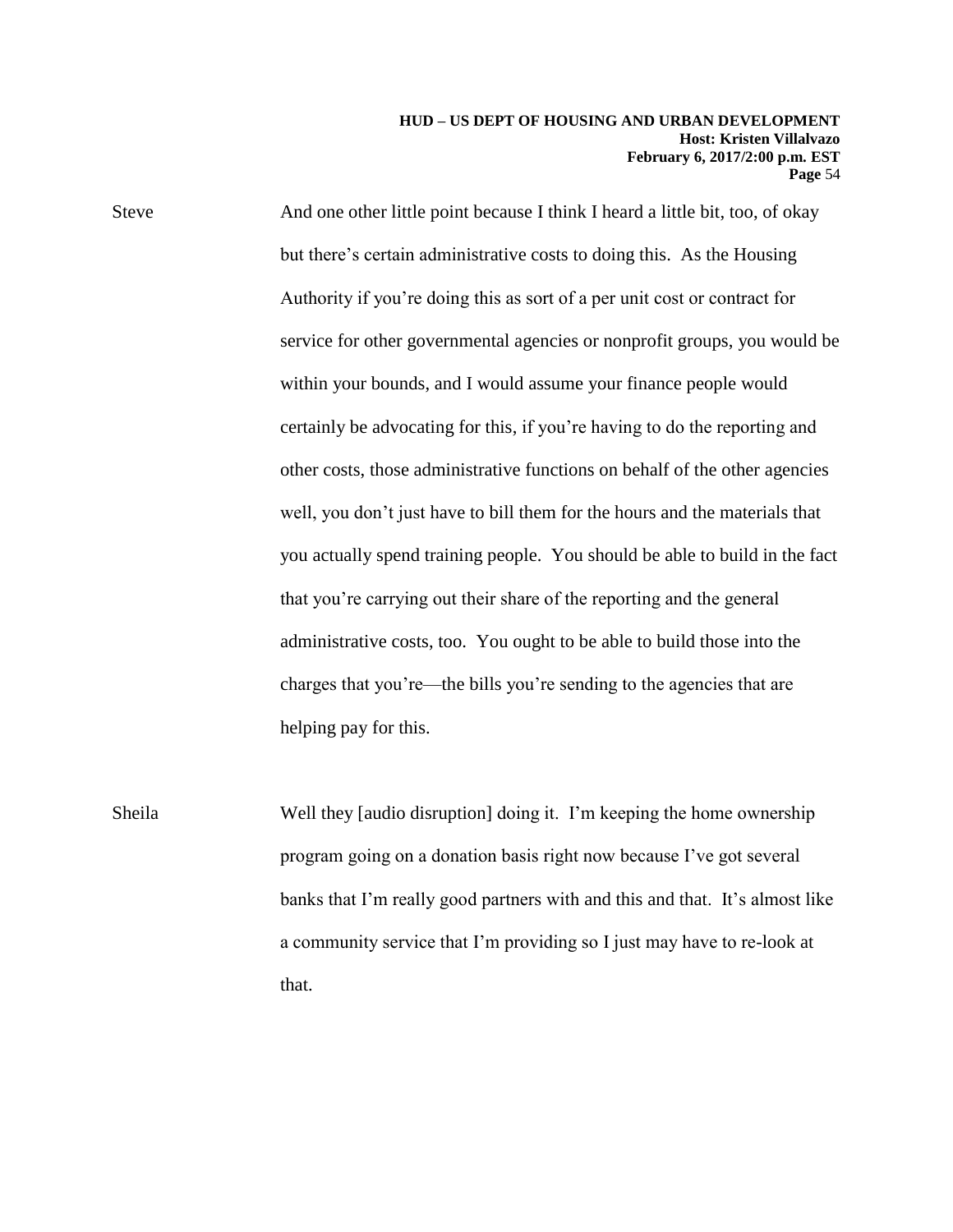| <b>Steve</b> | I can see where banks would be particularly interested in helping fund      |
|--------------|-----------------------------------------------------------------------------|
|              | that. I mean it's good for them, it brings better qualified clients to them |
|              | perhaps and there's a certain good neighbor optics from their perspective.  |
| Sheila       | Right, right. Okay. I won't take up any more time. Sorry, everybody.        |
| Jerry        | No, no, no apologies needed. Those were great questions. Thank you.         |
|              | Jamie, let's return to the online questions now and give those folks a      |

chance.

Jamie Sure. The next question I have pertains to the Emergency Solutions Grant program and Continuum of Care and it's asking whether the training is applicable to grantees for ESG and Continuum of Care rapid rehousing programs. It goes on to state we've included funds in our past and current budgets for housing counseling but I think it should be for case management. Please advise.

> So it looks like the question is saying what should we do if we've called it housing counseling in the past, but it may not meet the requirements of the capital Housing Counseling definition now?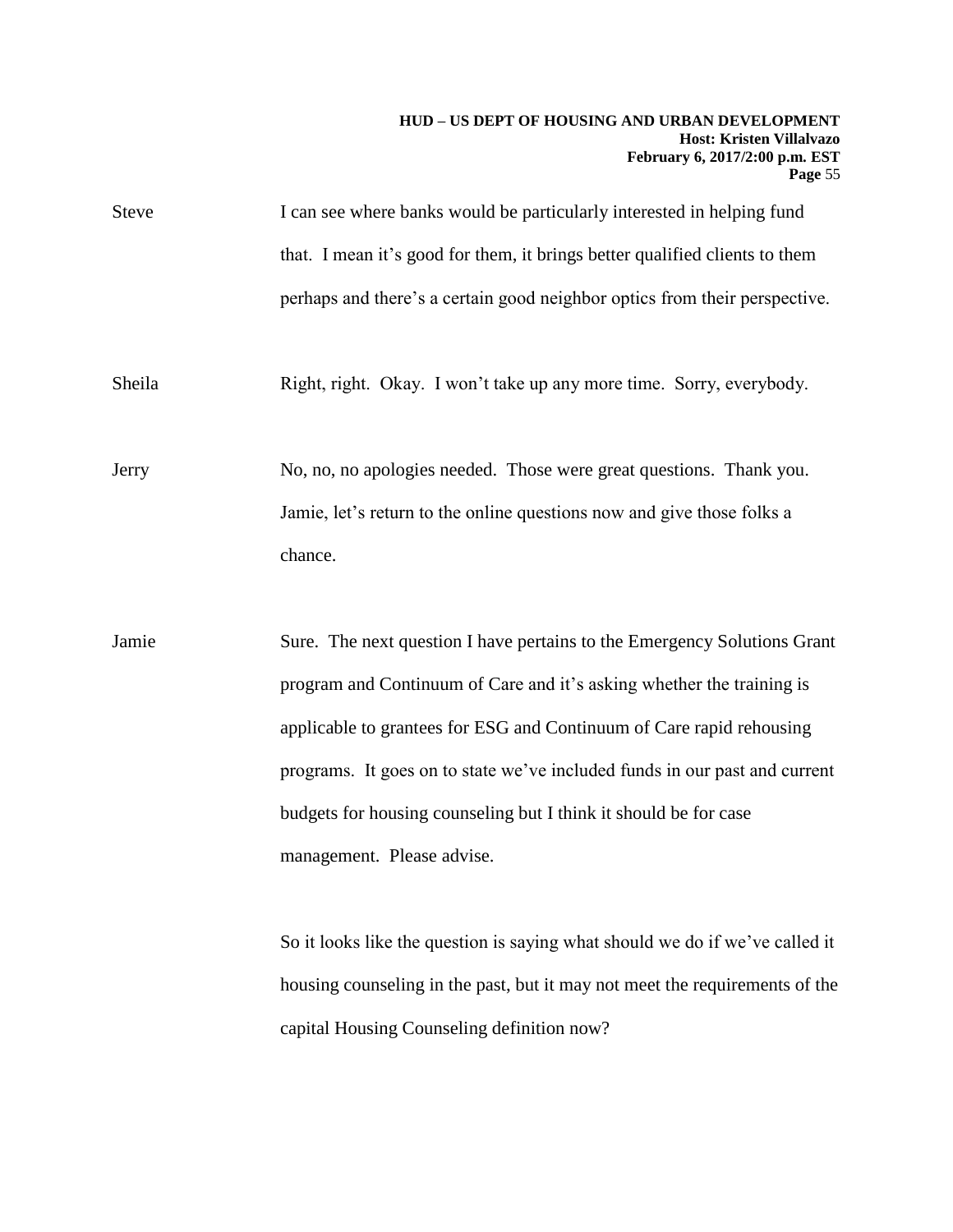Brett Great. This is Brett again from the SNAPS office. You shouldn't move it in your budget. In your ESG and your COC budgets there are very specific line items for case management and there's also a budget line item called housing search and counseling. And the things that you charge there are very detailed and laid out in the regulations. It's just when they're all tied together, no matter where you charge it, they create this more holistic package that you provide to a person.

> I won't say that the capital H, capital C, Housing Counseling rules will never apply to a rapid rehousing project but the likelihood of them applying or when they would apply would be very narrow. So particularly if you're combining that housing search along with other case management and other referral that would fall under the case management budget line item along with some mediation that might fall under the legal services budget line item, it's likely not going to be covered by the requirements we discussed today.

Jerry All right, thank you. Jamie, do we have another question from the online? Jamie We sure do and this one may pertain to a little bit of everybody of the speakers on the phone. Must we have a HUD-certified counselor at each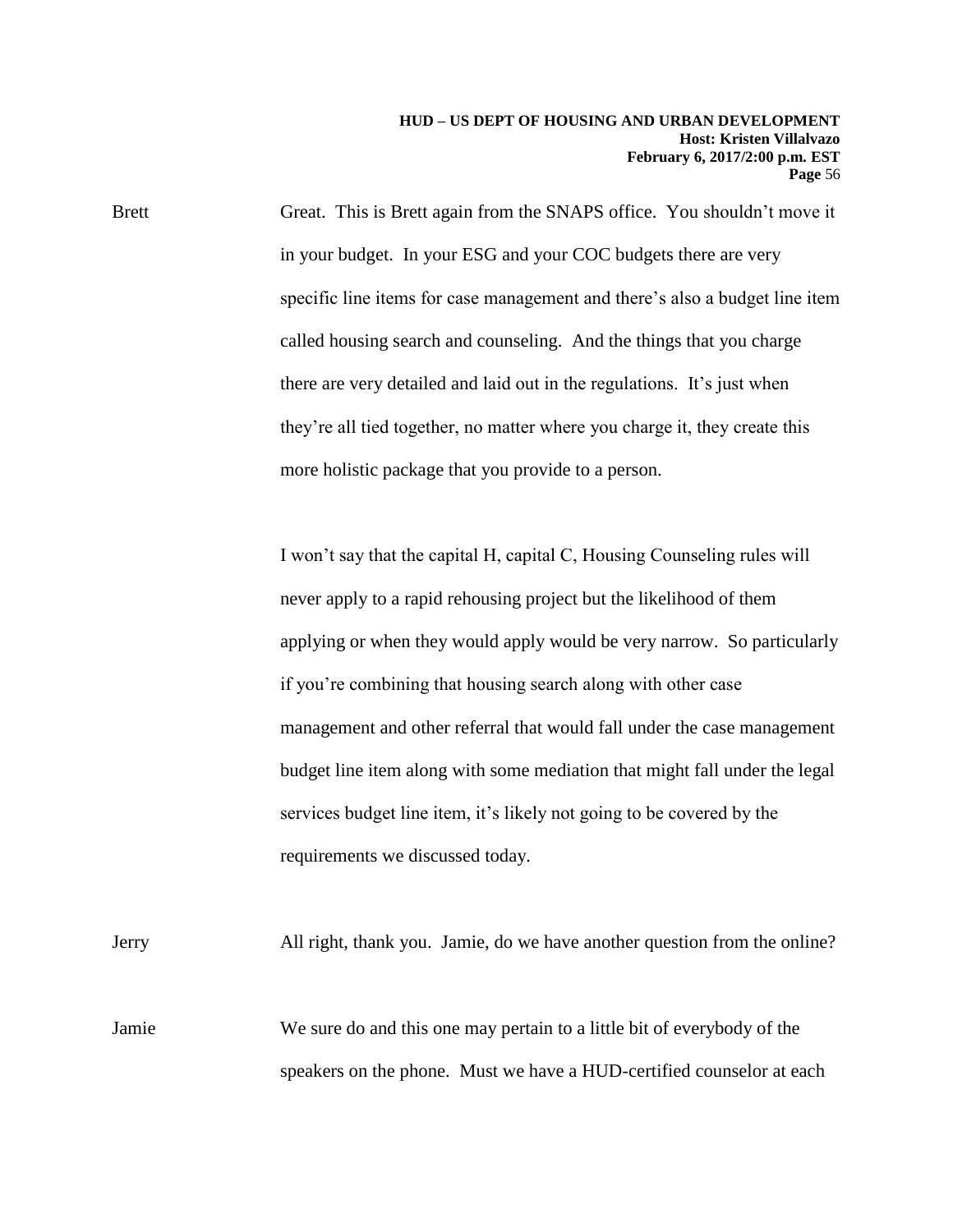of our facilities? And this questioner mentions transitional or permanent housing, ESG, Continuum of Care and CDBG funds. So it seems like the question is targeted to whether each facility has to have a counselor.

Jerry Well, that's a really interesting question because to maintain HUD approval 36 months after the date that the exam commences, so that's pretty much the end date for meeting the requirement that you have to have a HUD-approved housing counselor on staff, our program only requires that you have at least one HUD-approved or HUD-certified housing counselor at each HUD-approved agency.

> Now, that is a minimal requirement and in order for the services being carried out at the various branches of your organization to be counted on your 9902 report, those will have to be done by HUD-certified counselors. So we strongly recommend that all of the staff that are providing these services become HUD-certified.

It would be kind of implausible if you're seeing thousands of people that one person be counted as the counselor who saw all those thousands of people. That's simply not a believable report. So it's probably advisable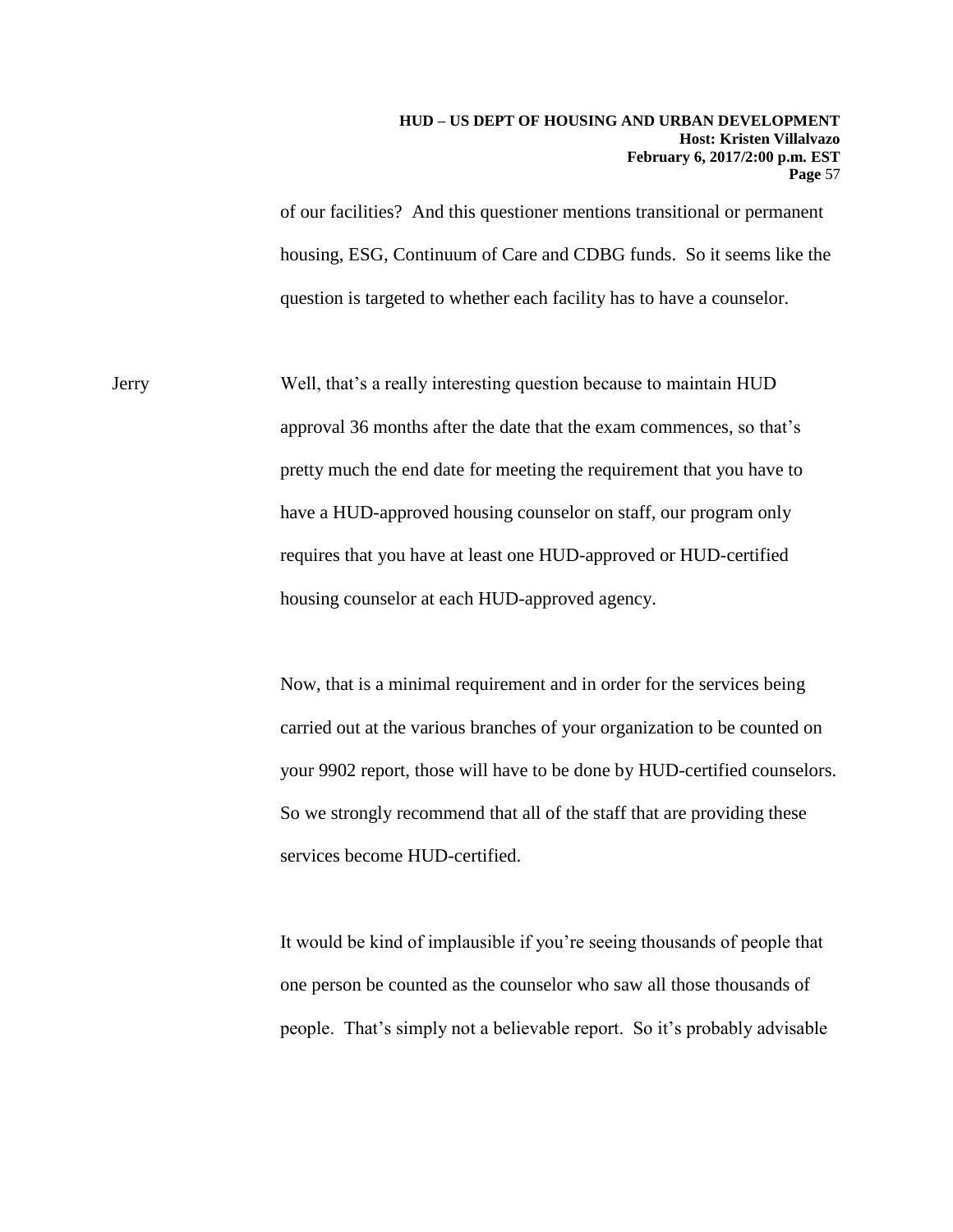that all the folks that are doing counseling, in order to count what they're doing for full credit on your various reports, be HUD-certified.

And for the second part of the question I think I'd turn to Steve.

Steve Yes, we would make, I think, a similar comment and I think it may matter a little bit on the scale here, the size of the area.

> If you have one group, I don't know, Volunteers of America, whoever it is, who is operating four different housing programs at four different buildings all in the City of Columbus, Ohio, they're all one agency as Jerry just said. You have to have one person and the agency has to be recognized. On the other hand, as Jerry pointed out, if you only have one person serving a thousand people, that's not going to be workable.

Also, if you're a regional organization and you have four housing units: one of them is in Milwaukee, Wisconsin; one of them is in Superior, Wisconsin; one of them is in La Crosse, Wisconsin; and one of them is in Green Bay, unless the housing counselor is prepared to drive all over the state of Wisconsin again and again and again to serve all those people there you might need a separate counselor in each location because each of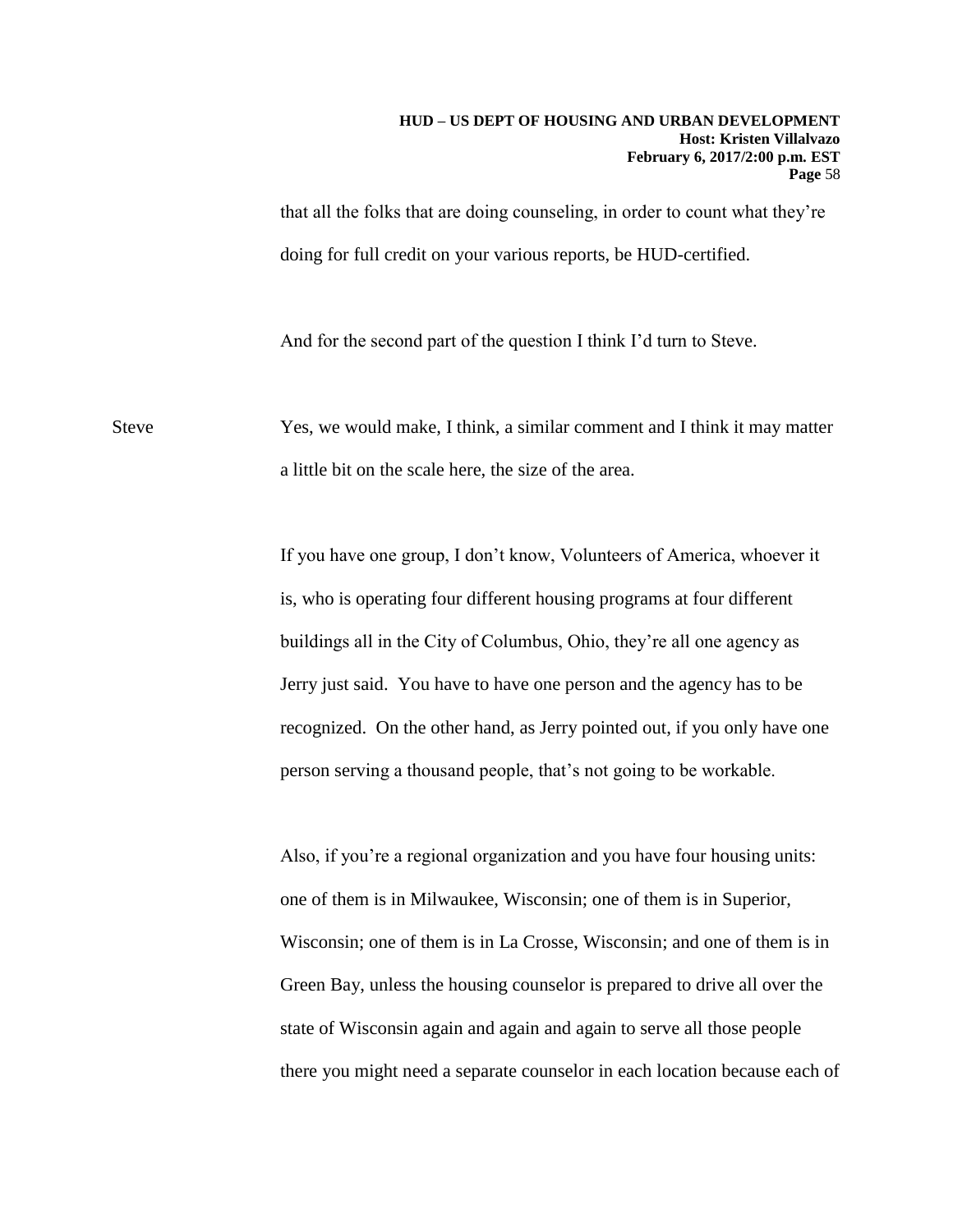those cities is three or four hours apart from the others. It may be a matter of just scale and what's practical.

Jerry Excellent answer, thank you. Jamie, let's field one more from the online and then we'll return to the phone lines.

Jamie All right. I think this question actually is a good follow on to the last question. The question is, "Can you provide a list of acceptable online housing counseling venues?"

Jerry Acceptable online housing counseling venues? I'm not sure about the detail on that one.

Jamie Sure. That's all the question has, but I'm thinking there could be two approaches to answering it. One would be there are certain housing counseling online courses and it seems like the question is asking whether an online course in and of itself is an acceptable option for our housing counseling program. Another interpretation could be to talk about what kind of options a counseling agency can use to provide services that are not face-to-face.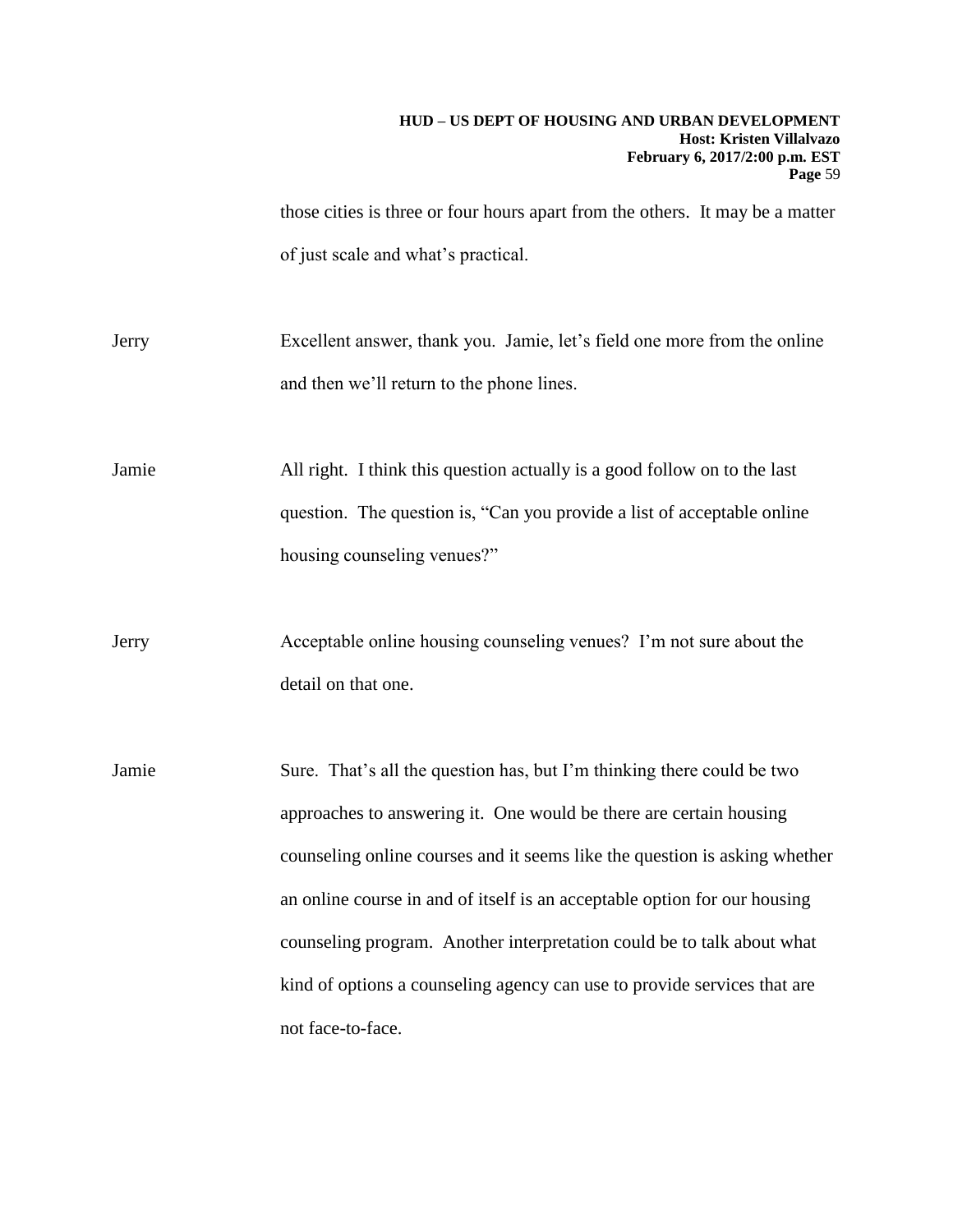Jerry That is a really good question. I think it's really geared towards the technology that's available out there. There are a lot of great online courses that are available to people and many of our housing counselors avail themselves of those courses rather than hold a classroom session they will direct a client to one of the online services.

> But in order to count it as housing counseling, there has to be the availability and the ability of the counseling agency to offer that one-onone counseling so that the full cycle that comprises a unit of housing counseling, the entire home ownership process plus all of the things like client intake and a budget and an action plan and client follow-up with outcomes, is all done as well.

> So the online course is part of it or the classroom course is part of it, but it's also that one-on-one interaction that makes it housing counseling.

All right, and I think now, Ginger, could we return to the phone lines?

Virginia Sure. Daniel, do we have more calls?

Moderator There are actually no further questions in queue.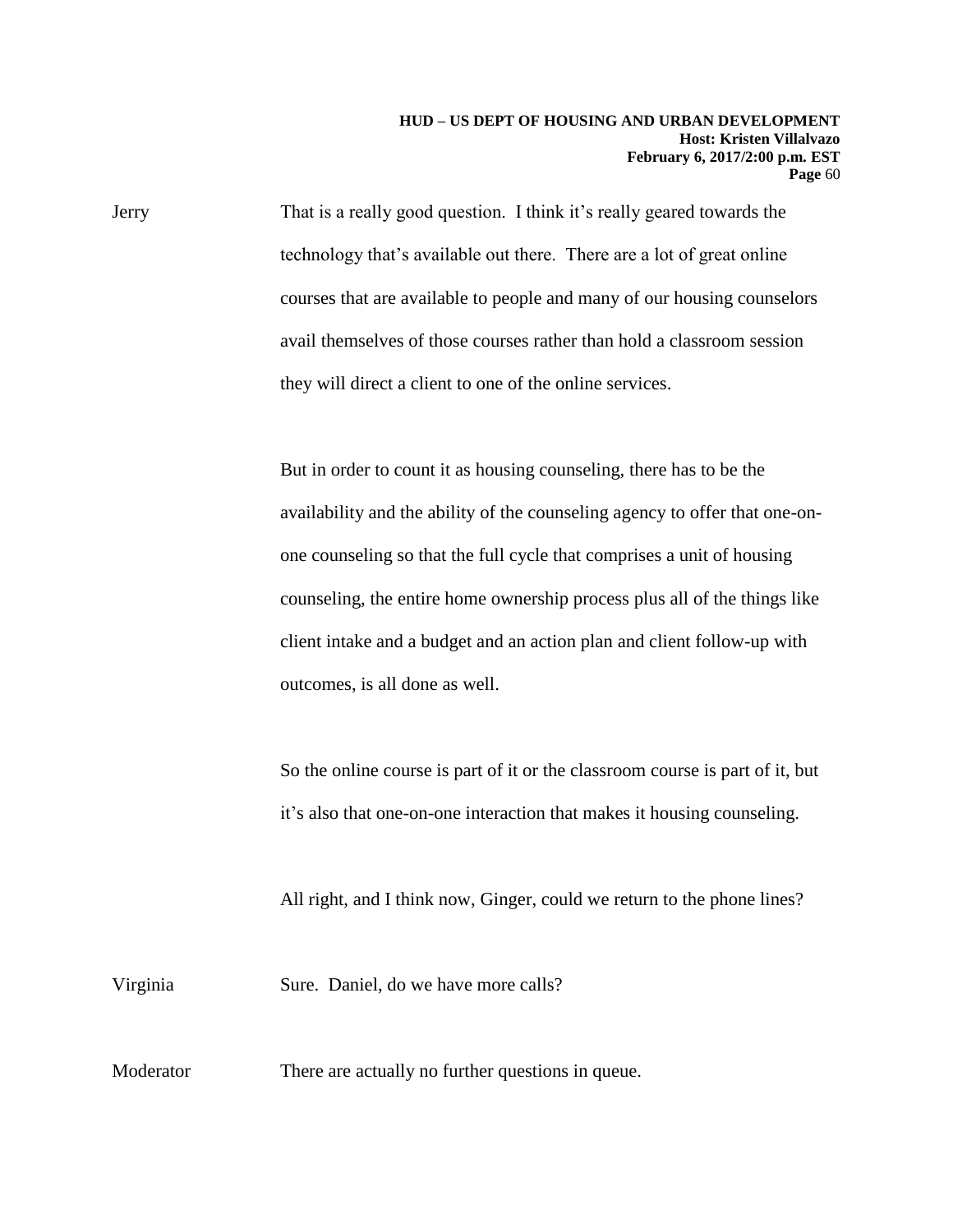| Jerry | Okay, so we can go back to the online questions. Jamie, do we have         |
|-------|----------------------------------------------------------------------------|
|       | another question?                                                          |
|       |                                                                            |
| Jamie | Let me scan and see if I can find something we haven't talked about yet.   |
|       | Here's a great question. "Is there a list of what agencies are HUD-        |
|       | approved housing counseling agencies?"                                     |
|       |                                                                            |
| Jerry | Yes, there's a list on HUD's website that will show you all of the HUD-    |
|       | approved housing counseling agencies in all 50 states plus territories and |
|       | if you got to hud.gov you'll find a link to that on the front of hud.gov's |
|       | page. Also, if you go to our webpage at the HUD Exchange, you can also     |
|       | find that very same link online.                                           |
|       |                                                                            |
|       | Jamie, do you have another question?                                       |
|       |                                                                            |
| Jamie | Sure. We have a questions about whether local government employees         |
|       | need to be HUD-certified as well as agency staff.                          |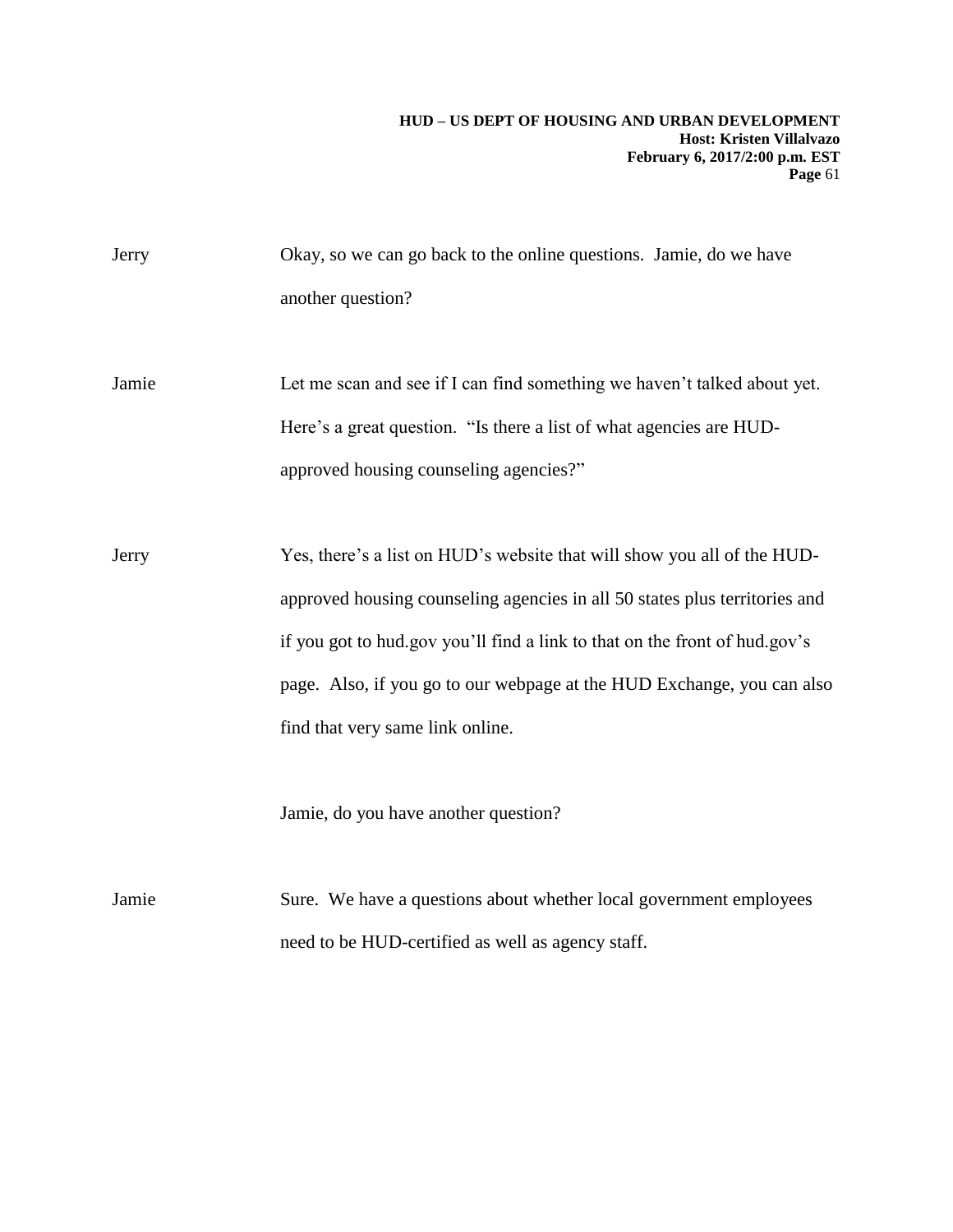Jerry That is also a great question. The answer to that is if they're providing housing counseling, then they should come in and get certified so that the clients that they're seeing can be counted on their reports.

> We will help local government entities through our approval process. It's a slightly different approval process than that we do with a nonprofit. For instance, a local government entity doesn't need a  $501(c)(3)$  and there's a couple other minor differences as well. If you're working at a local government agency just e-mail housing.counseling@hud.gov and we'll pair you up with one of our application advisors and they'll talk you through the whole process.

All right, next question. We'll do maybe two or three more from the online questions and then if there are no further telephone questions then we can wrap up because we're starting to run into overtime.

Jamie Okay. There's a question about can entitlements such as local governments become HUD-approved housing counseling agencies.

Jerry Local government entities certainly can become HUD-approved housing counseling agencies. Just like in the last response, let's start talking to you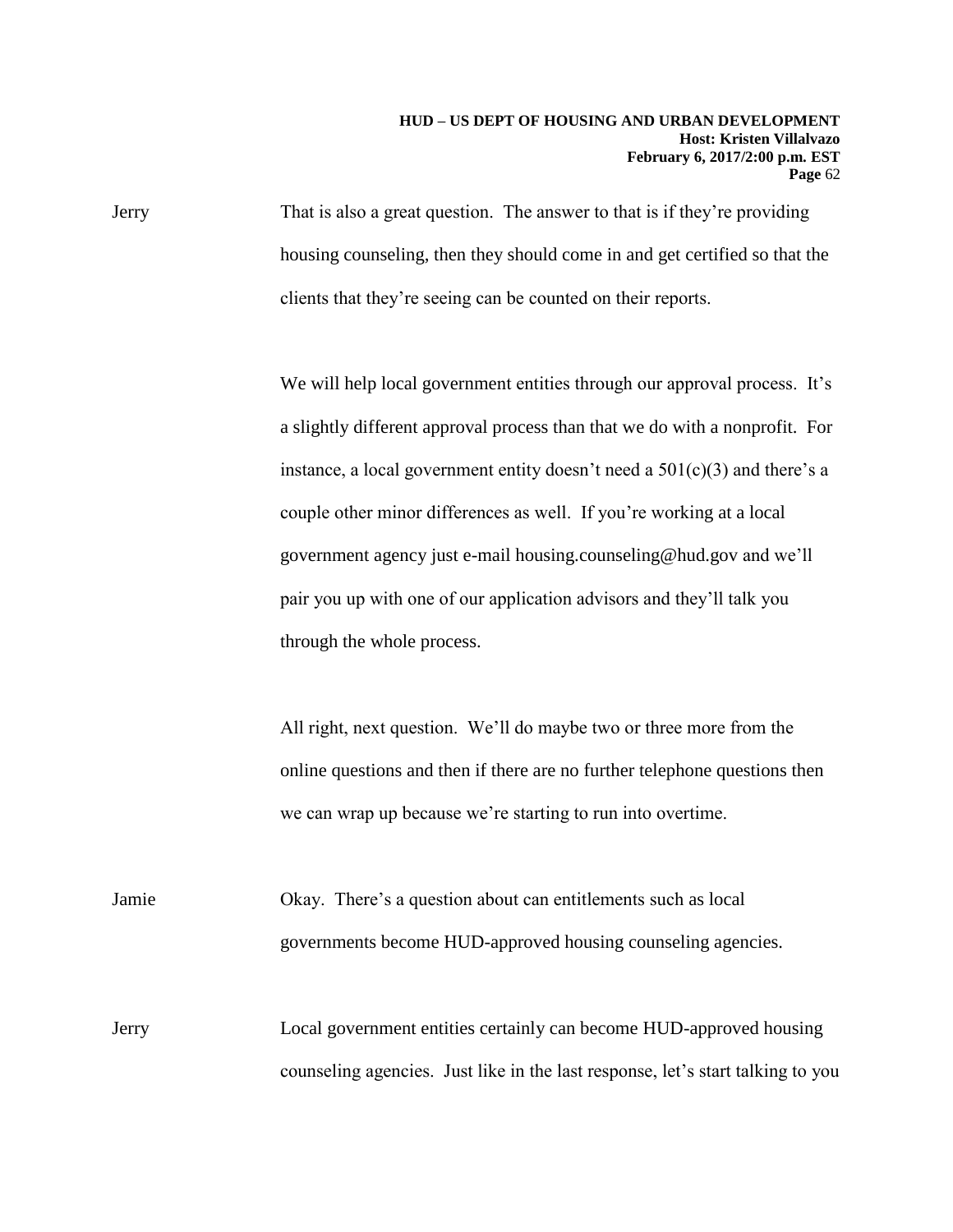through our application advisors and we'll help you sort out where your program is in relation to needing to become HUD-approved and get the ball rolling with you. Next question.

- Jamie There's a question about the frequently asked questions that we have posted. One of the questions or comments is are there program specific frequently asked questions to let other HUD program participants know how the certification requirements apply to them.
- Jerry Great question, and the answer is yes. There are whole sections relating to other HUD programs and we encourage you to go to our website and explore those questions and read the answers. And if you still have questions, feel free to e-mail us.
- Steve If you go to the HUD Exchange and pull up housing counseling, there's a drop down menu for program specific housing counseling FAQs and you can drop down and pick whichever program you're talking about be it family self-sufficiency or Continuum of Care, HOPWA, Housing Trust Funds, CDBG, basically every HUD program that could be involved there's a program specific set of questions is my sense.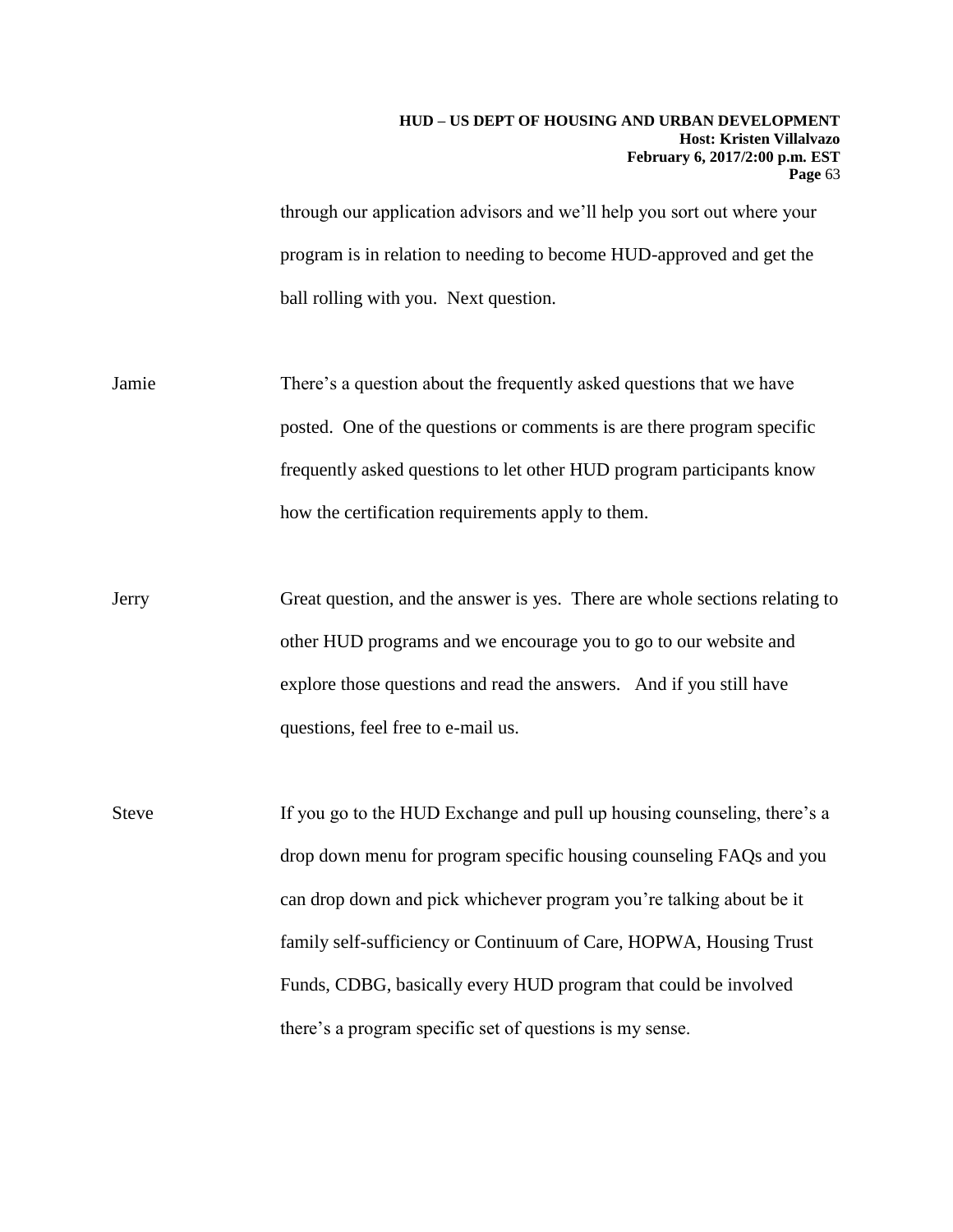Jerry Exactly right, Steve. In addition to that, every time you ask us a question, we review it and we're constantly building even more frequently asked questions on that site so hopefully with your help we'll be able to add to those questions and hopefully reach everybody and answer everyone's questions through that site. But again, if you can't, feel free to e-mail us and we'll take your questions one at a time.

Jamie, next question.

Jamie If an agency's not a HUD-approved counseling agency but participates in a member of an agency approved to participate in HUD's housing counseling program like a member of a state housing finance authority's counseling network, can that agency continue to provide housing counseling?

Jerry That would be a question, really, that relates to the affiliation under our program. If the housing finance agency or intermediary is part of HUD's housing counseling program, they can evaluate your agency's qualifications and if they find that your agency is qualified, they can add you to their network. That would enable the counselors at that affiliated organization to be able to take the exam for certification. Next question.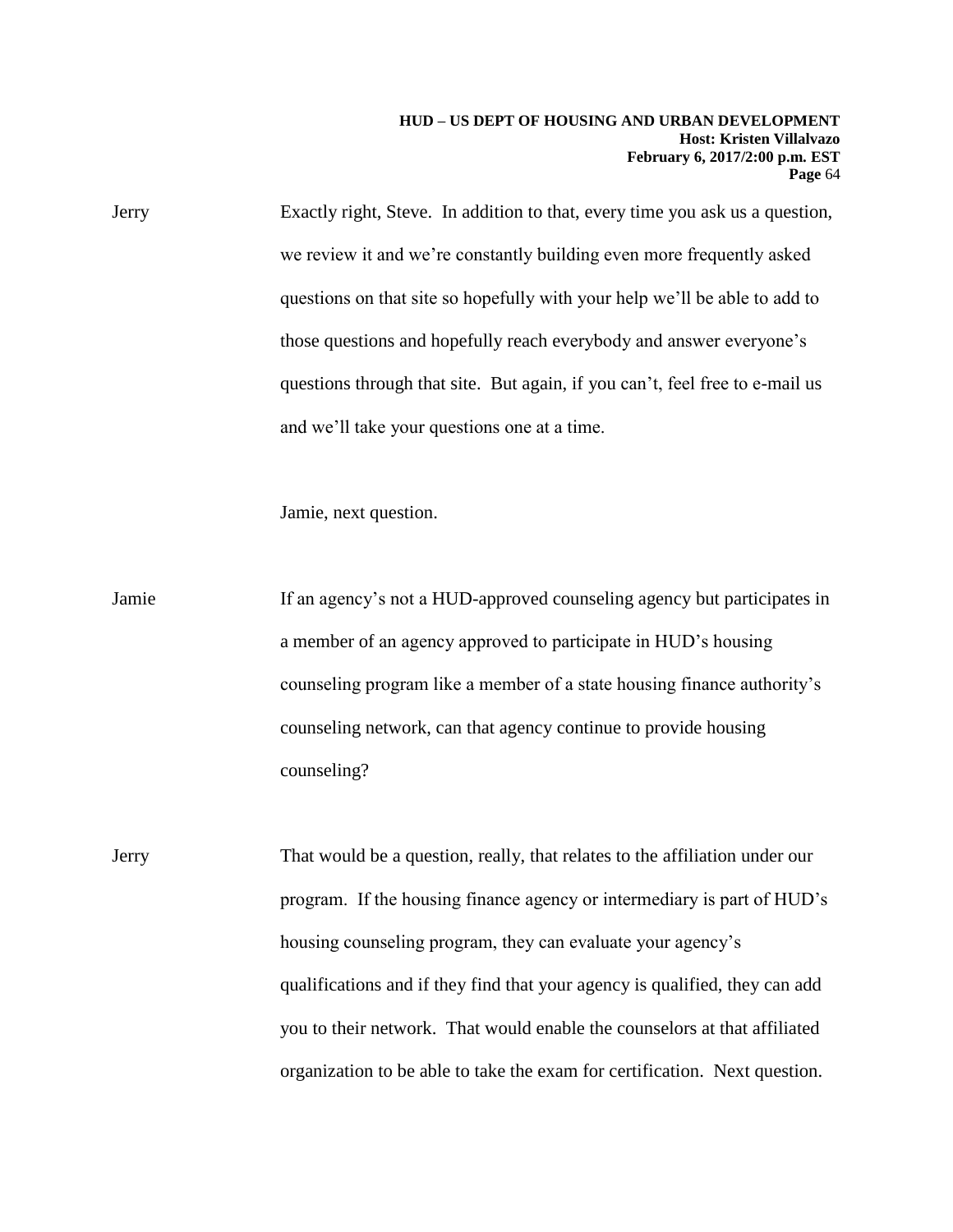Jamie There's a question about whether an agency would need any additional equipment to take the housing counseling certification exam online.

Jerry That's a very good question. You will need a webcam and you may need a speaker and microphone. There may be an ability to log in on a conference call line. We'll have more information about that when the Federal Register notice announcing the start of testing becomes available. But those are probably the minimum—and a computer, of course—those are probably the minimum items that you would need. Next question, please.

Jamie I'm scanning to see if we have some different topics we haven't already answered.

Jerry Okay. And while you're doing that, Ginger, do we have any other questions on the line that may have popped up in the interim?

Virginia Daniel, can you answer?

Moderator We do have a question from the line of Kevin Nolan. Please go ahead.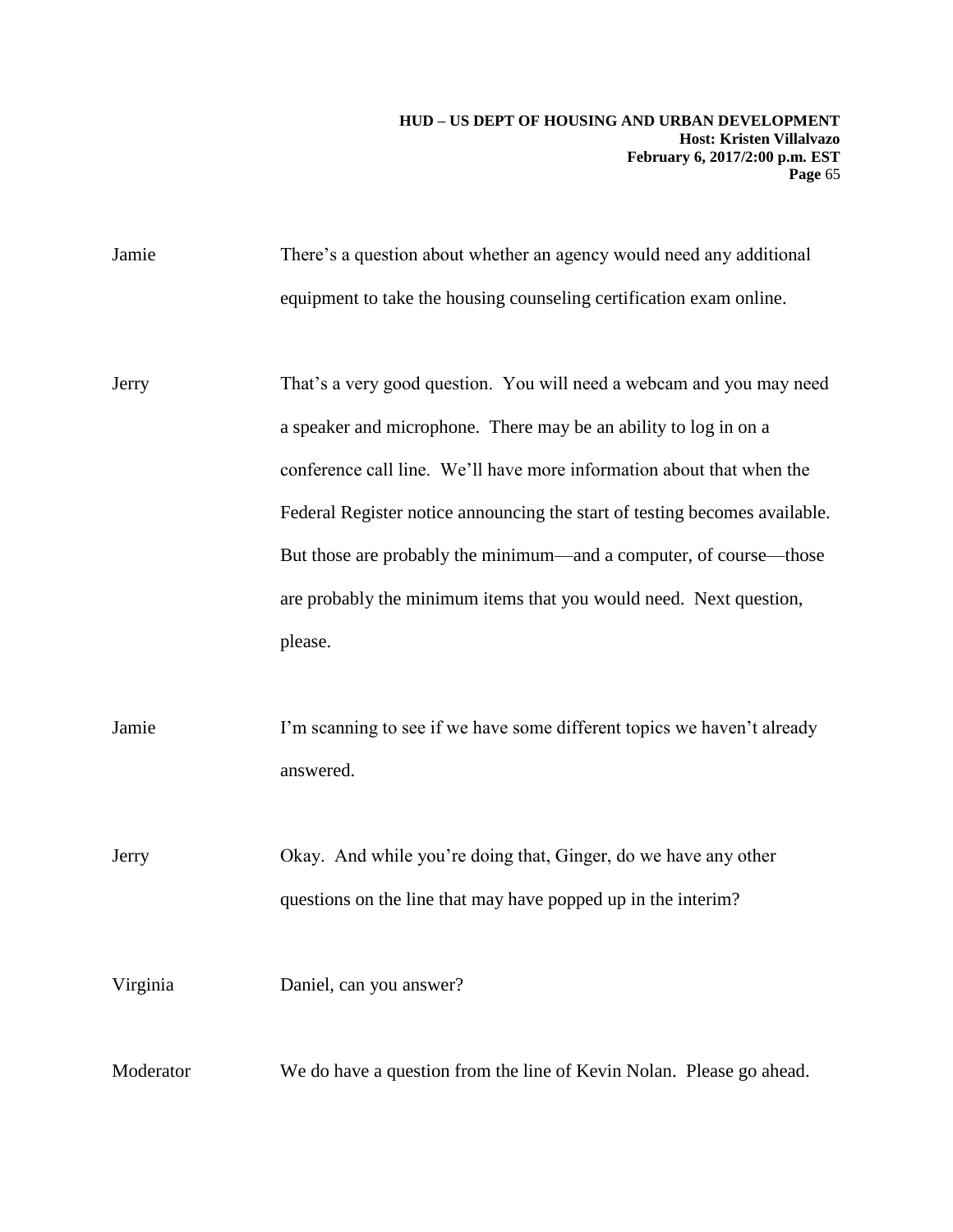Kevin This question is for Brett from SNAPS. Just further clarification, you kind of mentioned that it's still okay to charge housing activity services under your housing line items in both COC and ESG grants. I'm just kind of questioning that because the FAQ on the website kind of says it a little bit differently so I just want to verify it's still okay to charge that in future line item budgets as a housing activity cost.

Brett Yes, the FAQ talks about holistic case management, which isn't really defined in our regulations and goes a little bit beyond the case management budget line item, and it's often likely to incorporate some of the other budget line items which include housing search and counseling. So yes, please go ahead and keep charging the actual activities under the specific line item that they fall under.

Kevin Thank you.

Jerry All right. Do we have any other questions on the phone before we return to the queue?

Moderator We have a question from the line of Scarlett Garcia. Please go ahead.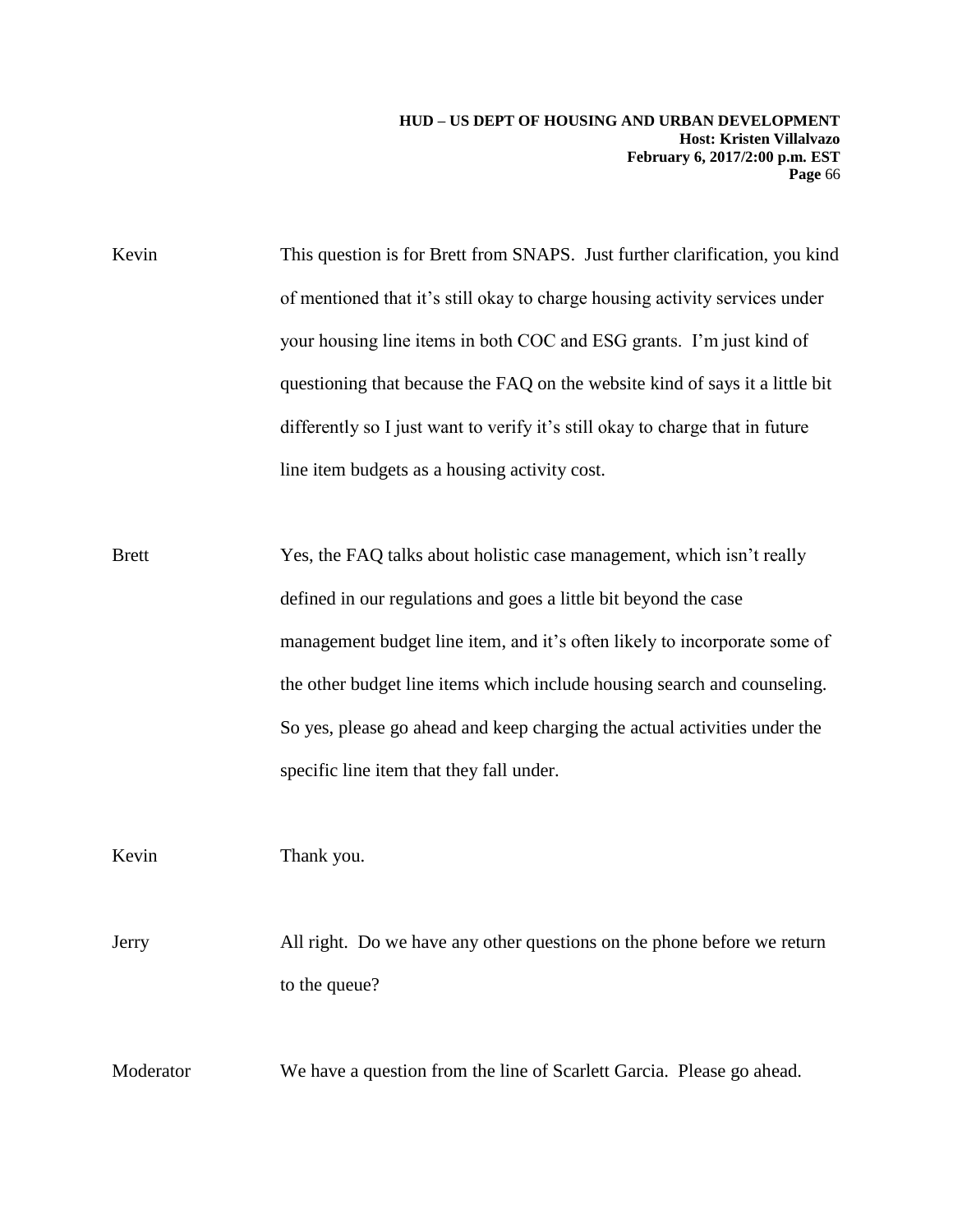Scarlett Hi, my question is actually more of a clarification situation. My agency is currently not HUD-approved. I personally have all the requirements to go ahead and conduct counseling and my program basically focuses on the one-on-one credit counseling and the first-time home buyer's classes.

> My program is open to pretty much anybody that would like to go ahead and learn from the program, whether they're the elderly, the homeless, and so on. My question is, maybe I'm just misinterpreting, but it is my understanding from one of the presenters that the education for the homeless will be a component that will be required.

> So my question is do I have to modify my program to include such components or should I continue operating as usual, fill out my application and hopefully get the approval?

Jerry Well, I think if I could clarify, are you currently offering homeless counseling right now?

Scarlett It is open and in the two-and-a-half years that I have been with this organization I have never been approached by a homeless person.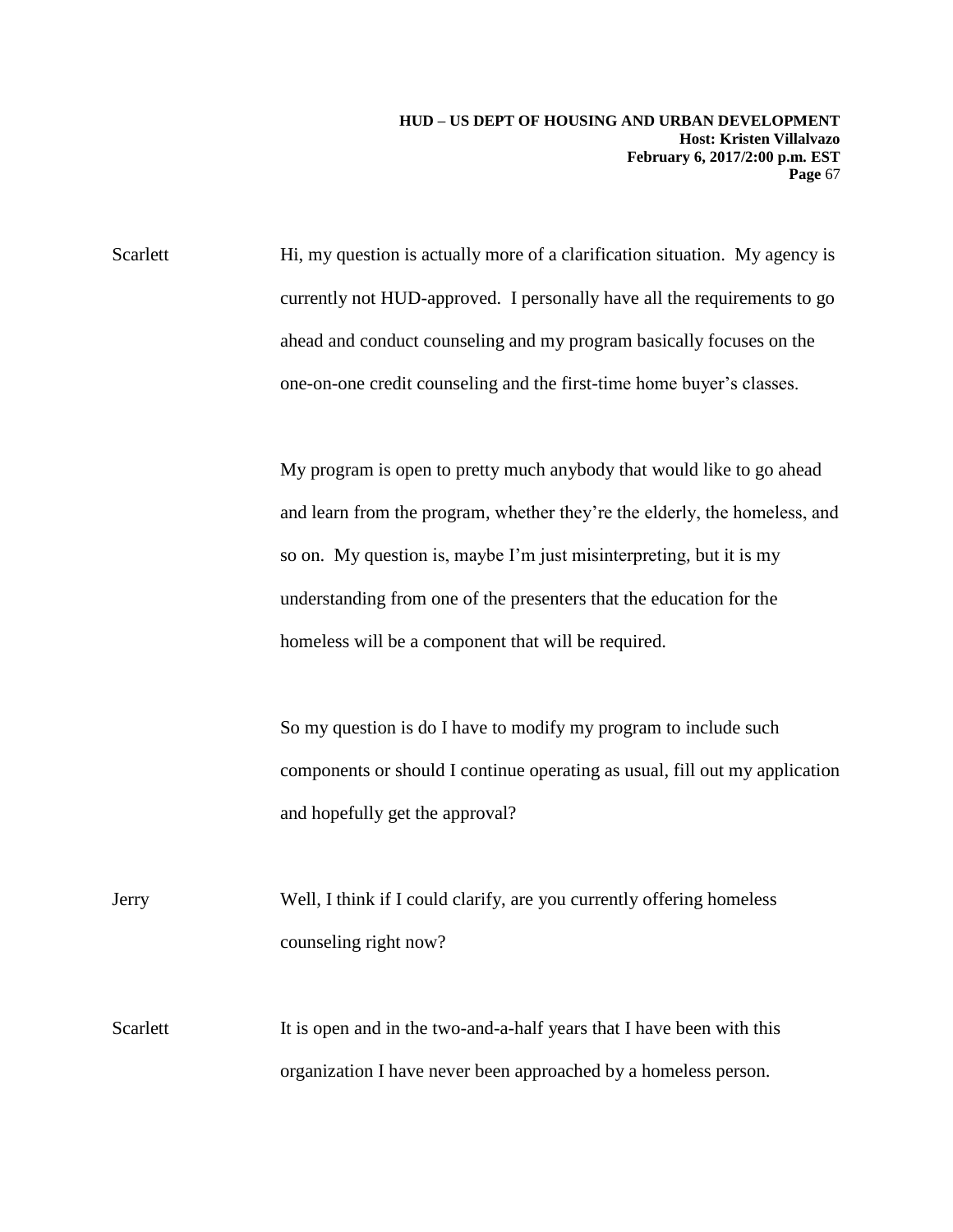Jerry Understood. Well, there's no—

Scarlett My—I'm sorry for interrupting you. My organization is basically Latinobased so 90% of the customers that I get to see speak Spanish. The other 10% they speak English but I have just not encountered a situation like that. I have assisted clients with foreclosure situations and any kind of housing-related issue.

> My question requiring the clarification is do I have to modify the program to now include that as a separate component of the program or should I consider my program a housing activity program and not a housing program?

Jerry Sure, sure, and it's a good question. We are requiring on the test that you learn about homeless programs and be able to help clients in the event that you have to make a referral. We're not requiring from a program point of view that you must offer all of the different kinds of services. Your agency can certainly specialize, but should a client not limited to a homeless but let's say a reverse mortgage client or some other client seeking maybe rental help contact your agency, what we want is a certain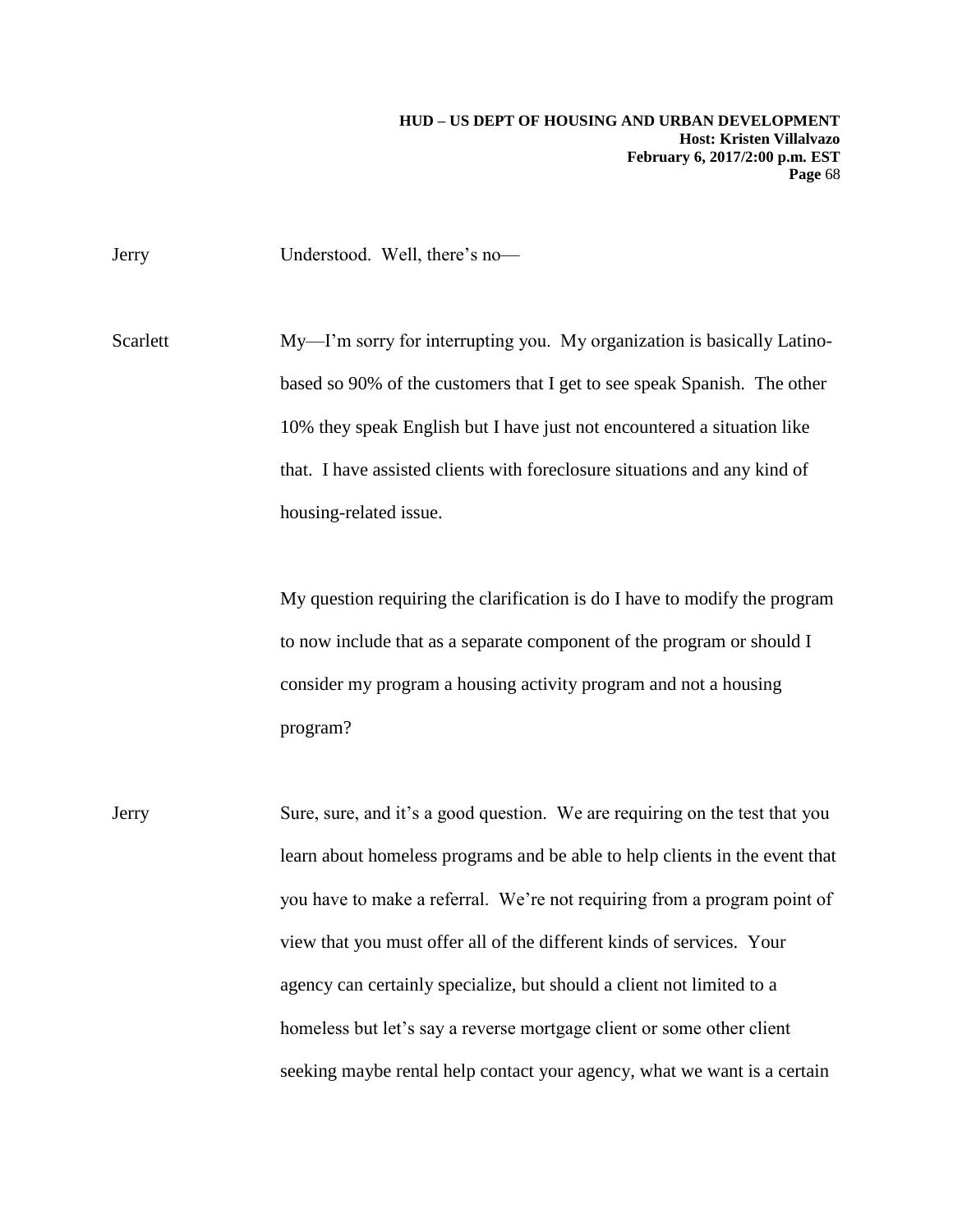level of proficiency that allows you to make an informed referral for that client.

Scarlett And as a matter of fact, I have been doing that because my program is basically a one-person operated type of program. I don't have the capacity and I have been sending referrals to other organizations that I know can actually assist them better than I would. So would that referral base suffice that requirement?

Jerry Well, certainly. I think that the referral is the best option for your organization and to have partnerships within your community to move clients to where they can get the best service is really a good way to go. So you won't have to change that as part of your process to become HUDapproved and a HUD-certified counselor.

> But again, I'd like you to avail yourself of the support, the technical assistance that we have for you by talking to one of our application advisors. They can go into a lot of detail with you on this and hopefully get you to the point where you're ready to submit your application.

Scarlett Thank you so much for the clarification.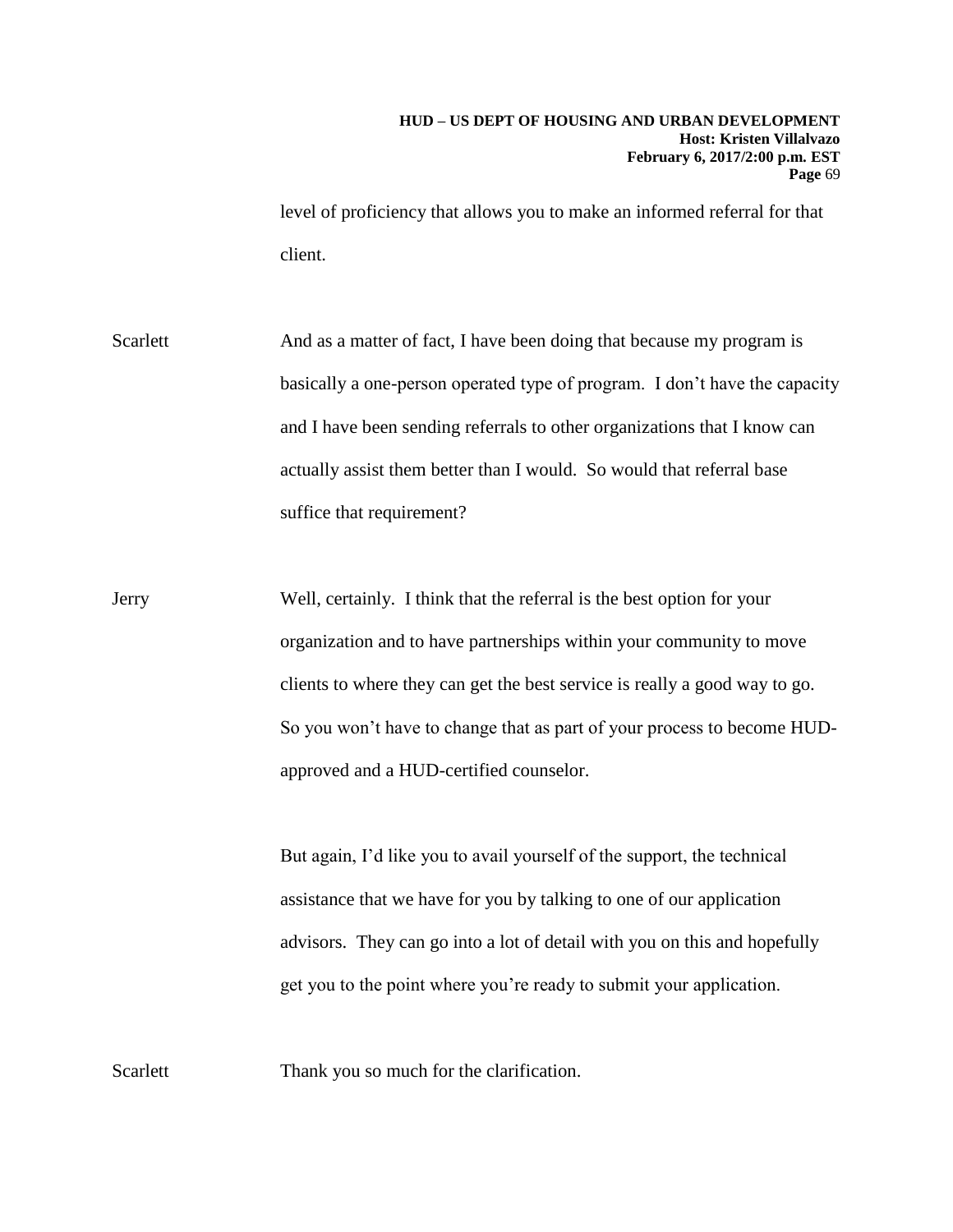| Jerry        | Sure, you're welcome. Do we have another question on the line?                                                                                  |
|--------------|-------------------------------------------------------------------------------------------------------------------------------------------------|
| Moderator    | We have a question from the line of Patty Pope. Patty, your line is open.                                                                       |
| Patty        | Thank you. This is for clarification on the use of CDBG funds for the<br>purpose of paying for home buyer counseling or for home buyer what may |
|              | now be termed as just home buyer information and this is through when an                                                                        |
|              | invoice is presented and is listed on the settlement statement of closing                                                                       |
|              | and through our down payment assistance program we're paying for                                                                                |
|              | closing costs. So can we use CDBG funds to pay for the cost of home                                                                             |
|              | buyer information? Maybe that information does follow and they're                                                                               |
|              | giving all the necessary information of what might be considered home                                                                           |
|              | buyer counseling, but that counselor is not HUD-certified. Can we use                                                                           |
|              | CDBG funds to pay for that?                                                                                                                     |
|              |                                                                                                                                                 |
| <b>Steve</b> | Yes. I think the question here may be the nature. Is it home buyer                                                                              |
|              | specific or is it more individual specific? If so, yes, the cost of providing                                                                   |
|              | whatever level of services to that individual person can be a part of the                                                                       |
|              | activity delivery cost associated with the home buyer assistance that you                                                                       |

are providing to that home buyer.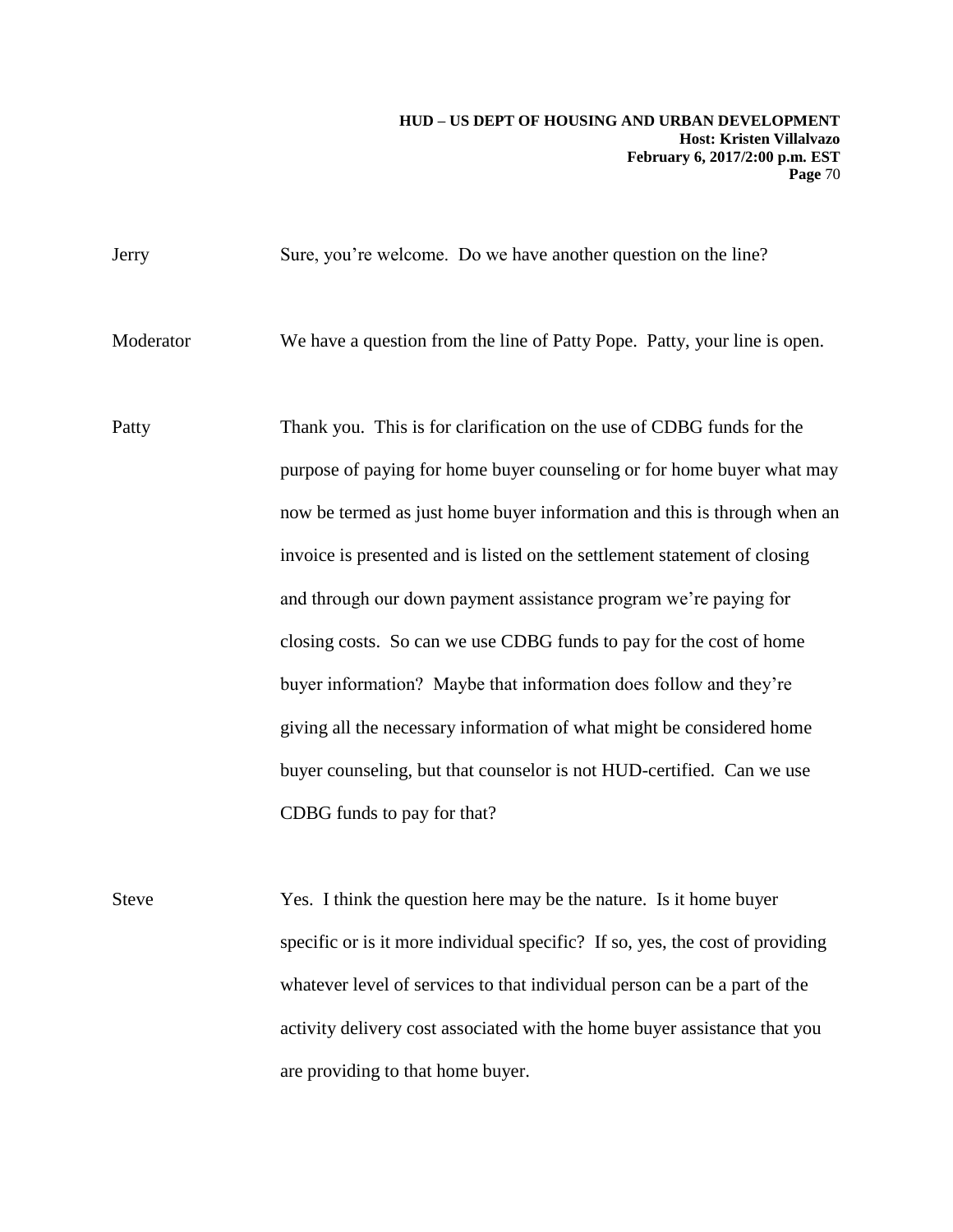Patty Okay.

Steve Now, if it's more general stuff, and you're doing big picture general classes, like the city I live in does sort of a 'Is condominium living right for you' kind of class, if it's just open for everybody no you can't just say all right that was \$100,000 and we had a hundred clients so we'll just charge \$10 to each. You can't split it out that way.

- Patty These are nonprofit organizations that do have counselors that actually were certified maybe through the state agency or through NeighborWorks doing what was termed as fast track counseling so they do cover necessary the six or seven topics that are usually covered directly for someone purchasing a home, which would include maintenance and even should they get into problems with foreclosure, that type of thing. But they are not HUD-certified. Just want to be certain that we can use our CDBG dollars to pay for those services when we're billed on that settlement statement as closing costs.
- Steve Yes. There are things that may still be eligible even if they are not housing counseling as defined under this rule now that you may continue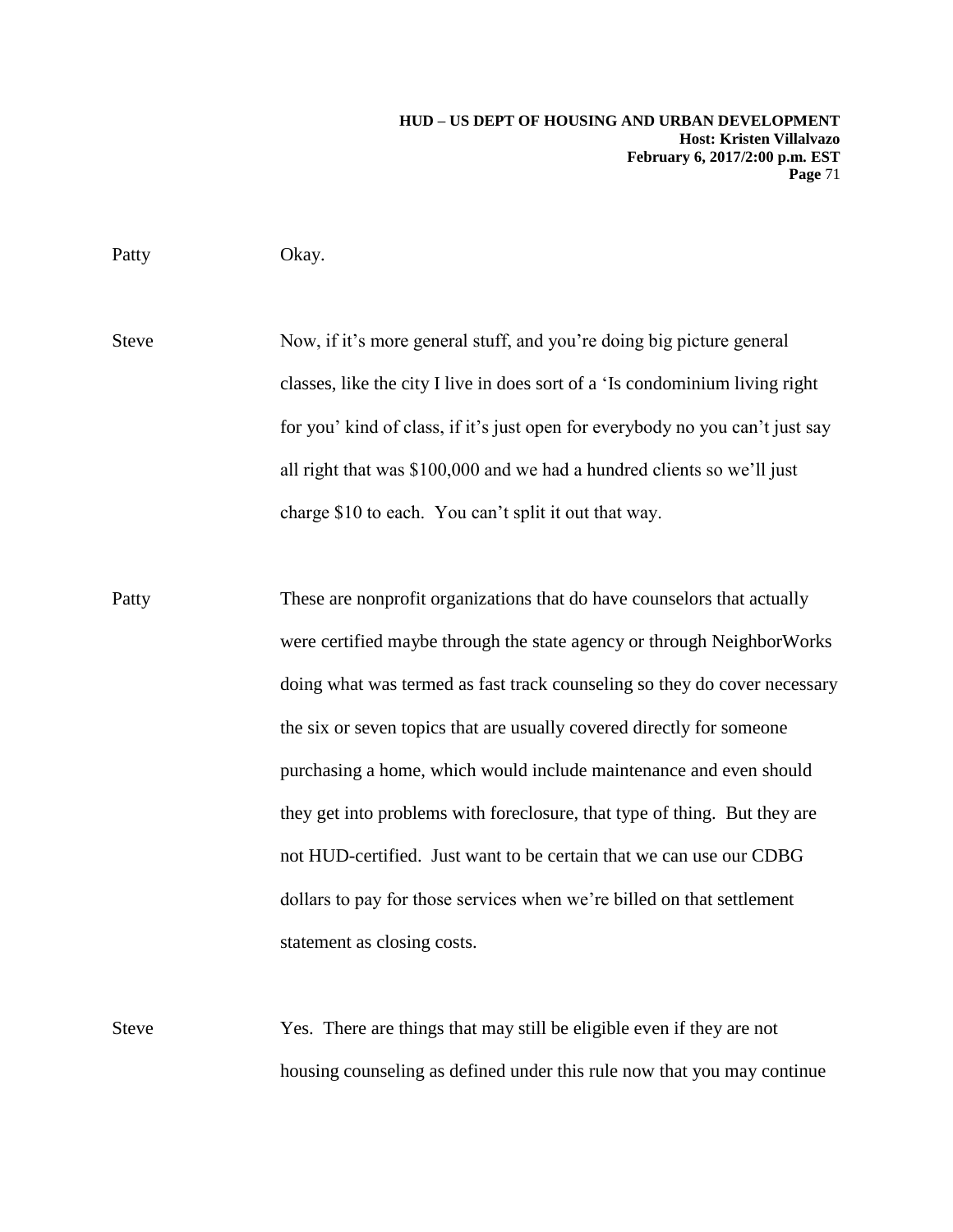to fund and this doesn't really change how they're eligible or the allocability of that cost.

Patty Okay, just wanted to clarify that. Thank you.

Steve Glad you asked. And actually I have a question for those of you at housing counseling that the previous caller sort of triggered. She was mentioning that her clients 90% of them are Spanish speaking. You've indicated that the training and the materials are available in both Spanish and English.

> What should someone do if they have a large population of some other nationality or some other language? Vietnamese or Urdu or whatever it is, obviously we can't provide translation services for 175 different languages around the world, but there are communities that have a real concentration of a particular group that may be a good target population. What can they do or is there anything that you're looking at doing in the Office of Housing Counseling to make information available in more languages?

Jerry That is a great question and when we refer to English and Spanish we refer to the test for the counselors itself being offered in both languages. But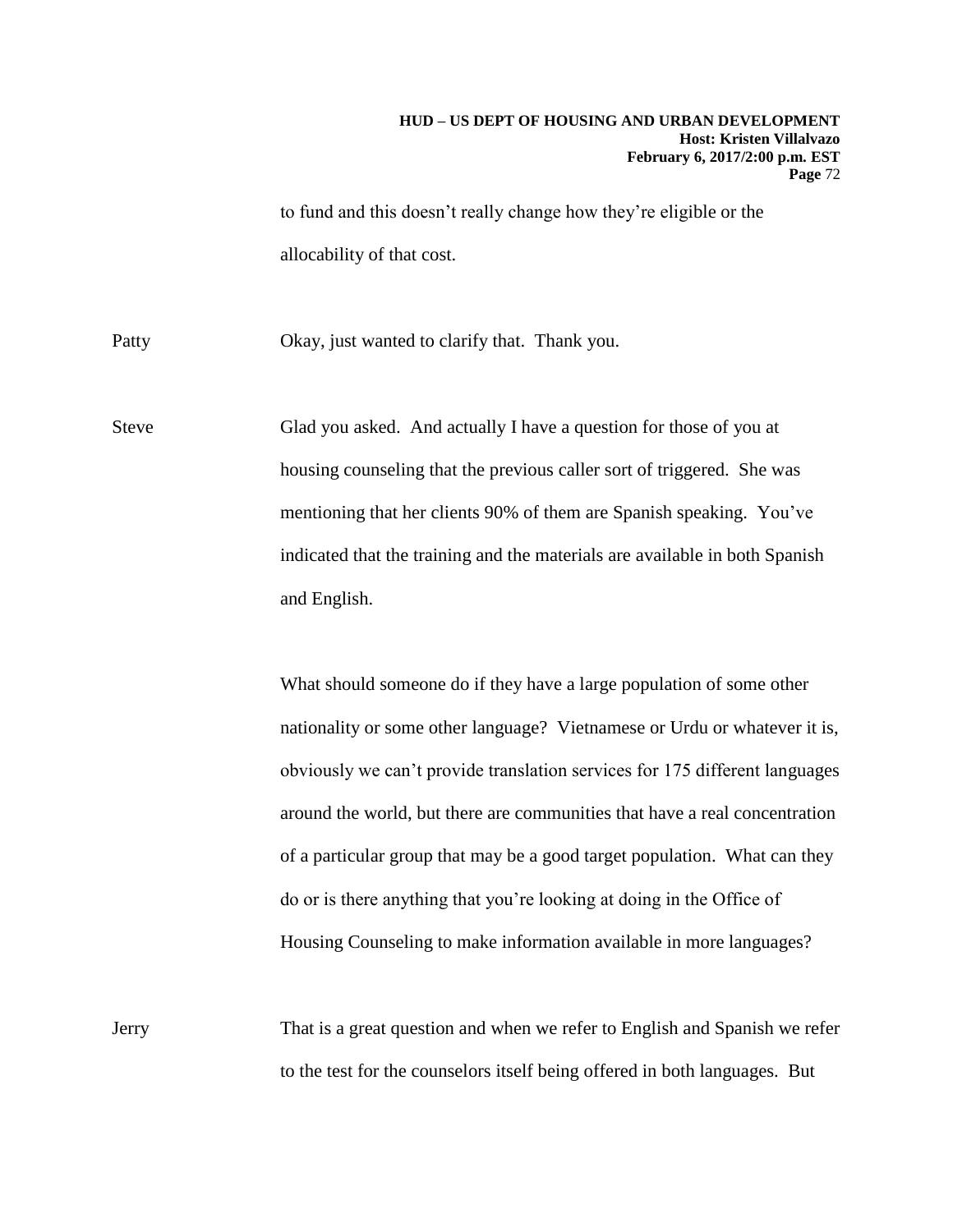we have counseling agencies that serve a lot of limited English proficiency populations, many of the languages that you said and a lot of others, too.

Those counseling agencies on our website will identify themselves with the languages that they speak along with the programs they serve. So a client can go to an agency in their community that speaks the language that they speak. Very often the counseling agencies because they're [indiscernible] will hire counselors who speak the languages that are commonly spoken in that community.

Now, there are cases when clients come in speaking a language that is not spoken at that agency, and there are some interpreter programs out there that counselors can avail themselves of. And as a very last resort, sometimes clients will bring a family member to the counseling session to help translate for them. There's a lot of ways to reach clients with limited English proficiency and our counseling agencies are very adept at doing that as well.

Is there another question on the phone line before we return to the online queue?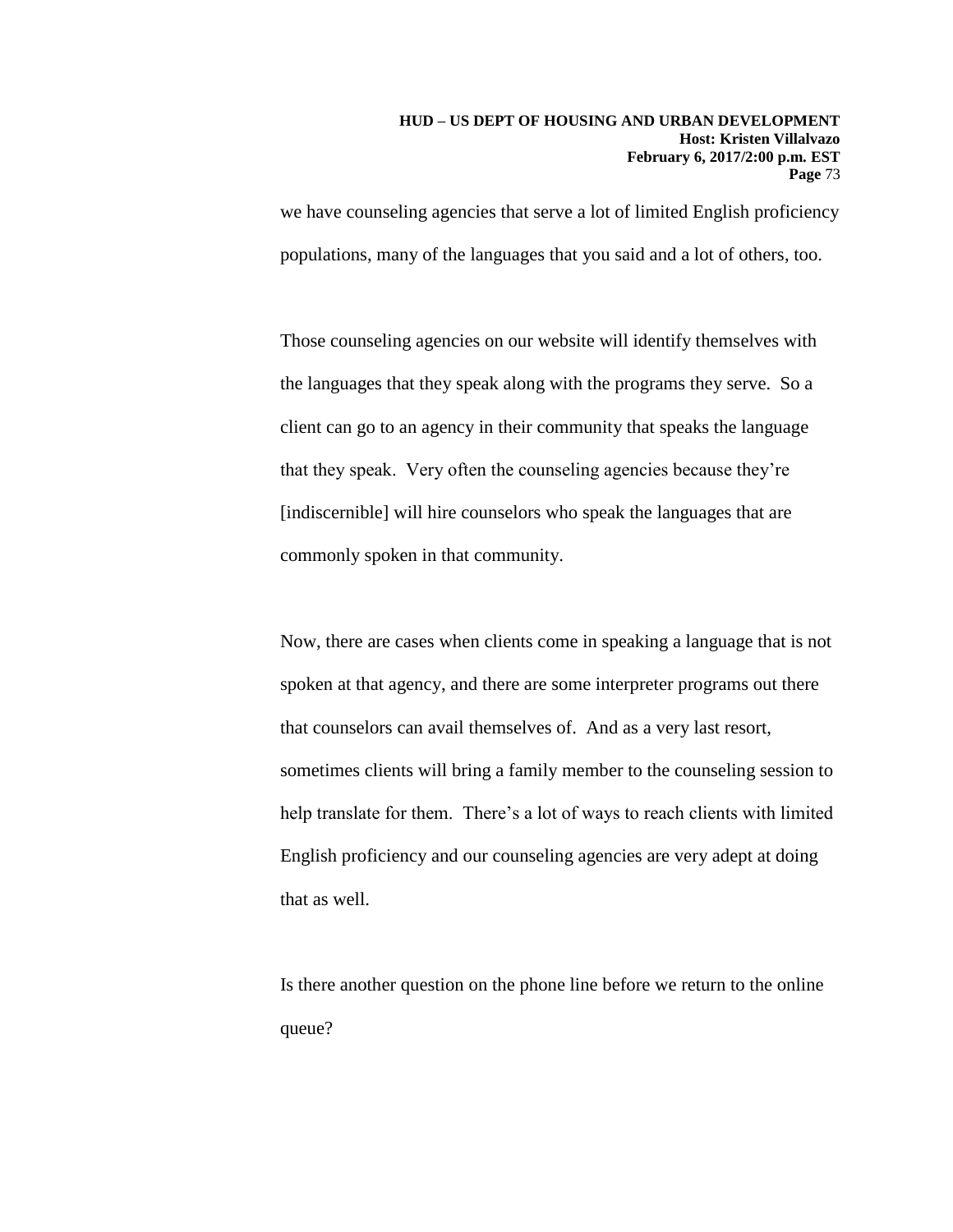Moderator There are no more questions from the phones.

Jerry All right. Jamie, let's do two more questions from the online queue and then we can wrap up for today. Our folks have been on the line here for almost two hours now and I think that we may exhaust all the questions pretty much maybe with the next couple.

Jamie All right. I have a question that is asking about specific applicability of the counseling requirements to certain segments of both the home program and the CDBG program. I'll start with CDBG first and the question asks about the applicability of housing counseling certification to the minor repair CDBG eligible activity.

Steve Every program is uniquely designed, I would say. We have 1,200 grantees and probably 1,500 different program designs. So it's impossible for me to say absolutely always or absolutely never because somebody can design something that will sort of defy what you would expect.

> I would think that generally a minor home repair program or an emergency repair program is not likely to be something that a community is also providing extensive housing counseling on. Most minor repair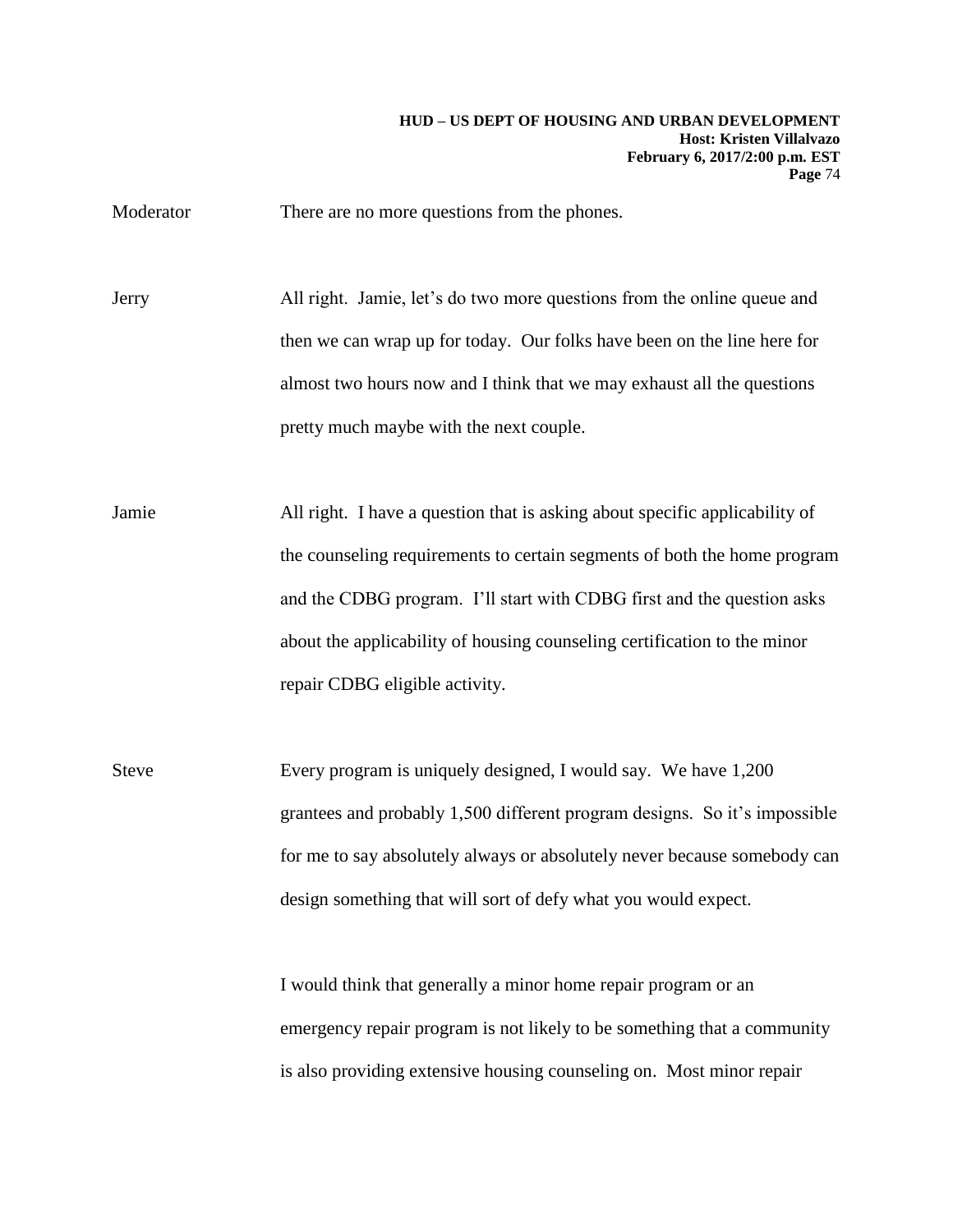programs tend to be a deferred loan or an outright grant. They're often limited to a couple thousand dollars, maybe a \$5,000 or \$7,500 limit. Sometimes it's limited to just fixing a particular thing. The Widow Jones' roof is leaking and her hot water heater is leaking so you replace the roof and the hot water heater and that's all you do.

Maybe you're providing some sort of additional housing information for her. Maybe you're providing her pamphlets about reverse mortgages or other resources. But my guess is if you're only doing a minor housing repair program you are probably unlikely to be providing extensive, detailed, individualized home ownership assistance counseling or housing counseling as viewed by this rule.

Jamie Thanks, Steve. And the portion of the question that relates to the home program is asking about the applicability for homeowner rehab using home funds.

Bryce My inclination is to say that the requirement to receive housing counseling by a HUD-certified housing counselor does not apply in the case of homeowner rehab. The regulations only specify that home assisted home buyers receive housing counseling provided by a certified counselor.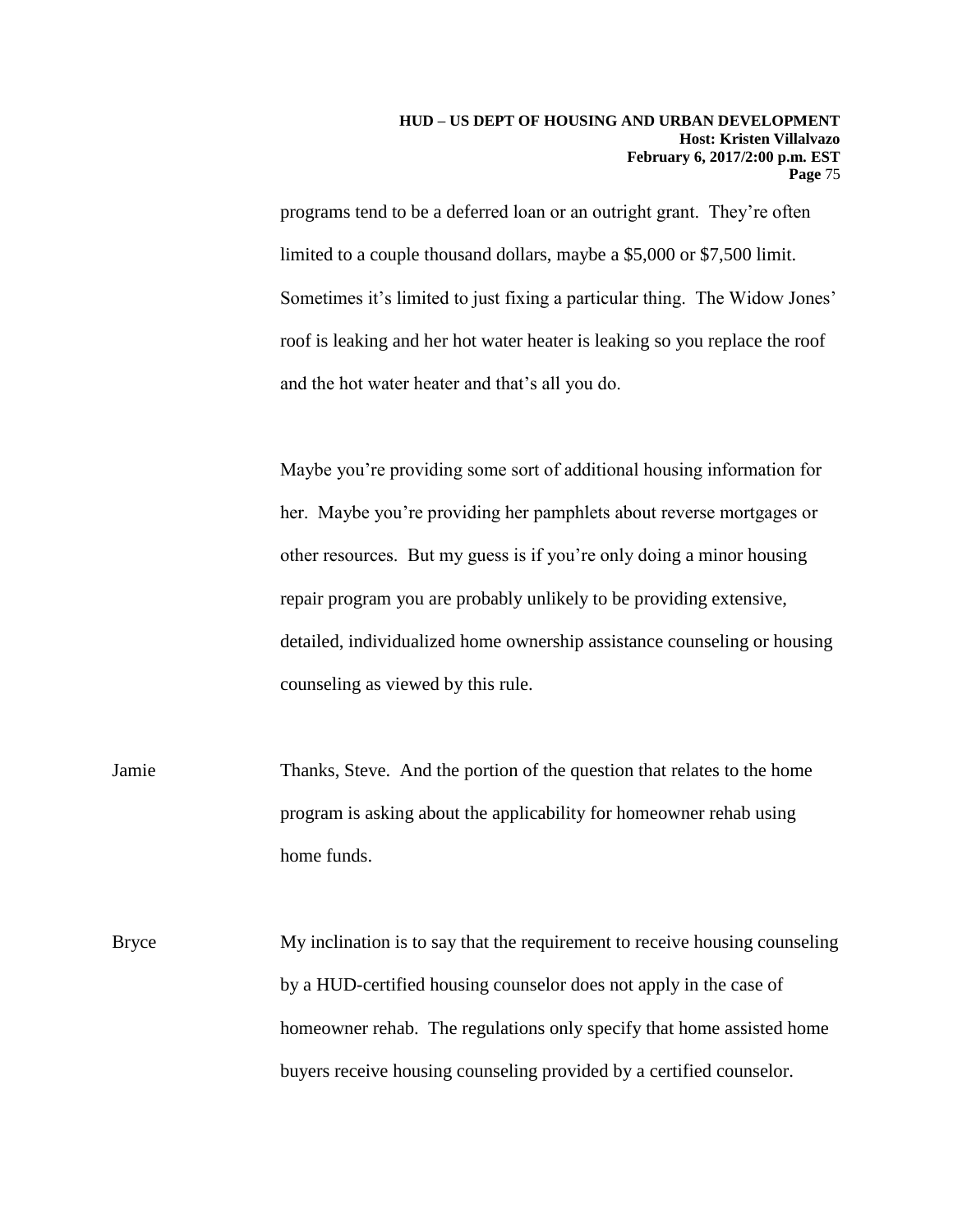**HUD – US DEPT OF HOUSING AND URBAN DEVELOPMENT Host: Kristen Villalvazo February 6, 2017/2:00 p.m. EST Page** 76

Steve I could imagine, though, for any of these programs that someone may have a pretty sophisticated program design and they're using the home money or the CDBG money just to pay for rehabilitation. But it's sort of a combination acquisition and rehab or homeowner assistance.

> The Neighborhood Stabilization program of days gone by did this where maybe you're providing, there's some other source of financing that's providing the assistance for somebody to buy the house, a state bond financing or something. And then as part of that home dollars are being used to rehab the house that the people are buying or CDBG. In that case, if it's really all one big program that you've sort of been able to package a bunch of different funding sources together to pay for individual pieces then I think you need to be more careful because it probably would be saying yes, but there's housing counseling being provided to clients in conjunction with the home or CDBG funded housing rehabilitation.

> There I could see where the answer might be yes that needs to be done by a certified counselor through an approved agency.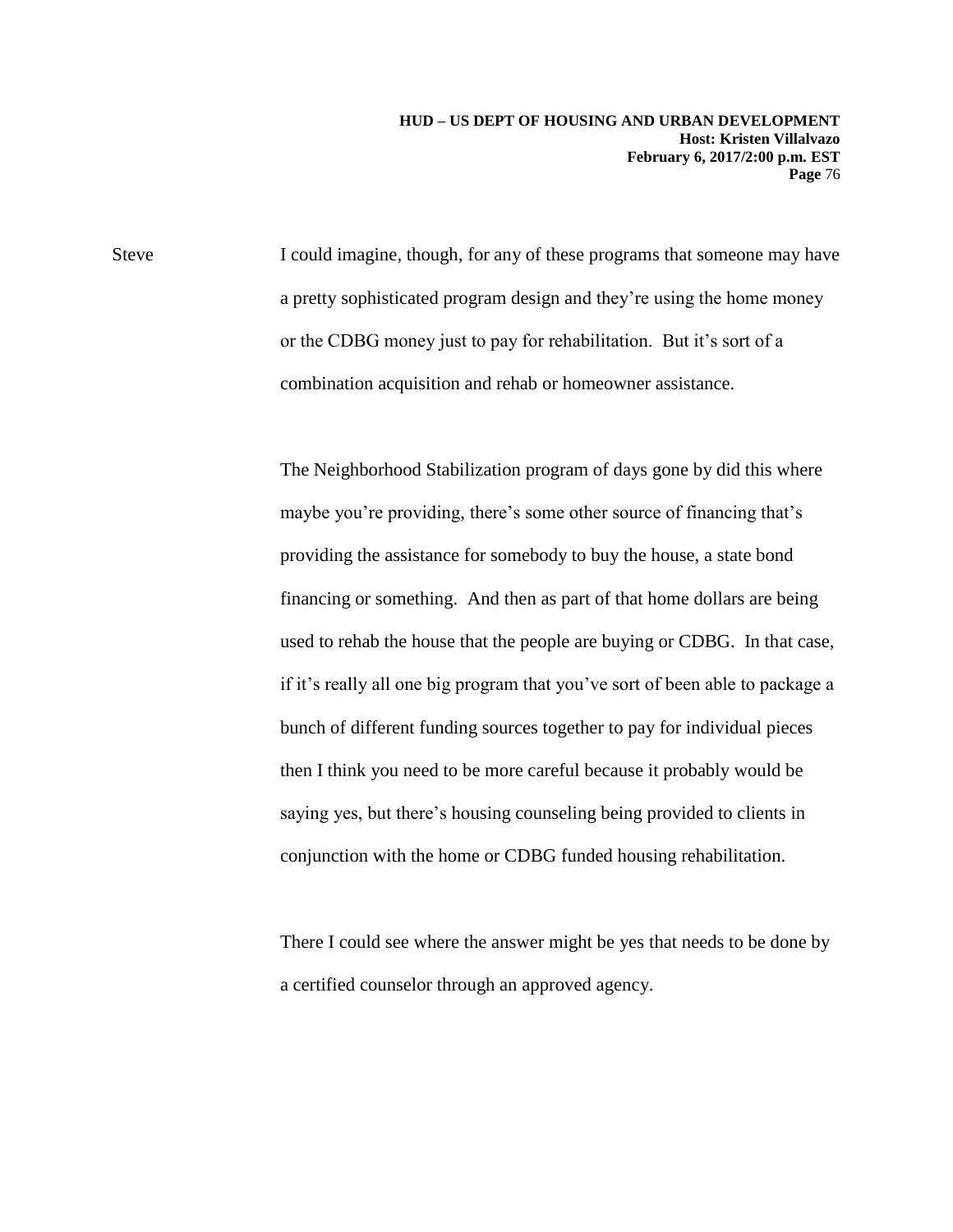## **HUD – US DEPT OF HOUSING AND URBAN DEVELOPMENT Host: Kristen Villalvazo February 6, 2017/2:00 p.m. EST Page** 77

Bryce Yes, I would just add that in circumstances where if it was strictly a homeowner rehab activity and the beneficiary is being assisted with an amortizing loan, for example, even if it weren't required it might certainly be appropriate to recommend counseling or to provide it just to go over the financial impact of that decision.

> But I agree with what Steve said, there could be all sorts of program designs, acquisition, rehabilitation certainly that could be required and it depends on the mix of funding.

Jerry All right, thank you for that answer. Jamie, let's field our last question from the online folks.

Jamie Sure, Jerry. There's a number of questions that all seem to have the same kind of slant to them. They're from units of government or other entitlement grantees that may personally through their staff provide services that might be considered Housing Counseling with a capital H, capital C. And they're talking about how can they be certified if they don't work for a housing counseling agency.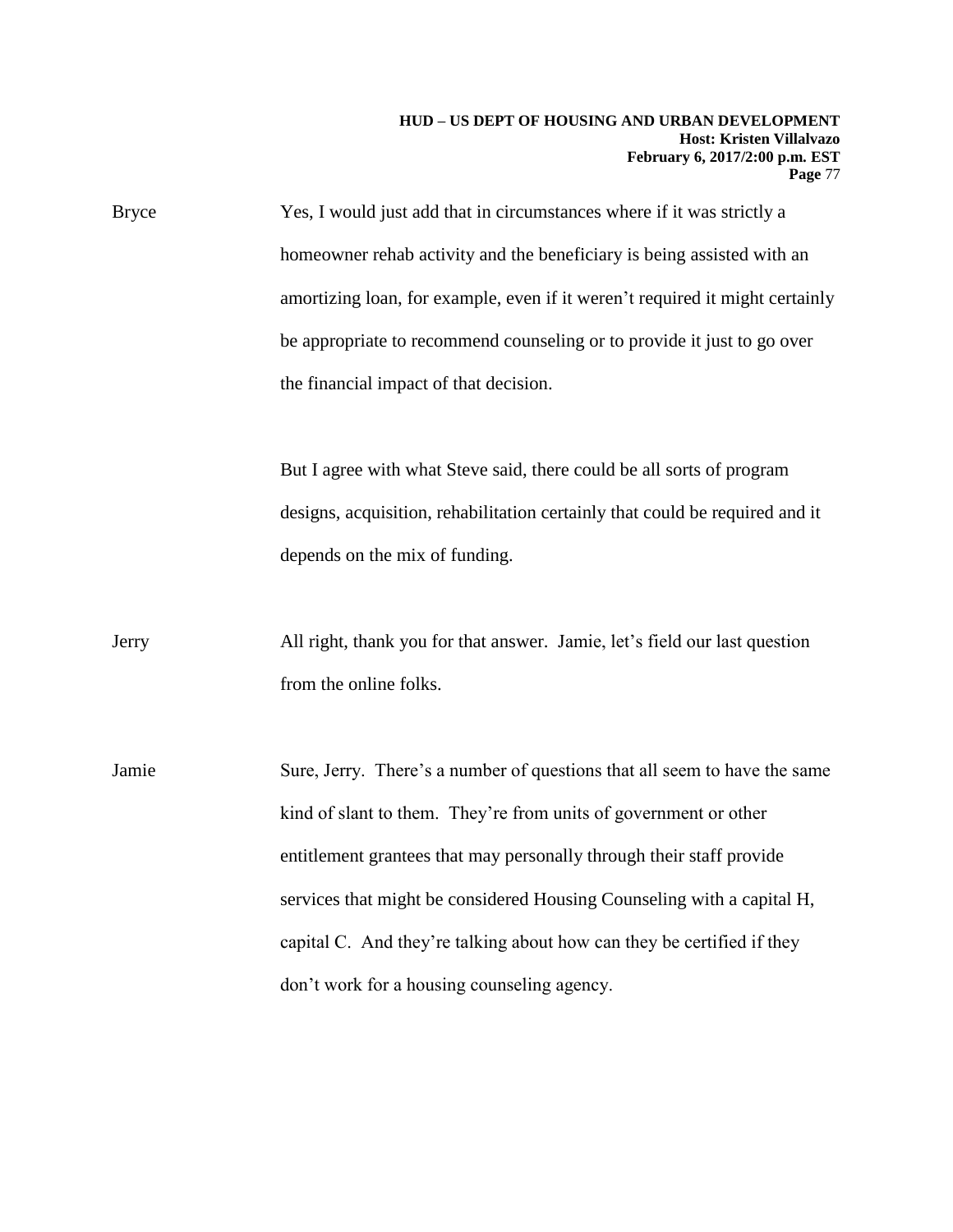Jerry Well, we would encourage the government entity that they work for, be it local, state or federal, to come talk to us about becoming a HUD-approved counseling agency.

> The other option is to partner with a HUD-approved housing counseling agency in your community to provide those services for you. But for those folks at local government that are doing housing counseling that want to become HUD-certified, the best route is for their agency to come in and get HUD-approved.

And with that, I think we are going to close out the questions for today. Up on the screen is where you can find us HUDExchange.info/counseling. E-mail us your questions at housing.counseling@hud.gov. If you would like to join our Listserv and get information about HUD housing counseling programs and especially notification on certification, you can send me an e-mail and ask to join our Listserv and if you have any other questions that you'd like to ask, you're certainly free to e-mail me there as well.

With that, that will close out today's presentation and I want to thank all of you for joining us today. I especially want to thank once again Steve